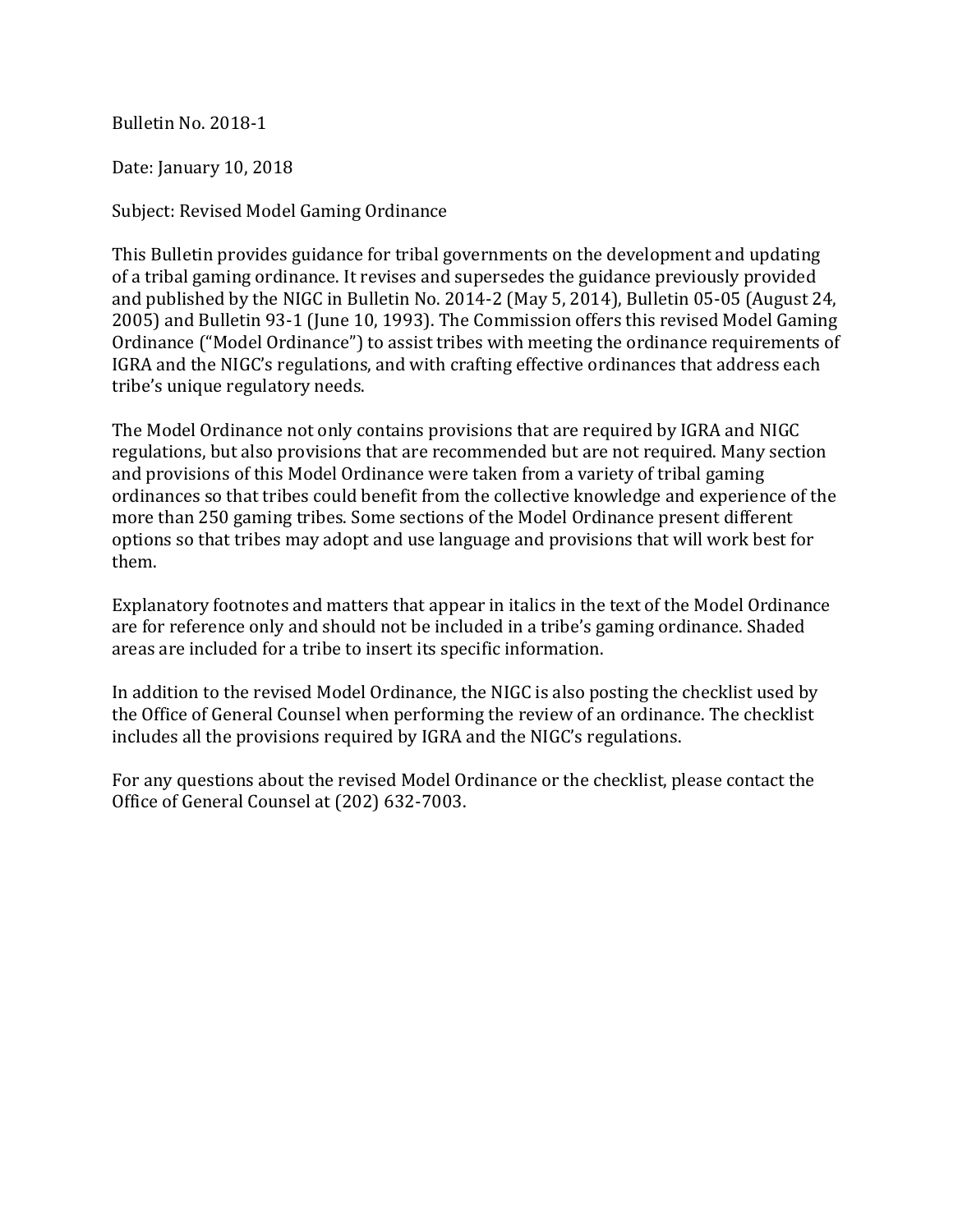# Table of Contents to Revised Model Gaming Ordinance

| Section 1.  |  |
|-------------|--|
| Section 2.  |  |
| Section 3.  |  |
| Section 4.  |  |
| Section 5.  |  |
| Section 6.  |  |
| Section 7.  |  |
| Section 8.  |  |
| Section 9.  |  |
| Section 10. |  |
| Section 11. |  |
| Section 12. |  |
| Section 13. |  |
| Section 14. |  |
| Section 15. |  |
| Section 16. |  |
| Section 17. |  |
| Section 18. |  |
| Section 19. |  |
| Section 20. |  |
| Section 21. |  |
| Section 22. |  |
| Section 23. |  |
| Section 24. |  |
| Section 25. |  |
| Section 26. |  |
| Section 27. |  |
| Section 28. |  |
| Section 29. |  |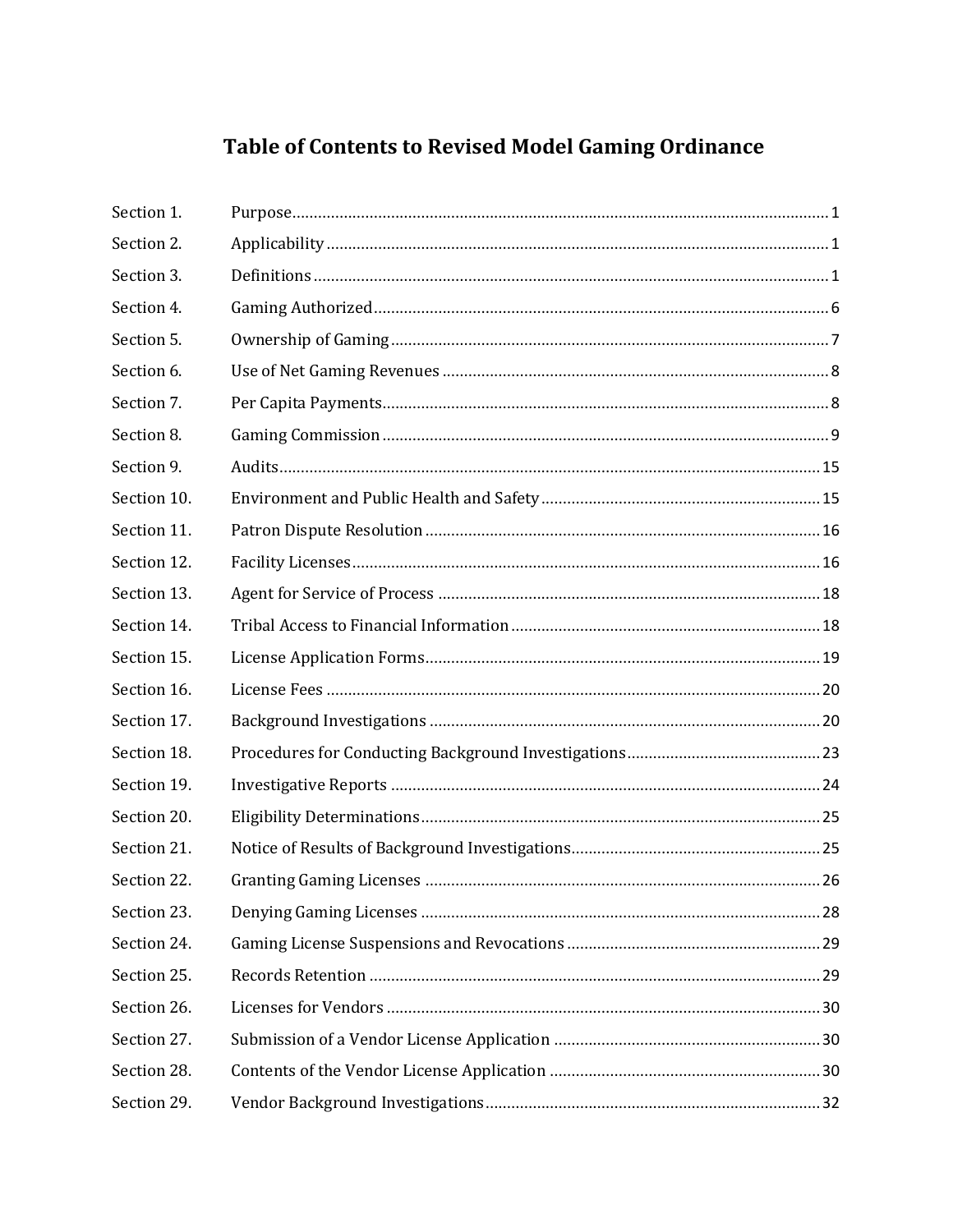| Section 31. |  |
|-------------|--|
| Section 32. |  |
|             |  |
| Section 34. |  |
|             |  |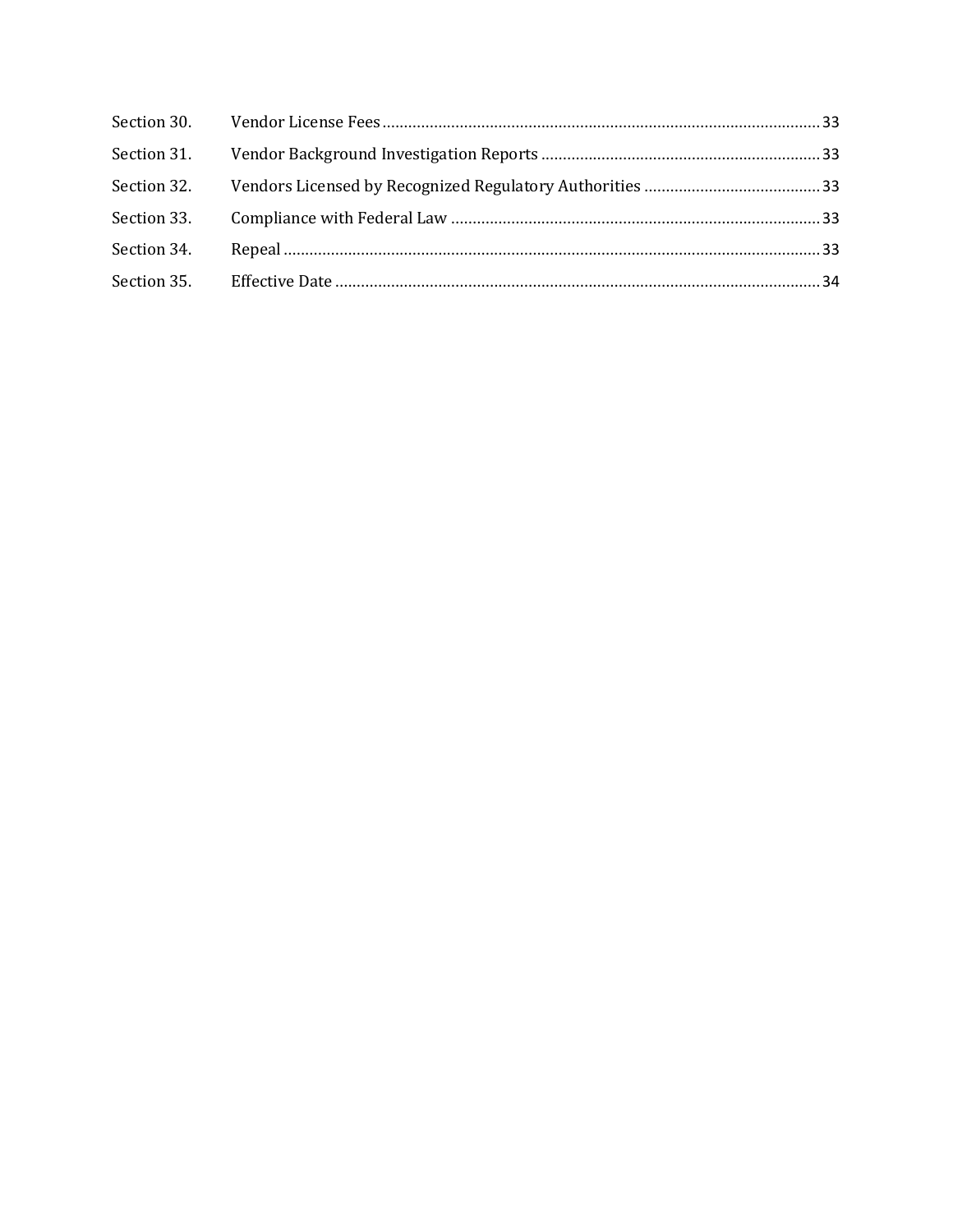#### **Revised Model Gaming Ordinance<sup>1</sup>**

#### <span id="page-3-0"></span>**Section 1. Purpose**

The [Tribal Council or other authorized Tribal governing body] of the [name of Tribe] ("Tribe"), empowered by the [Tribe's Constitution and/or other governing authority] to enact ordinances, hereby enacts this ordinance in order to govern and regulate the operation of **[class II and/or class III]** gaming operations on the Tribe's Indian lands.

#### **OR**

The [Tribal Council or other authorized government body] of the [name of Tribe] ("Tribe"), empowered by the [Tribe's Constitution and/or other governing authority] to enact ordinances, hereby enacts this ordinance to promote tribal economic development, self-sufficiency and sovereignty; to shield the operation of gaming from organized crime and other corrupting influences; and to ensure that gaming is conducted fairly and honestly by both the operator and players.

### [**25 U.S.C. § 2702(1)-(3)**]

#### <span id="page-3-1"></span>**Section 2. Applicability**

Unless specifically indicated otherwise, all provisions of this ordinance shall apply to *[class II and/or class III]* gaming on the Tribe's Indian lands.

#### <span id="page-3-2"></span>**Section 3. Definitions**<sup>2</sup>

 $\overline{\phantom{a}}$ 

<sup>2</sup> A tribe may expand on its "Definitions" section by including definitions which reflect features unique to the tribe and the structure, size, and regulation of its gaming operation. If a tribe choses to include

|       | Black: Recommended, but not required        |
|-------|---------------------------------------------|
|       | Green: Not required, but, if included, must |
|       | be consistent with IGRA and the             |
|       | <b>NIGC</b> regulations                     |
| Blue: | Must be included                            |
| Red:  | Must be included in ordinance               |
|       | or submitted separately                     |

<sup>1</sup> Provisions, or text, in black are recommended for a tribal gaming ordinance, but are not required by IGRA or the NIGC's regulations. Provisions, or text, in green are not required to be included in a tribal gaming ordinance, but, if included, must be consistent with the language used in IGRA and/or the NIGC's regulations. Provisions, or text in blue are required by IGRA and/or NIGC's regulations to be included in a tribal gaming ordinance. Provisions, or text, in red are required to be submitted to the NIGC with a tribe's request for approval of its gaming ordinance, but may instead be included in the ordinance itself. For ease of reference, a color key is included at the bottom of each page.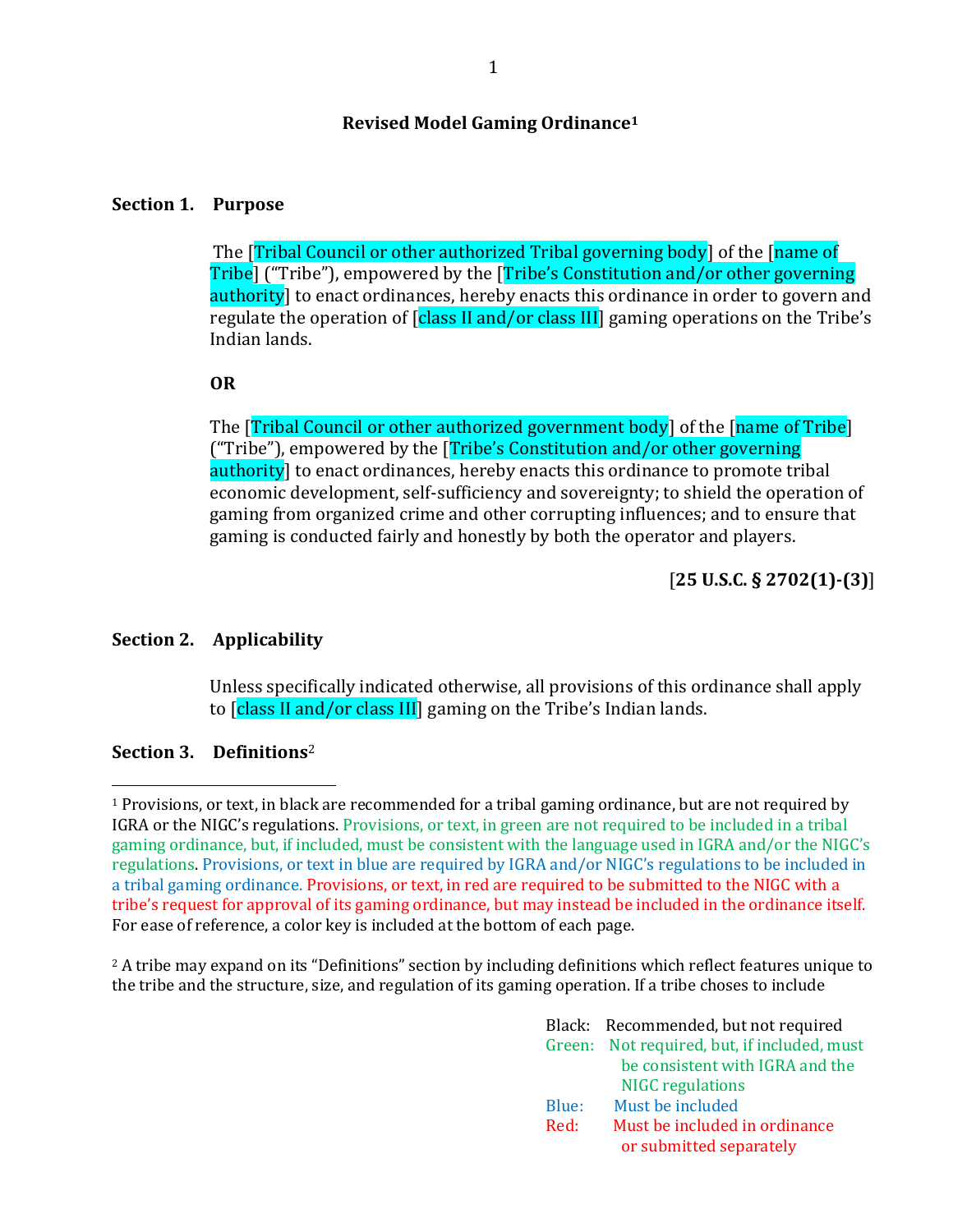The following terms shall have the same meaning and effect as those same terms as defined in the Indian Gaming Regulatory Act ("IGRA"), 25 U.S.C. §§ 2701 *et seq*., and the National Indian Gaming Commission ("NIGC") regulations, 25 C.F.R. §§ 500 *et seq*., if they are defined in IGRA and the NIGC's regulations.

### A. **Class I gaming**.

- 1. Social games played solely for prizes of minimal value; or
- 2. Traditional forms of Indian gaming when played by individuals in connection with tribal ceremonies or celebrations.

# **[25 U.S.C. § 2703(6); 25 C.F.R. § 502.2]**

### B. **Class II gaming**.

 $\overline{\phantom{a}}$ 

- 1. Bingo or lotto (whether or not electronic, computer or other technologic aids are used) when players:
	- a. Play for prizes with cards bearing numbers or other designations;
	- b. Cover numbers or designations when objects, similarly numbered or designated, are drawn or electronically determined; and
	- c. Win the game by being the first person to cover a designated pattern on such cards;
- 2. Pull-tabs, punch boards, tip jars, instant bingo and other games similar to bingo, if played in the same location as bingo or lotto;
- 3. Non-banking card games that:
	- a. State law explicitly authorizes, or does not explicitly prohibit, and are played legally anywhere in the state; and
	- b. Players play in conformity with state laws and regulations concerning hours, periods of operation, and limitations on wagers and pot sizes;

definitions in its ordinance, it may, alternatively, cite directly to IGRA or the NIGC's regulations and forego repeating language from IGRA or the NIGC's regulations. For instance, a definition could read: "'Class I gaming' means those gaming activities as defined as class I gaming in IGRA at 25 U.S.C. § 2703(6), and the NIGC's regulations at 25 C.F.R. § 502.2."

|       | Black: Recommended, but not required        |
|-------|---------------------------------------------|
|       | Green: Not required, but, if included, must |
|       | be consistent with IGRA and the             |
|       | <b>NIGC</b> regulations                     |
| Blue: | Must be included                            |
| Red:  | Must be included in ordinance               |
|       | or submitted separately                     |
|       |                                             |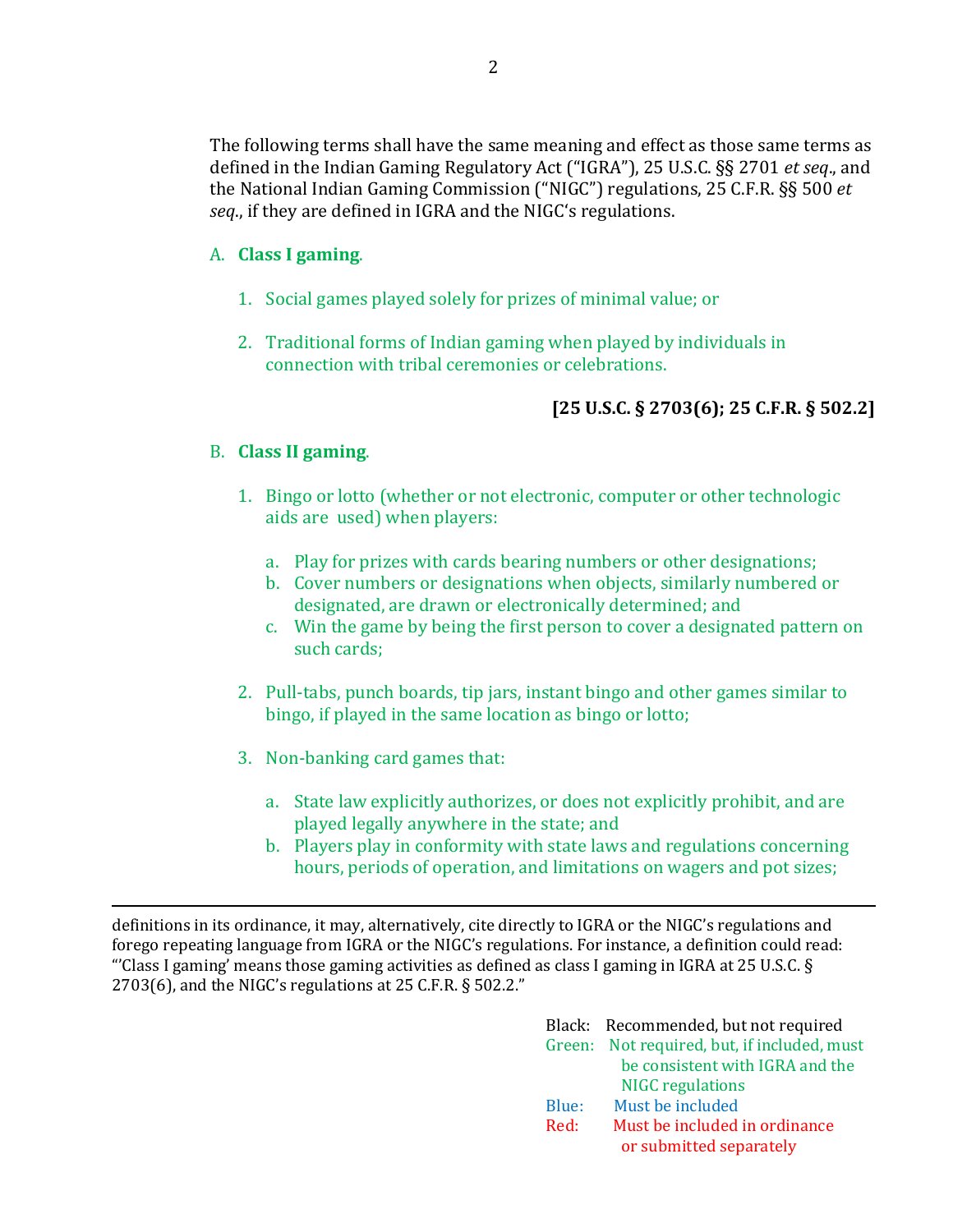- 4. Card games played in the states of Michigan, North Dakota, South Dakota or Washington, if:
	- a. A tribe actually operates the same card games as played on or before May 1, 1988, as determined by the NIGC Chair; and
	- b. The pot and wager limits remain the same as on or before May 1, 1988, as determined by the NIGC Chair;
- 5. Individually owned class II gaming operations
	- a. That were operating on September 1, 1986;
	- b. That meet the requirements of 25 U.S.C.  $\S 2710(b)(4)(B)$ ;
	- c. Where the nature and scope of the game remains as it was on October 17, 1988; and
	- d. Where the ownership interest or interests are the same as on October 17, 1988.

### **[25 U.S.C. § 2703(7); 25 C.F.R. § 502.3]**

- C. **Class III gaming**. All forms of gaming that are not class I or class II gaming, including, but not limited to:
	- 1. Any house banking game, including but not limited to
		- a. Card games such as baccarat, chemin de fer, blackjack (21), and pai gow (if played as house-banking games); and
		- b. Casino games such as roulette, craps, and keno;
	- 2. Any slot machines, as defined in 15 U.S.C. § 1711(a)(1), and electronic or electromechanical facsimiles of any game of chance;
	- 3. Any sports betting and pari-mutuel wagering, including but not limited to, wagering on horse racing, dog racing or jai alai; or
	- 4. Lotteries.

### **[25 U.S.C. § 2703(8); 25 C.F.R. § 502.4]**

|       | Black: Recommended, but not required        |
|-------|---------------------------------------------|
|       | Green: Not required, but, if included, must |
|       | be consistent with IGRA and the             |
|       | <b>NIGC</b> regulations                     |
| Blue: | Must be included                            |
| Red:  | Must be included in ordinance               |
|       | or submitted separately                     |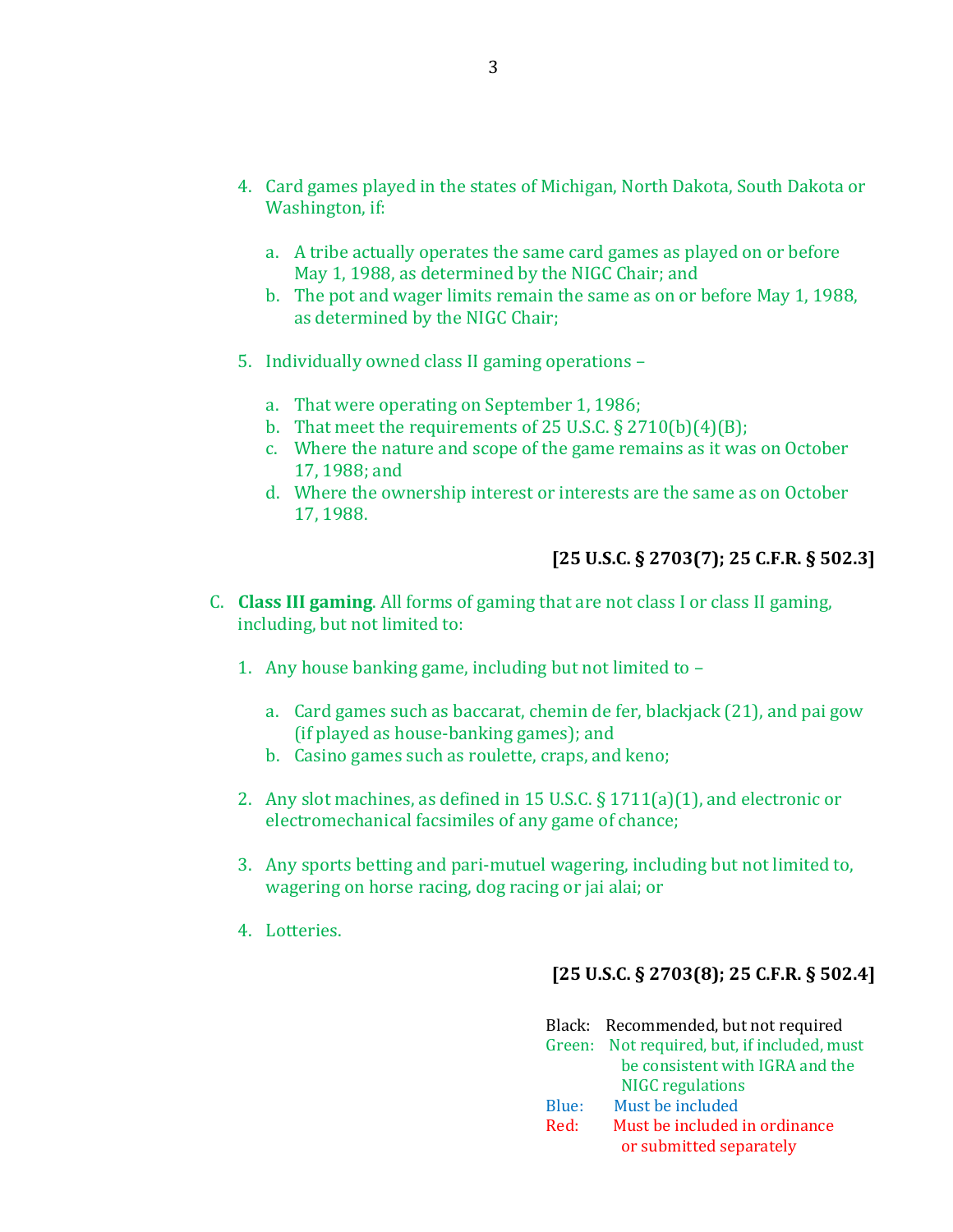- D. **Commission.** The Tribal Gaming Commission established to perform regulatory oversight and to monitor compliance with tribal, federal and applicable state regulations.
- E. **Commissioner.** A Tribal Gaming Commissioner.
- F. **Directly related to**. A spouse, child, parent, grandparent, grandchild, aunt, uncle, or first cousin.
- G. **Director**. A member of the Tribal Gaming Board of Directors.
- H. **Facility License**. A separate license issued by the Tribe to each place, facility or location on Indian lands where the Tribe elects to allow class II or III gaming;

### **[25 C.F.R. § 502.23]**

I. **Gaming Operation**. Each economic entity that is licensed by the Tribe, operates the games, receives the revenues, issues the prizes, and pays the expenses. A gaming operation may be operated by the Tribe directly; by a management contractor; or, under certain conditions, by another person or entity.

[**25 C.F.R. § 502.10**]

### J. **Indian lands**.

- 1. Land within the limits of an Indian reservation; or
- 2. Land over which an Indian tribe exercises governmental power and that is either;
	- a. Held in trust by the United States for the benefit of any Indian tribe or individual; or
	- b. Held by an Indian tribe or individual subject to restriction by the United States against alienation.

### **[25 U.S.C. § 2703(4); 25 C.F.R. § 502.12; See also 25 U.S.C. § 2719; 25 C.F.R. § 292]**

### **K. Key Employee.**

|       | Black: Recommended, but not required        |
|-------|---------------------------------------------|
|       | Green: Not required, but, if included, must |
|       | be consistent with IGRA and the             |
|       | <b>NIGC</b> regulations                     |
| Blue: | Must be included                            |
| Red:  | Must be included in ordinance               |
|       | or submitted separately                     |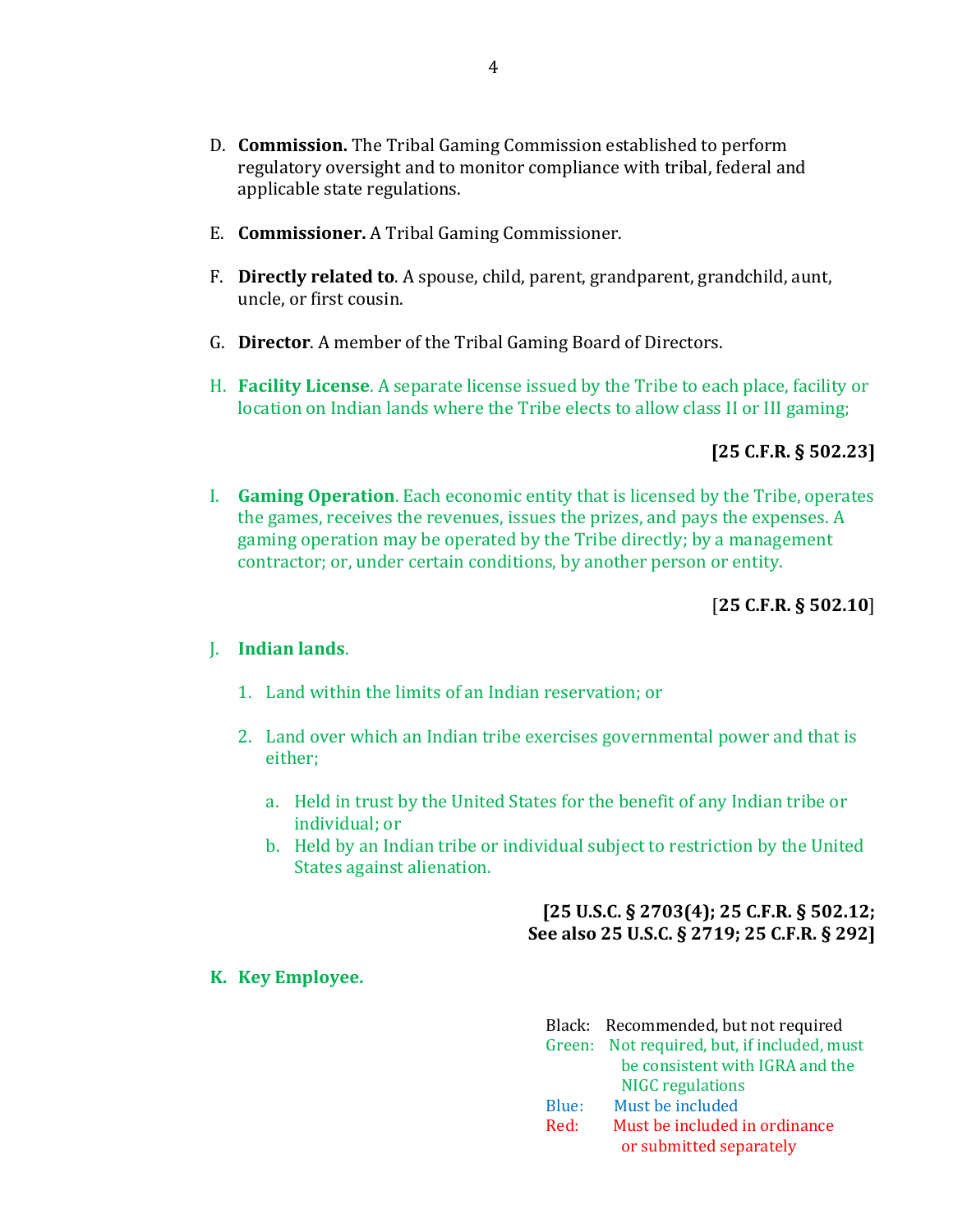- 1. A person who performs one or more of the following function:
	- a. Bingo caller;
	- b. Counting room supervisor;
	- c. Chief of Security;
	- d. Custodian of gaming supplies or cash;
	- e. Floor manager;
	- f. Pit boss
	- g. Dealer;
	- h. Croupier;
	- i. Approver of credit; or
	- j. Custodian of gambling devices, including persons with access to cash and accounting records within such devices;
- 2. If not otherwise included, any other person whose total cash compensation is in excess of \$50,000 per year;
- 3. If not otherwise included, the four most highly compensated persons in the gaming operation; or
- 4. Any other person designated by the tribe as a key employee.<sup>3</sup>

# **[25 C.F.R. § 502.14]**

- L. **Licensee**. A tribally owned class II or class III gaming operation or a person licensed by the Tribal Gaming Commission as a primary management official, key employee or other gaming employee under the provisions of this ordinance.
- M. **Management Contract**. Any contract, subcontract or collateral agreement between an Indian tribe and a contractor or between a contractor and a subcontractor if such contract or agreement provides for the management of all or part of a gaming operation.

### **[25 C.F.R. § 502.15]**

N. **Net Revenues**. Gross gaming revenues of an Indian gaming operation less:

<sup>3</sup> A tribe may consider expanding the definition of "key employee," but may not limit it.

 $\overline{a}$ 

|       | Black: Recommended, but not required        |
|-------|---------------------------------------------|
|       | Green: Not required, but, if included, must |
|       | be consistent with IGRA and the             |
|       | <b>NIGC</b> regulations                     |
| Blue: | Must be included                            |
| Red:  | Must be included in ordinance               |
|       | or submitted separately                     |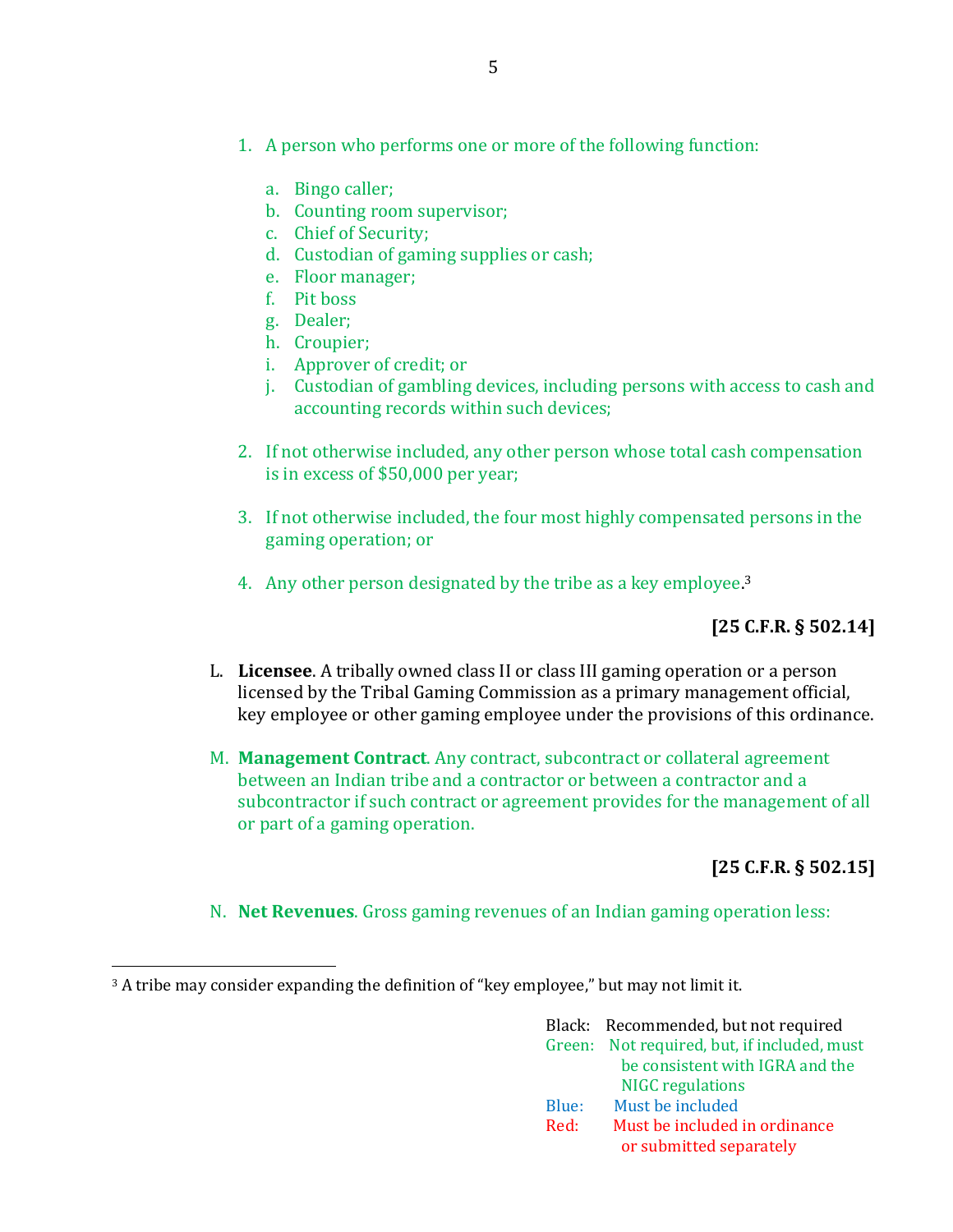- 1. Amounts paid out as, or paid for, prizes; and
- 2. Total gaming-related operating expenses, including all those expenses of the gaming operation commonly known as operating expenses and nonoperating expenses consistent with professional accounting pronouncements, excluding management fees.

### [**25 U.S.C. § 2703(9); 25 C.F.R. § 502.16]**

### O. **Primary Management Official**.

- 1. The person(s) having management responsibility for a management contract.
- 2. Any person who has authority:
	- a. To hire and fire employees; or
	- b. To set up working policy for the gaming operation; or
	- c. The chief financial officer or other person who has financial management responsibility.
- 3. Any other person designated by the Tribe as a primary management official.<sup>4</sup>

**[25 C.F.R. § 502.19]**

- P. **Tribal-State Compact**. An agreement between a tribe and state about class III gaming under 25 U.S.C. § 2710(d).
- Q. **Tribe.** The [**name of the Tribe**].

### <span id="page-8-0"></span>**Section 4. Gaming Authorized**

 $\overline{a}$ 

[Class II and/or class III] gaming are authorized to be conducted on the Tribe's Indian lands, if such gaming is conducted in accordance with this ordinance, the Indian Gaming Regulatory Act, the NIGC's regulations, and any other applicable laws or regulations.

<sup>4</sup> A tribe may consider expanding the definition of "primary management official," but may not limit it.

|       | Black: Recommended, but not required        |
|-------|---------------------------------------------|
|       | Green: Not required, but, if included, must |
|       | be consistent with IGRA and the             |
|       | <b>NIGC</b> regulations                     |
| Blue: | Must be included                            |
| Red:  | Must be included in ordinance               |
|       | or submitted separately                     |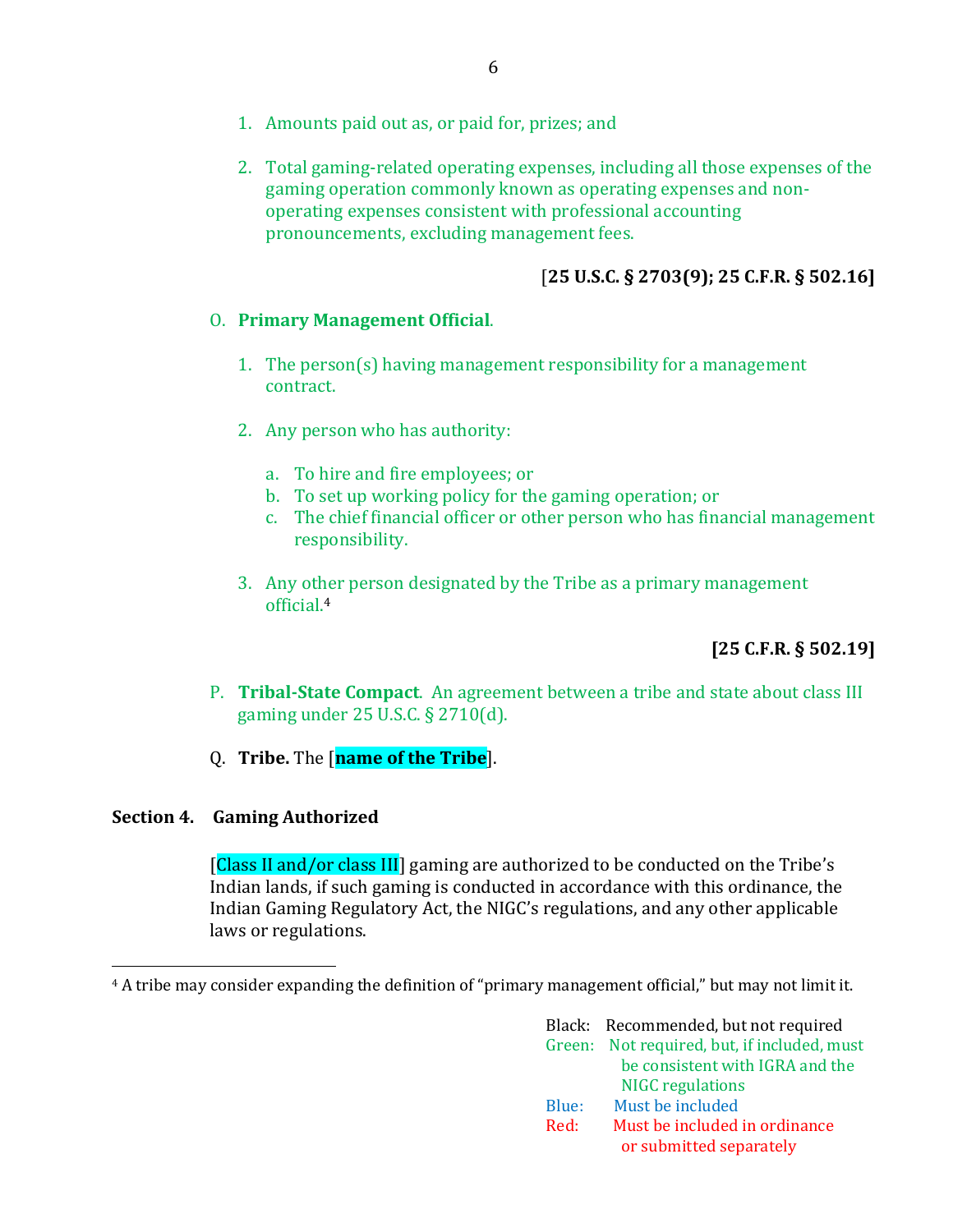### <span id="page-9-0"></span>**Section 5. Ownership of Gaming**

 $\overline{\phantom{a}}$ 

A. The Tribe shall have the sole proprietary interest in and responsibility for the conduct of any gaming operation authorized by this Ordinance, except as expressly provided in this Ordinance.

### **[25 U.S.C. § 2710(b)(2)(A); 25 C.F.R. §§ 522.4(b)(1), 522.6(c)]**

- B. No person or entity, other than the Tribe, shall conduct gaming without obtaining a license from the Tribal Gaming Commission. <sup>5</sup>
- C. The Tribal Gaming Commission may issue a license for individually-owned gaming so long as:
	- 1. The individually owned gaming operation is licensed and regulated pursuant to this Ordinance;
	- 2. The income to the Tribe from an individually owned gaming operation is used only for the purposes listed in this Ordinance;
	- 3. Not less than 60 percent of the net revenues of the individually-owned gaming operation is income to the Tribe;
	- 4. The owner of the individually owned gaming pays an annual assessment to NIGC pursuant to 25 C.F.R. § 514.1; and
	- 5. The Tribal Gaming Commission applies licensing standards that are at least as restrictive as those established by State law governing similar gaming; 6

<sup>&</sup>lt;sup>6</sup> If a tribe is going to permit individually owned gaming, it develop or reference these standards either in its ordinance or its individually owned gaming policies. *See* 25 U.S.C. § 2710(b)(4) and 25 C.F.R. § 522.10

| Black: Recommended, but not required        |
|---------------------------------------------|
| Green: Not required, but, if included, must |
| be consistent with IGRA and the             |
| <b>NIGC</b> regulations                     |
| Must be included                            |
| Must be included in ordinance               |
| or submitted separately                     |
|                                             |

<sup>5</sup> A tribe is not required to allow individually owned gaming, but if it does, it must include these provisions in in its ordinance.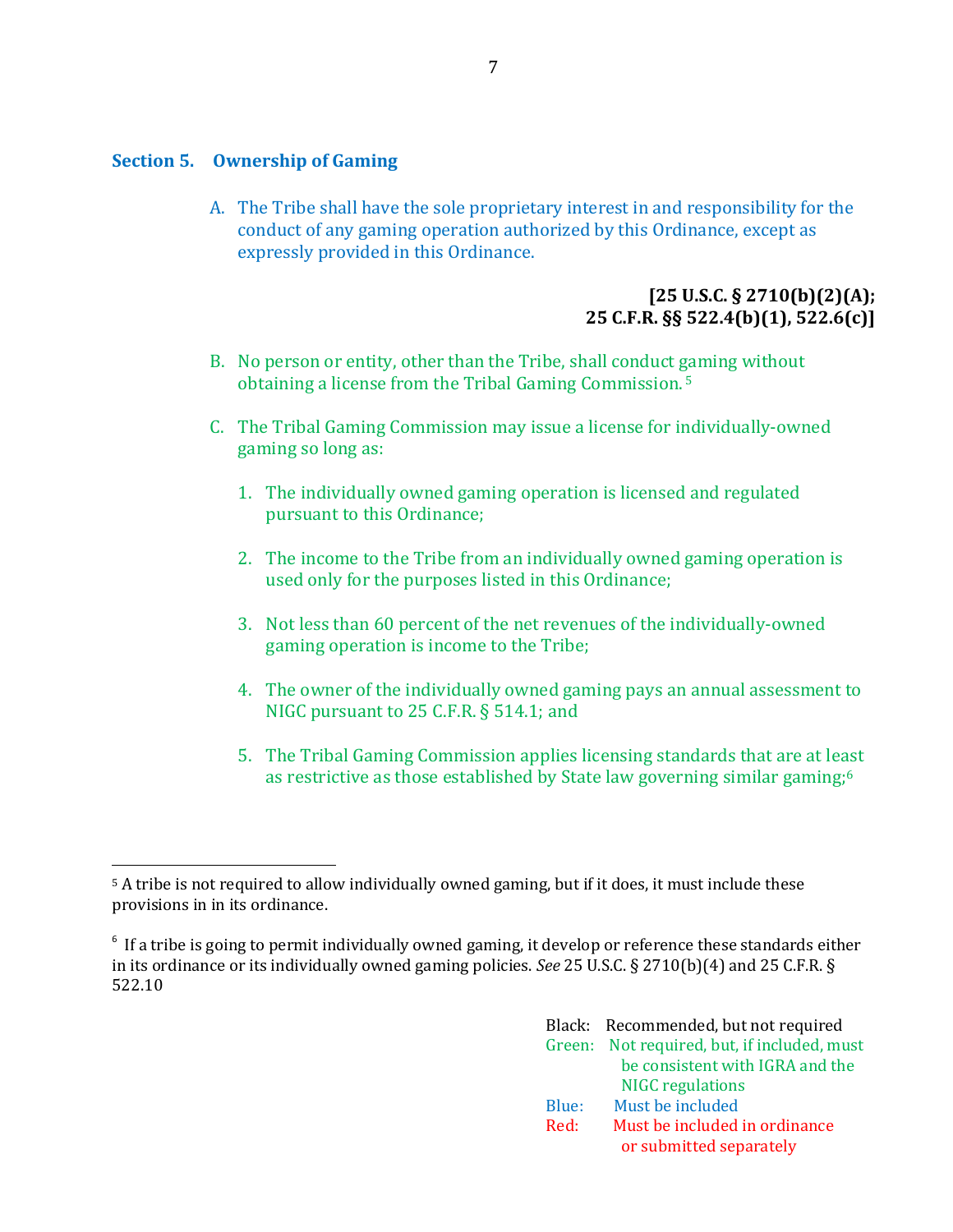6. The Tribal Gaming Commission determines that the owner of the individually owned gaming would be eligible to receive a State license to conduct the same activity within the jurisdiction of the surrounding State.7.

### [**25 U.S.C § 2710(b)(4)(A)-(B); 25 C.F.R. §§ 502.3(e), 522.4(b)(1), 522.6(c), 522.10, 522.11**]

### <span id="page-10-0"></span>**Section 6. Use of Net Gaming Revenues**

- A. Net revenues from Tribal gaming shall be used only for the following purposes:
	- 1. To fund Tribal government operations or programs;
	- 2. To provide for the general welfare of the Tribe and its members;
	- 3. To promote Tribal economic development;
	- 4. To donate to charitable organizations; or
	- 5. To help fund operations of local government agencies.<sup>8</sup>

### **[25 U.S.C. § 2710(b)(2)(B); 25 C.F.R. §§ 522.4(b)(2), 522.6(b)]**

### <span id="page-10-1"></span>**Section 7. Per Capita Payments**

 $\overline{\phantom{a}}$ 

A. Net revenues from any [class II and/or class III] gaming activities conducted or licensed by the Tribe may be used to make per capita payments to Tribal members if:

<sup>8</sup> It is not necessary to include all five of the permissible uses in the ordinance, but a tribe may not include any additional uses.

|       | Black: Recommended, but not required        |
|-------|---------------------------------------------|
|       | Green: Not required, but, if included, must |
|       | be consistent with IGRA and the             |
|       | <b>NIGC</b> regulations                     |
| Blue: | Must be included                            |
| Red:  | Must be included in ordinance               |
|       | or submitted separately                     |

<sup>7</sup> This requirement shall not bar the continued operation of an individually owned gaming operation that was operating on September 1, 1986, if the gaming activity remains within the same nature and scope as it was on October 17, 1988; and the ownership interests are the same as on October 17, 1988.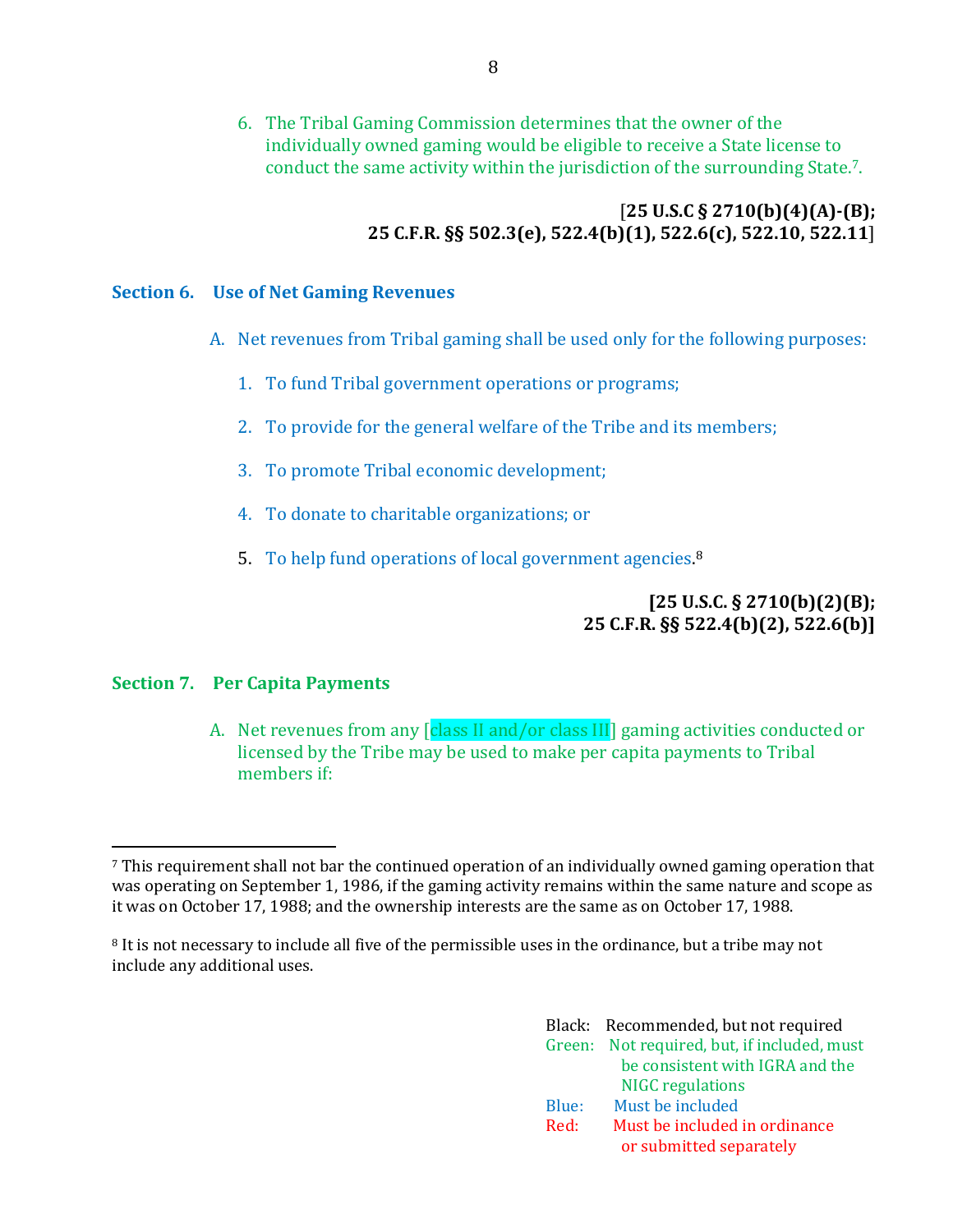- 2. The plan is approved by the Secretary of the Interior as adequate, particularly with respect to the uses described in sections  $6(A)(1)$  and 6(A)(3) of this ordinance;
- 3. The interests of minors and other legally incompetent persons who are entitled to receive any of the per capita payments are protected and preserved, and the per capita payments are disbursed to the parents or legal guardian of such minors or legal incompetents in such amounts as may be necessary for the health, education, or welfare of the minor or other legally incompetent person; and
- 4. The per capita payments are subject to Federal taxation and the Tribe notifies its members of such tax liability when payments are made.

# **[25 U.S.C. § 2710(b)(3); 25 C.F.R. §§ 522.4(b)(2)(ii), 522.6(b)]**

# <span id="page-11-0"></span>**Section 8. Gaming Commission**<sup>10</sup>

 $\overline{a}$ 

- A. The Tribe hereby establishes a Tribal Gaming Commission ("Commission") to regulate the Tribe's gaming operations. The Commission shall consist of *[insert*] chosen number] members, including a Chair, Vice-Chair and at least one additional Commissioner.
- B. The Commission will conduct oversight to ensure compliance with Tribal, federal and, if applicable, state laws and regulations. It will serve as the licensing authority for individuals employed in the gaming operation and will

<sup>10</sup> This provision is recommended, but not required by IGRA or the NIGC's regulations. Usually a tribal gaming commission is the entity that acts on behalf of a tribe to regulate its gaming operation. If a tribe opts to establish a gaming commission, it may wish to include more details in this section, such as how many commissioners should be enrolled tribal members; the length of their appointments; any additional restrictions on commissioners' activities, relationships and holdings; how often written reports will be required of the commission; and how complaints will be processed by the commission.

|       | Black: Recommended, but not required        |
|-------|---------------------------------------------|
|       | Green: Not required, but, if included, must |
|       | be consistent with IGRA and the             |
|       | <b>NIGC</b> regulations                     |
| Blue: | Must be included                            |
| Red:  | Must be included in ordinance               |
|       | or submitted separately                     |

<sup>9</sup> A tribal revenue allocation plan ("RAP") must satisfy the BIA regulations in 25 C.F.R. part 290 for approval by the Secretary of the Interior. Any questions about RAP requirements or approvals should be directed to the U.S. Department of Interior, Office of Indian Gaming.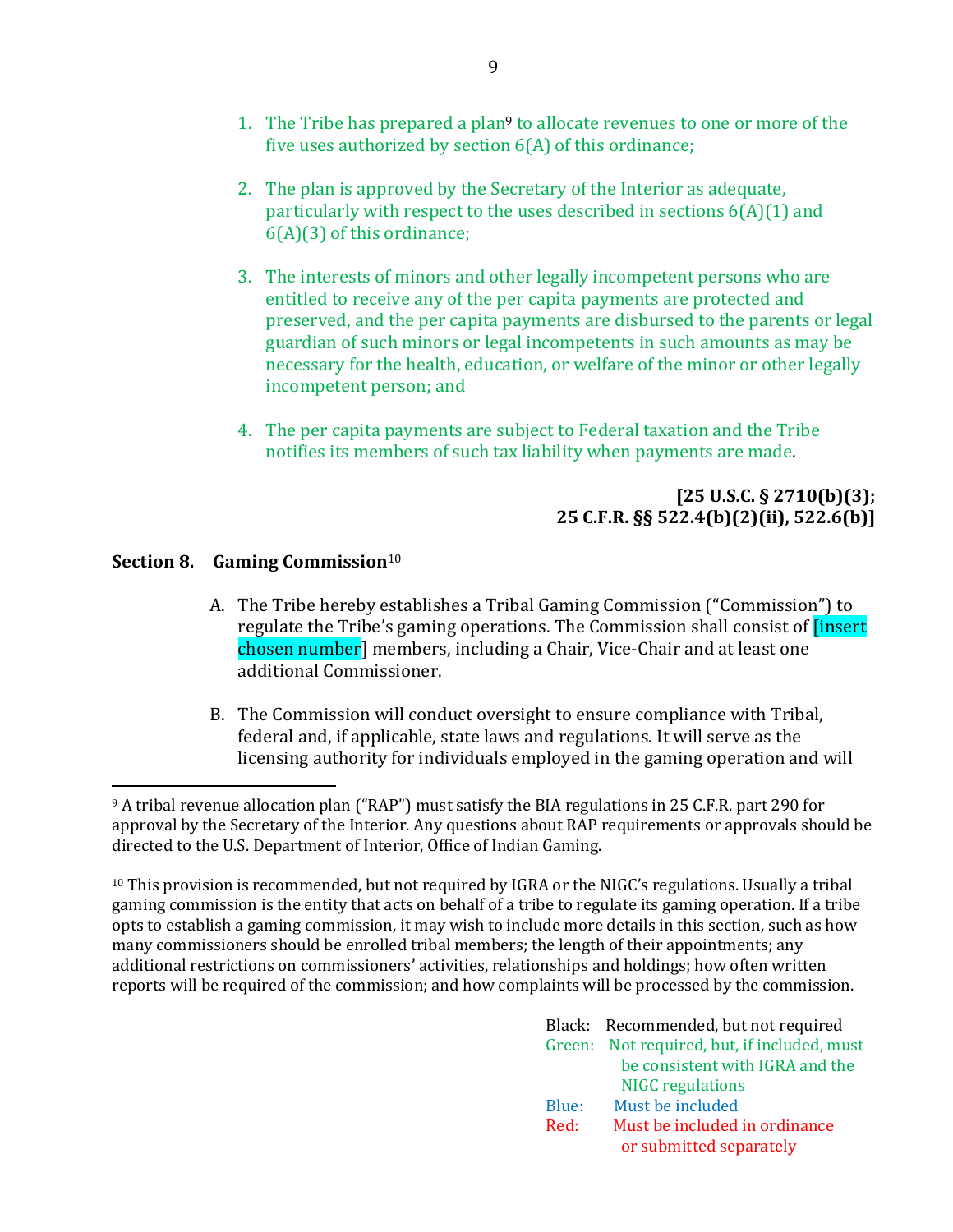administer background investigations as part of the licensing process. The Commission will also have a role in monitoring compliance with the gaming operation's internal controls and in tracking gaming revenues. In order to carry out its regulatory duties, the Commission shall have unrestricted access to all areas of the gaming operation and to all of its records. The Commission shall have authority to take enforcement actions, including suspension or revocation of an individual gaming license, when appropriate.

C. Commissioner positions shall be filled in the following manner:

Through appointment by the [Tribe's general voting body] pursuant to an election.

#### **OR**

Through appointment by the [Tribal governing body].

### **OR**

### [Insert the Tribe's chosen method].

- D. Terms of office for Commissioners shall be as follows: the Chair shall serve an initial term of one (1) year, with subsequent Chairs serving 3-year terms; and the Vice-Chair and Commissioner(s) shall serve an initial term of two (2) years, with subsequent Vice-Chairs and Commissioners serving 3-year terms.
- E. The following persons are not eligible to serve as Commissioners: [Tribal governing body] members, while serving as such; current employees of the gaming operation; gaming contractors (including any principal of a management, or other contracting company); persons directly related to, or sharing a residence with, any of the above; and persons ineligible to be key employees or primary management officials. Non-tribal members previously convicted of any felony or misdemeanor offense of embezzlement, theft or any other money-related or honesty-related misdemeanor offense, such as fraud, cannot serve as Commissioner. Tribal members previously convicted of any felony or misdemeanor offense of embezzlement, theft or any other offense related to money or honesty, such as fraud, will only be allowed to serve as a Commissioner if the [Tribal governing body] specifically finds that a significant amount of time has passed and the person is now of trustworthy character.

|       | Black: Recommended, but not required        |
|-------|---------------------------------------------|
|       | Green: Not required, but, if included, must |
|       | be consistent with IGRA and the             |
|       | <b>NIGC</b> regulations                     |
| Blue: | Must be included                            |
| Red:  | Must be included in ordinance               |
|       | or submitted separately                     |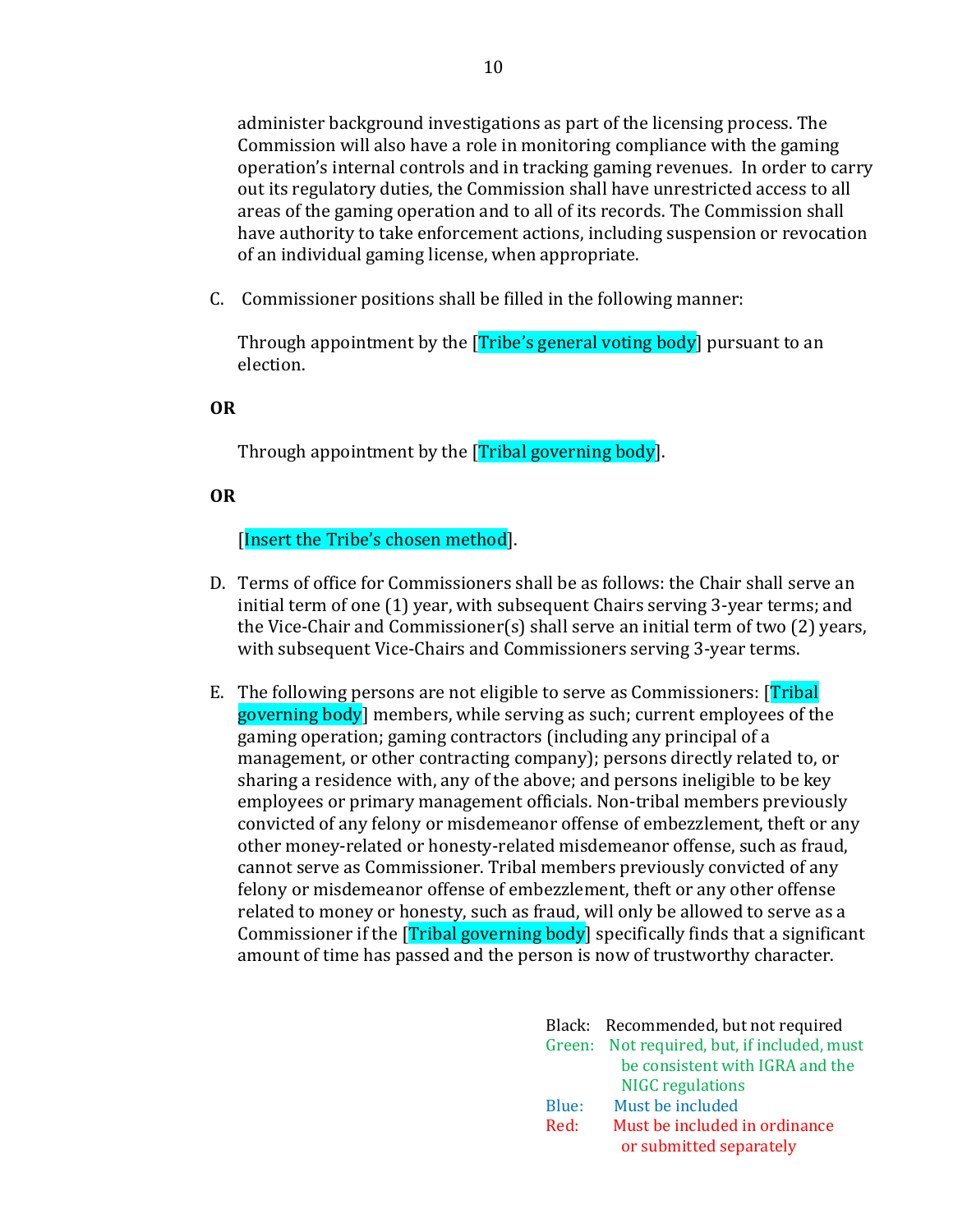- F. The **[Tribal governing body]** shall require a criminal history check with appropriate law enforcement agencies for each Commissioner candidate; shall review the candidate's criminal history check results; and shall make an appropriate eligibility determination before appointing an individual to the position of Commissioner.
- G. The Tribe recognizes the importance of an independent Tribal Gaming Commission in maintaining a well-regulated gaming operation. The Commission shall be independent of, and act independently and autonomously from, the [Tribal governing body] in all matters within its purview. No prior, or subsequent, review by the **[Tribal governing body]** of any actions of the Commission shall be required or permitted except as otherwise explicitly provided in this ordinance. To avoid potential conflicts of interest between the operation and regulation of the gaming facility, the Tribe requires that, at a minimum:
	- 1. No member of the **[Tribal governing body]** or Tribal Gaming Board of Directors may serve on the Tribal Gaming Commission;
	- 2. No member directly related to, or living with, any [Tribal governing body] member or Tribal Gaming Board of Directors member may serve on the Tribal Gaming Commission;
	- 3. Members of the Commission are prohibited from gambling in the facility;
	- 4. Commissioners are prohibited from accepting complimentary items from the gaming operation, excepting food and beverages valued under  $\Box$ dollars  $(\$ \ .00)$ ; and
	- 5. Commissioners may only be removed from office by the [Tribal governing body], prior to the expiration of their respective terms, for neglect of duty, misconduct, malfeasance or other acts that would render a Commissioner unqualified for the position.
- H. Nominees for Commissioner positions must satisfy the eligibility standards set forth for primary management officials and key employees found in Section 21 of this ordinance. All requisite background investigations shall be performed under the direction of [office or entity that will conduct the background investigations].

|       | Black: Recommended, but not required        |
|-------|---------------------------------------------|
|       | Green: Not required, but, if included, must |
|       | be consistent with IGRA and the             |
|       | <b>NIGC</b> regulations                     |
| Blue: | Must be included                            |
| Red:  | Must be included in ordinance               |
|       | or submitted separately                     |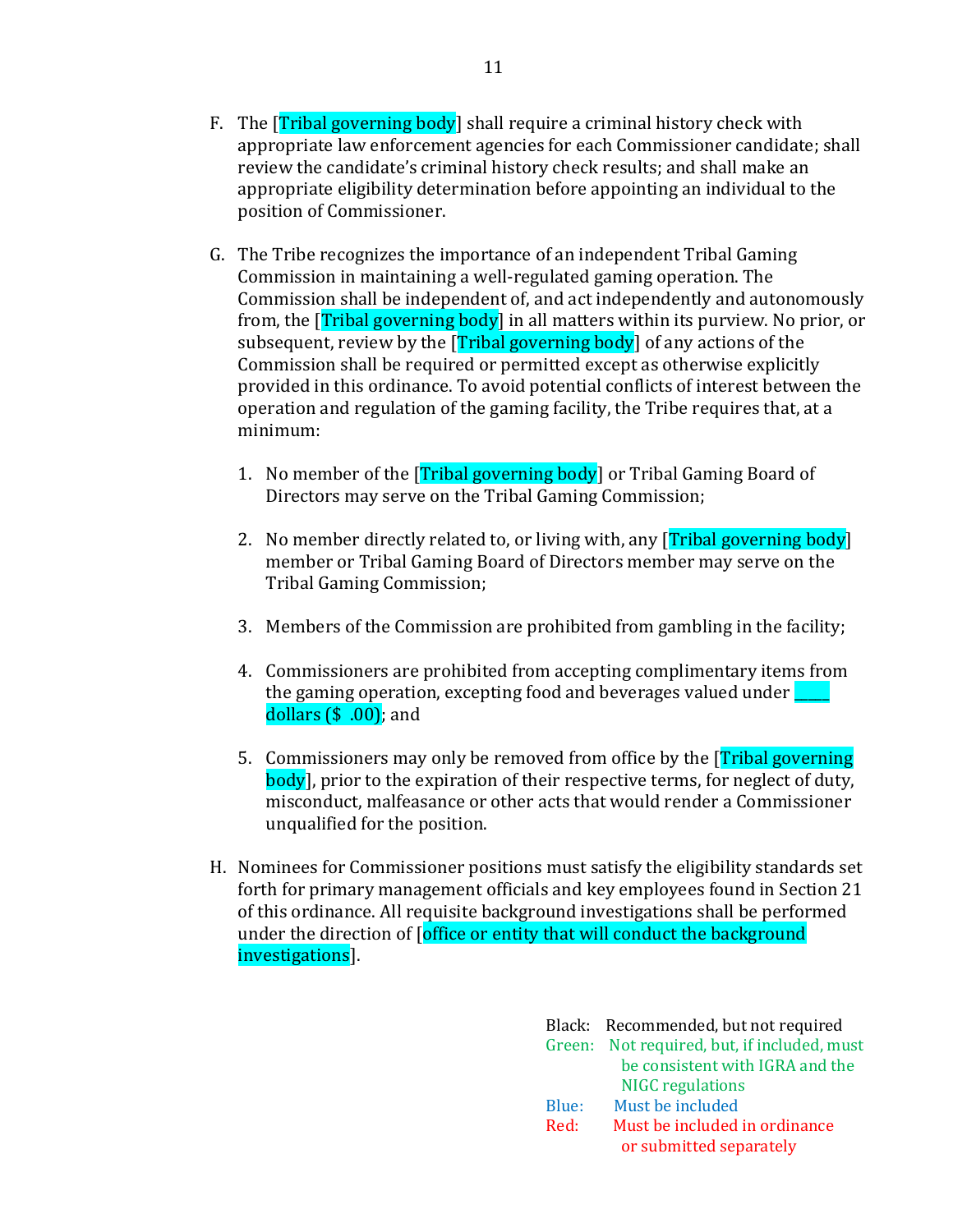- I. The Tribal Gaming Commission shall:
	- 1. Conduct background investigations, or cause such investigations to be conducted, for primary management officials and key employees;
	- 2. Review and approve all investigative work conducted in connection with the background investigations of primary management officials and key employees;
	- 3. Create and maintain investigative reports based on the background investigations of primary management officials and key employees;
	- 4. Designate a law enforcement agency to obtain and process fingerprints and conduct a criminal history check that shall include a check of criminal history records information maintained by the Federal Bureau of Investigation.;
	- 5. Make licensing eligibility determinations, which shall be signed by the Chair of the Commission;
	- 6. Submit a notice of results to the NIGC of the background investigations done for each primary management official and key employee applicant;
	- 7. Issue gaming licenses to primary management officials and key employees of the operation, if warranted by the eligibility determination;
	- 8. Establish standards for licensing Tribal gaming facilities;
	- 9. Issue gaming licenses to Tribal gaming facilities;
	- 10. Inspect, examine and monitor all of the Tribe's gaming activities, and have immediate access to review, inspect, examine, photocopy and audit all records of the gaming facilities and operations;
	- 11. Ensure compliance with all Tribal, federal and applicable state laws, rules and regulations regarding Indian gaming;
	- 12. Investigate any suspicion of wrongdoing associated with any gaming activities;

|       | Black: Recommended, but not required        |
|-------|---------------------------------------------|
|       | Green: Not required, but, if included, must |
|       | be consistent with IGRA and the             |
|       | <b>NIGC</b> regulations                     |
| Blue: | Must be included                            |
| Red:  | Must be included in ordinance               |
|       | or submitted separately                     |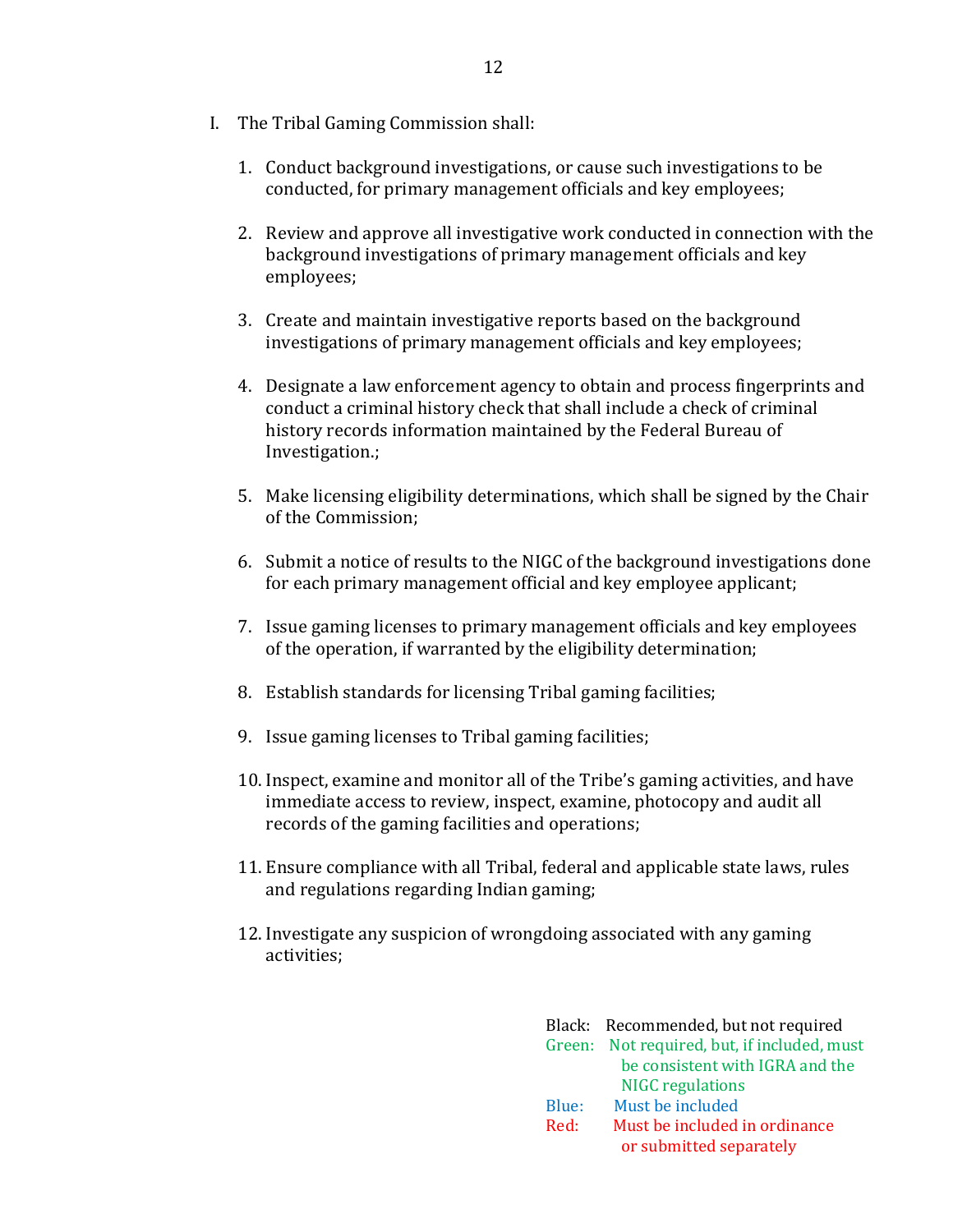- 13. Hold hearings on patron complaints, in accordance with procedures established in this ordinance and the Tribal gaming regulations;
- 14. Comply with any and all reporting requirements under IGRA, the NIGC's regulations and any tribal-state compact to which the Tribe is a party, and any other applicable law;
- 15. Promulgate and issue regulations necessary to comply with applicable internal control standards;
- 16. Promulgate and issue regulations on the levying of fees and/or taxes associated with gaming license applications;
- 17. Promulgate and issue regulations on the levying of fines and/or the suspension or revocation of gaming licenses for violations of this ordinance or any Tribal, federal or applicable state gaming regulations;
- 18. Establish a list of persons not allowed to game in the Tribe's gaming facilities in order to maintain the integrity of the gaming operation;
- 19. Establish a list of persons who have voluntarily agreed to be excluded from the Tribal gaming facilities, and create regulations for enforcing the exclusions;
- 20. Provide referrals and information to the appropriate law enforcement officials when such information indicates a violation of Tribal, federal or state statutes, ordinances, regulations, codes or resolutions;
- 21. Create a list of regulatory authorities that conduct background investigations of, and licenses, vendors who are recognized as trustworthy;
- 22. Draft regulations exempting vendors from the licensing and/or background investigation requirements if they have received a license from a recognized regulatory authority;
- 23. Perform such other duties the Commission deems appropriate for the proper regulation of the Tribal gaming operation; and

|       | Black: Recommended, but not required        |
|-------|---------------------------------------------|
|       | Green: Not required, but, if included, must |
|       | be consistent with IGRA and the             |
|       | <b>NIGC</b> regulations                     |
| Blue: | Must be included                            |
| Red:  | Must be included in ordinance               |
|       | or submitted separately                     |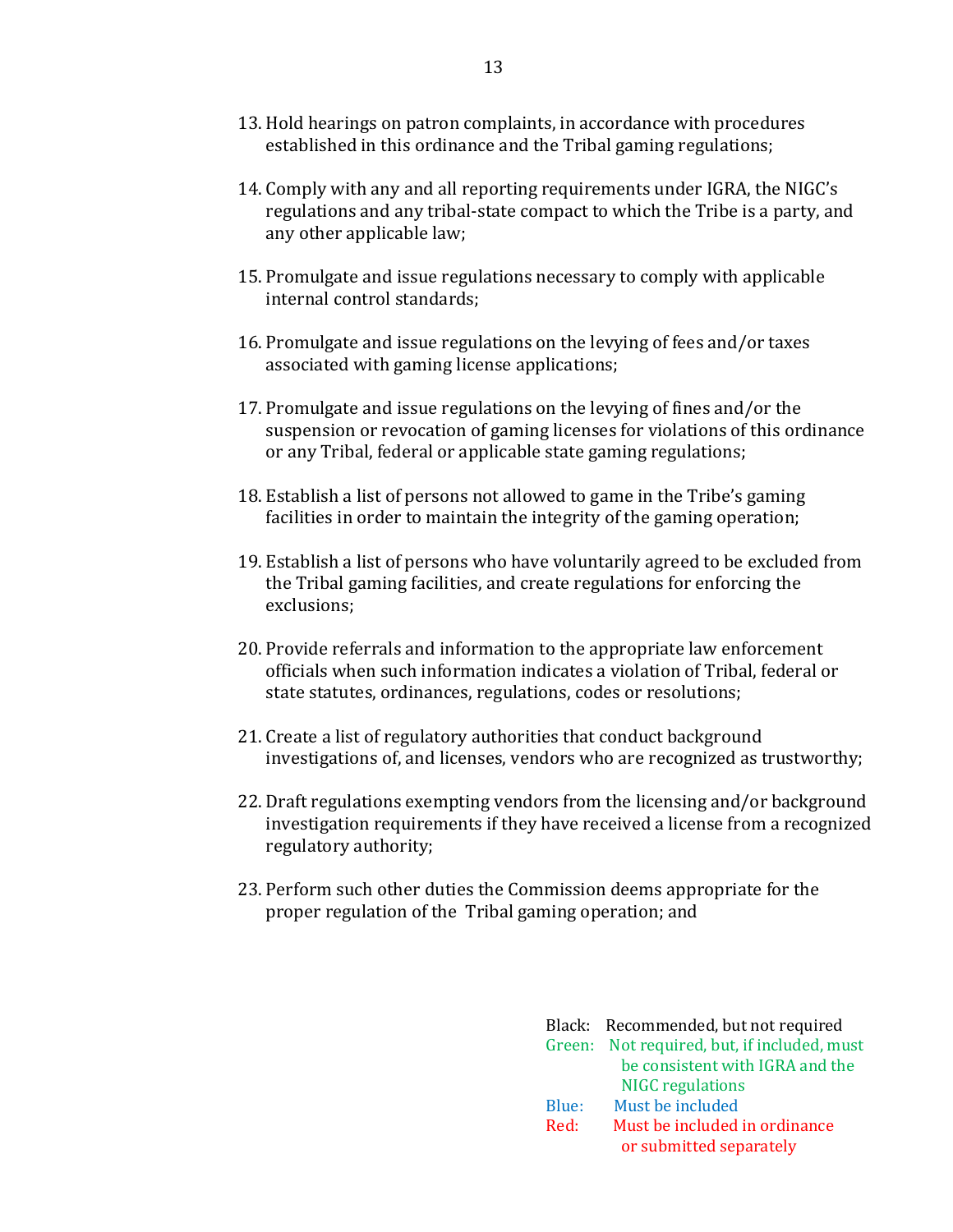- 24. Promulgate such regulations and guidelines as deemed appropriate to implement the provisions of this ordinance, so long as they are in furtherance of, and not in conflict with, any provisions of this ordinance.
- J. Before adopting, amending and repealing regulations, the Commission shall give notice of any such proposed action to the **[Tribal governing body]**, the gaming operation(s) and all other persons whom the Commission has reason to believe have a legitimate interest in the proposed action. The notice shall invite comments and describe the general nature of the proposed action and the manner in which comments on the proposed action shall be received by the Commission.
- K. The Commission shall ensure that all records and information obtained as a result of an employee background investigation, including but not limited to, the identity of each person interviewed in the course of an investigation, shall remain confidential and shall not be disclosed to any persons who are not directly involved in the licensing and employment processes. Information obtained during the course of an employee background investigation shall be disclosed to members of management, human resource personnel and/or others employed by the Tribal gaming operation on a need-to-know basis, for actions taken in their official capacities.
- L. The confidentiality requirements in Section 8(J), above, do not apply to requests for such records or information from any Tribal, federal or state law enforcement or regulatory agency, or for the use of such records or information by the Commission and staff in the performance of their official duties.
- M. A majority of the Commission shall constitute a quorum. The concurrence of a majority of the Commissioners shall be required for any final determination by the Commission. The Commission may act in its official capacity, even if there are vacancies on the Commission.
- N. Commissioners shall be compensated at a level determined by the [tribal] governing authority]. In order to ensure the Commission is not improperly influenced, a Commissioner's compensation shall not be based on a percentage of gaming revenue.
- O. The Commission shall keep a written record of all its meetings.

|       | Black: Recommended, but not required        |
|-------|---------------------------------------------|
|       | Green: Not required, but, if included, must |
|       | be consistent with IGRA and the             |
|       | <b>NIGC</b> regulations                     |
| Blue: | Must be included                            |
| Red:  | Must be included in ordinance               |
|       | or submitted separately                     |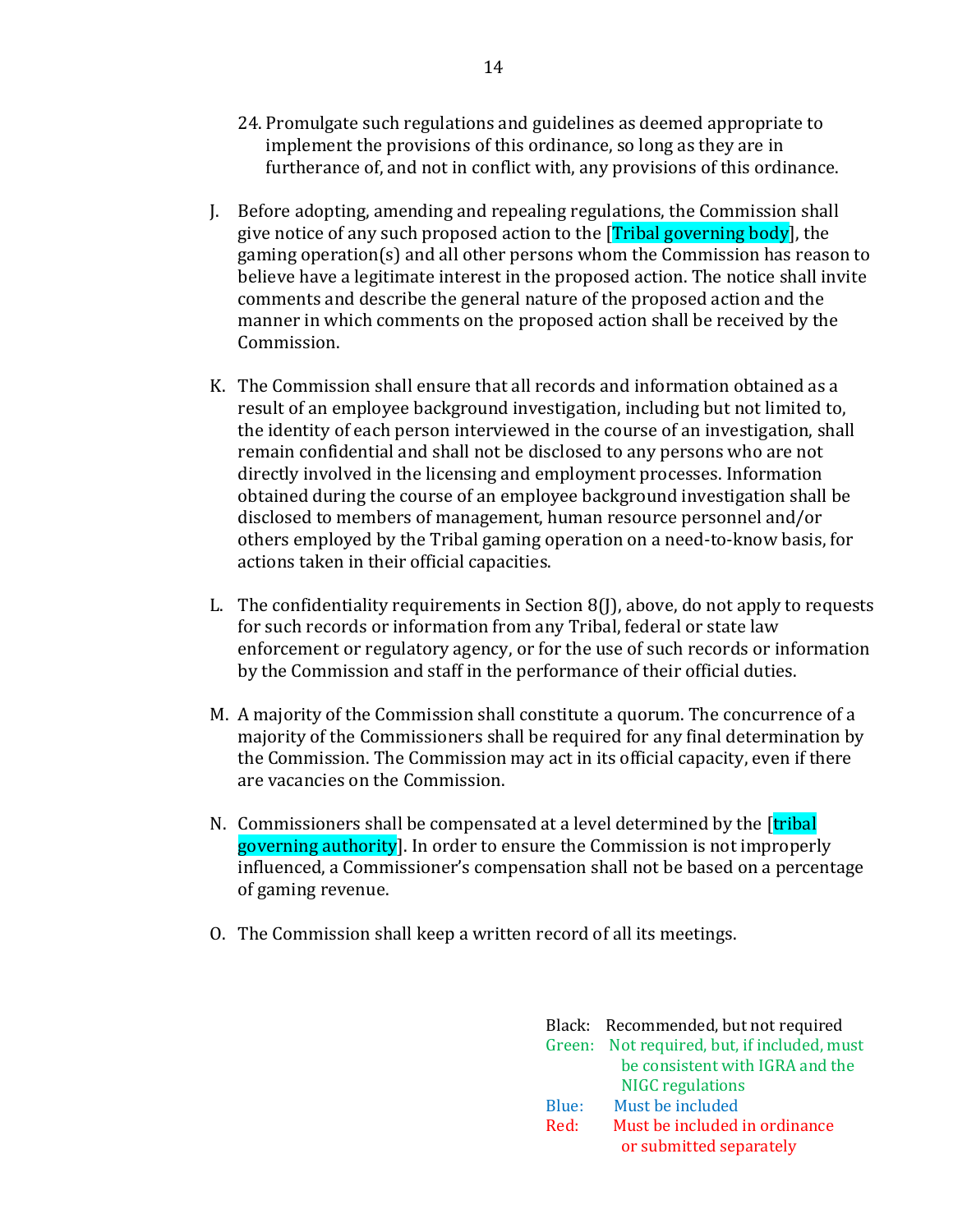#### <span id="page-17-0"></span>**Section 9. Audits**

A. The Tribe shall cause to be conducted independent audits of gaming operations annually and shall submit the results of those audits to the NIGC.

### **[25 U.S.C. § 2710(b)(2)(C); 25 C.F.R. § 522.4(b)(3)**]

B. Annual audits shall conform to generally accepted auditing standards.

### **[25 C.F.R. § 571.12(b)]**

C. All gaming-related contracts that result in the purchase of supplies, services or concessions for more than \$25,000 in any year<sup>11</sup> (except contracts for professional legal and accounting services) shall be specifically included within the scope of the audit conducted under Section 9(A) of this ordinance.

## **[25 U.S.C. § 2710(b)(2)(D); 25 C.F.R. §§ 522.4(b)(4), 522.6(b)]**

D. Copies of the annual audit of each licensed gaming operation, and each audit for supplies, services or concessions of each gaming operation, shall be furnished to the NIGC within 120 days after the end of each fiscal year of the gaming operation.

### **[25 C.F.R. § 571.13]**

### <span id="page-17-1"></span>**Section 10. Environment and Public Health and Safety**

A. Each gaming facility shall be constructed, maintained, and operated in a manner that adequately protects the environment and the health and safety of the public.

### **[25 U.S.C. § 2710(b)(2)(E); 25 C.F.R. §§ 522.4(b)(7), 522.6(b), and 559.4]**

 $\overline{a}$ 

|       | Black: Recommended, but not required        |
|-------|---------------------------------------------|
|       | Green: Not required, but, if included, must |
|       | be consistent with IGRA and the             |
|       | <b>NIGC</b> regulations                     |
| Blue: | Must be included                            |
| Red:  | Must be included in ordinance               |
|       | or submitted separately                     |

 $11$  The amount may exceed, but not be less than, \$25,000.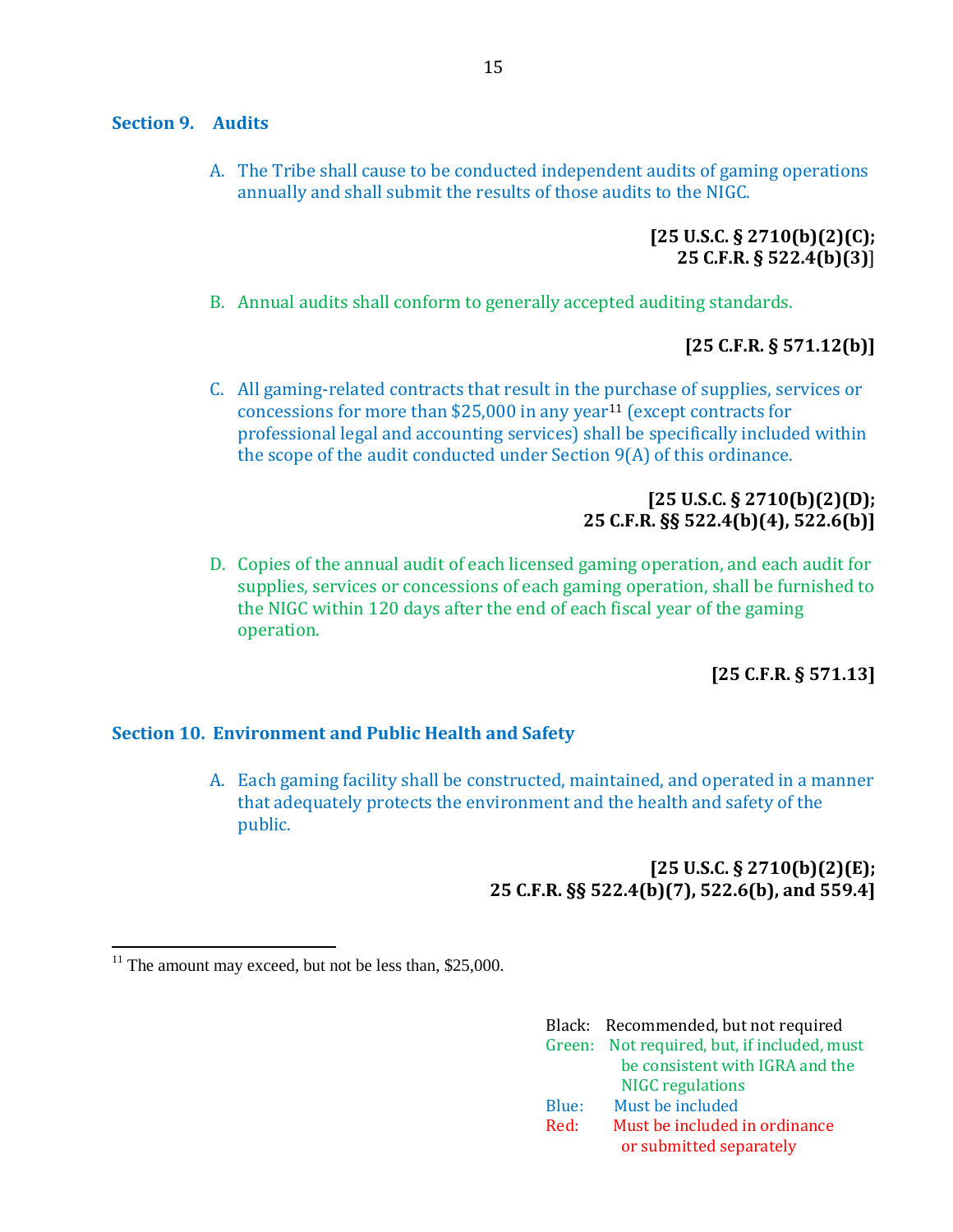B. **[Tribal official or group**] shall identify and enforce laws, resolutions, codes, policies, standards, or procedures, which are applicable to each gaming place, facility or location, to ensure adequate protection of the environment and the health and safety of the public.

**[25 C.F.R. § 559.4]**

### <span id="page-18-0"></span>**Section 11. Patron Dispute Resolution**<sup>12</sup>

Patrons with complaints against the gaming establishment shall have as their sole remedy the right to file a petition for relief with the Tribal Gaming Commission. Complaints shall be submitted in writing. The Commission shall hold a hearing within 30 days of receipt of the petitioner's complaint. The petitioner may have counsel present at the hearing. The petitioner may be allowed to present evidence, at the discretion of the Commission. After the hearing, the Commission shall render a decision in a timely fashion. All such decisions will be final when issued. Any patron complaint must be submitted to the Commission within thirty (30) days of the incident giving rise to the complaint. All claims by patrons shall be limited to a maximum recovery of **[enter dollar amount]** per occurrence, and a cumulative limit of [enter dollar amount] per patron in any 12-month period, except disputes relating to a patron's entitlement to a game prize, which shall be limited to the amount of such prize. The Commission's decision shall constitute the complainant's final remedy.

**[25 C.F.R. § 522.2(f)]**

### <span id="page-18-1"></span>**Section 12. Facility Licenses**

 $\overline{\phantom{a}}$ 

A. The Tribe shall issue a separate license to each place, facility or location on Indian lands where *[class II and/or class III]* gaming is conducted under this ordinance.

### **[25 U.S.C. § 2710(b)(1); 25 C.F.R. §§ 522.4(b)(6), 522.6(b) and 559]**

<sup>12</sup> 25 C.F.R. § 522(f) requires a tribe to include in its ordinance a description of the procedures in place for resolving disputes between the gaming public and a tribe or the gaming public and a tribe's management contractor. This section provides an example of a dispute resolution process used by tribes with gaming operations.

|       | Black: Recommended, but not required        |
|-------|---------------------------------------------|
|       | Green: Not required, but, if included, must |
|       | be consistent with IGRA and the             |
|       | <b>NIGC</b> regulations                     |
| Blue: | Must be included                            |
| Red:  | Must be included in ordinance               |
|       | or submitted separately                     |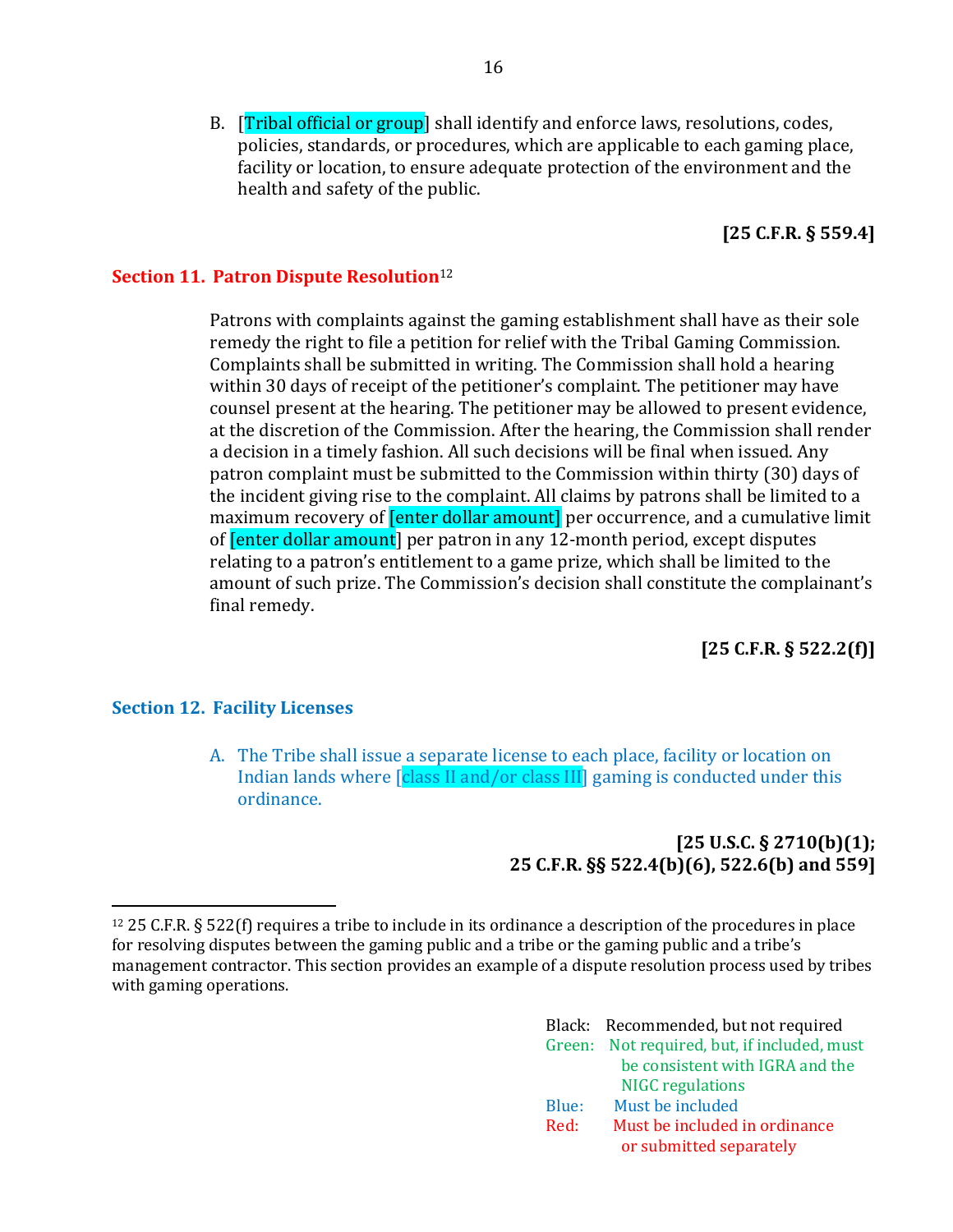- B. The Tribal Gaming Commission is responsible for issuing new or renewed facility licenses to each place, facility or location.
- C. The Tribal Gaming Commission shall require that a facility license application be completed by the chief management official of the gaming facility for each gaming place, facility or location.
- D. The Tribal Gaming Commission shall identify the environmental, health and public safety standards with which the place, facility or location must comply, and specify the form, conditions and content of a facility license application. The application shall include:
- E. A legal description of the lands upon which the facility is located, and a certification that the site constitutes "Indian lands," as defined in IGRA, the NIGC's regulations, the NIGC Office of General Counsel and DOI Solicitor Offices' Indian lands legal opinions, judicial decisions and any other applicable law.
- F. The Tribal Gaming Commission shall only issue a facility license if the application includes the required information and documentation, and sufficiently satisfies any additional conditions deemed necessary by the Tribe.
- G. The Tribe or Tribal Gaming Commission shall submit to the NIGC Chair a notice that issuance of a facility license is under consideration by the Tribal Gaming Commission.13 This notice must be submitted at least 120 days before the opening of any new place, facility or location on Indian lands where [class II] and/or class III] gaming will occur.<sup>14</sup>

**[25 C.F.R. § 559.2(a)]**

 $\overline{\phantom{a}}$ 

<sup>&</sup>lt;sup>14</sup> The NIGC does not notify the tribe that a facility complies with the requirements for gaming on Indian land unless the tribe specifically requests such notice.

|       | Black: Recommended, but not required        |
|-------|---------------------------------------------|
|       | Green: Not required, but, if included, must |
|       | be consistent with IGRA and the             |
|       | <b>NIGC</b> regulations                     |
| Blue: | Must be included                            |
| Red:  | Must be included in ordinance               |
|       | or submitted separately                     |

<sup>&</sup>lt;sup>13</sup> The facility license notice shall contain the information and documentation set out in 25 C.F.R. § 559.2(b).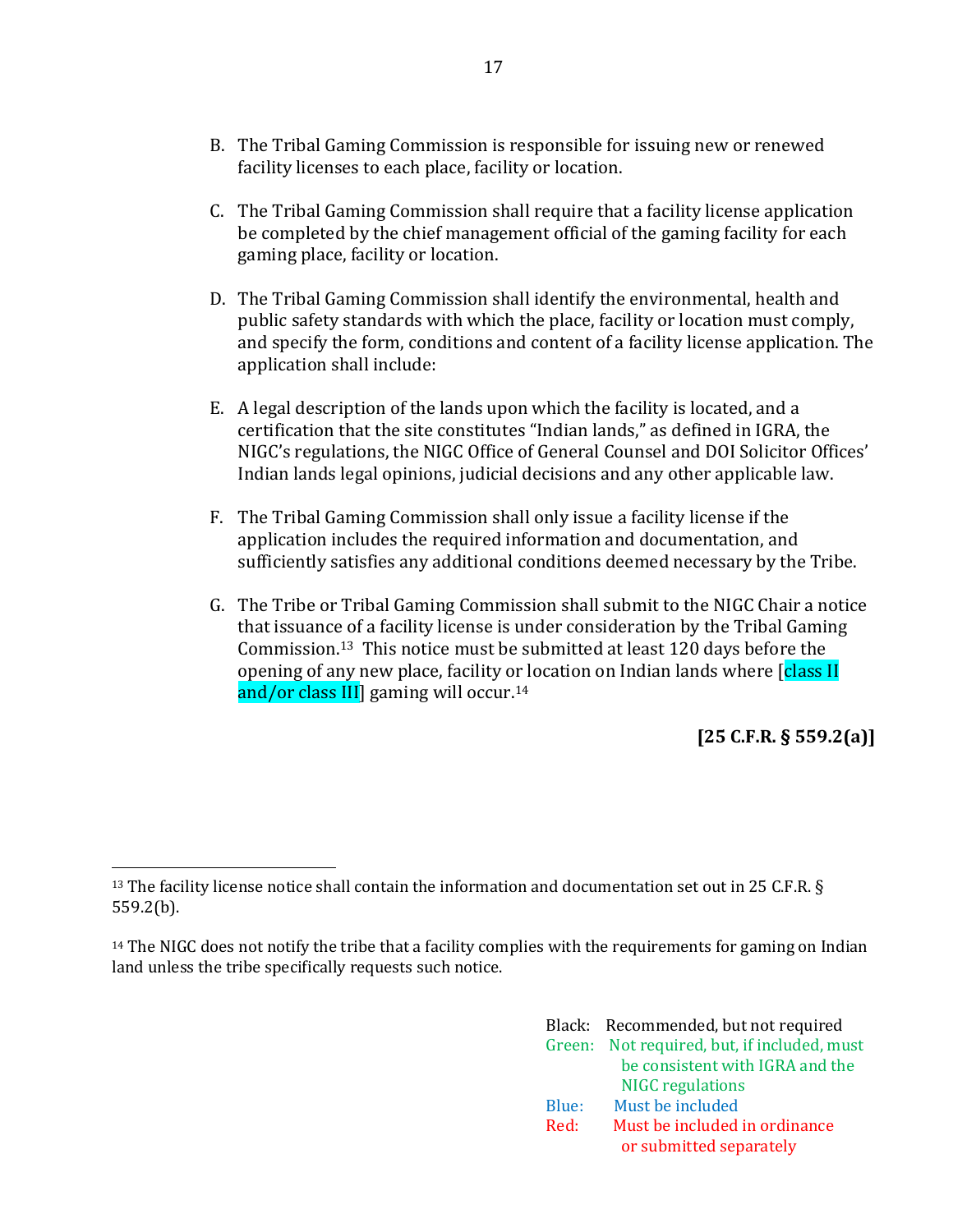H. The Tribal Gaming Commission shall submit a copy of each newly issued or renewed facility license to the NIGC Chair within 30 days of issuance, along with any other required documentation.<sup>15</sup>

**[25 C.F.R. § 559.3]**

I. The Tribe shall notify the NIGC Chair within 30 days if a facility license is terminated or expires, or if a gaming place, facility, or location closes or reopens.

**[25 C.F.R. § 559.5]**

#### <span id="page-20-0"></span>**Section 13. Agent for Service of Process**

The Tribe designates *[identity of an official position]*<sup>16</sup> as the agent for service of any official determination, order or notice of violation.

### **[25 C.F.R. §§ 519.1, 522.2(g), 522.6(a)]**

#### <span id="page-20-1"></span>**Section 14. Tribal Access to Financial Information**

A copy of the Tribal gaming operation's annual audit will be made available for review, upon request, to:

[the Tribe's Business Committee]

**OR**

 $\overline{\phantom{a}}$ 

[enrolled Tribal member]

<sup>16</sup> The NIGC recommends identifying an official position rather than naming a specific person as the agent for service of process.

|       | Black: Recommended, but not required        |
|-------|---------------------------------------------|
|       | Green: Not required, but, if included, must |
|       | be consistent with IGRA and the             |
|       | <b>NIGC</b> regulations                     |
| Blue: | Must be included                            |
| Red:  | Must be included in ordinance               |
|       | or submitted separately                     |

<sup>15</sup> Under 25 C.F.R. § 559.4, a tribe is required to submit an attestation certifying that by issuing the facility licenses, the tribe has determined that the construction and maintenance of the gaming facility, and the operation of that gaming, is conducted in a manner which adequately protects the environment and the public health and safety.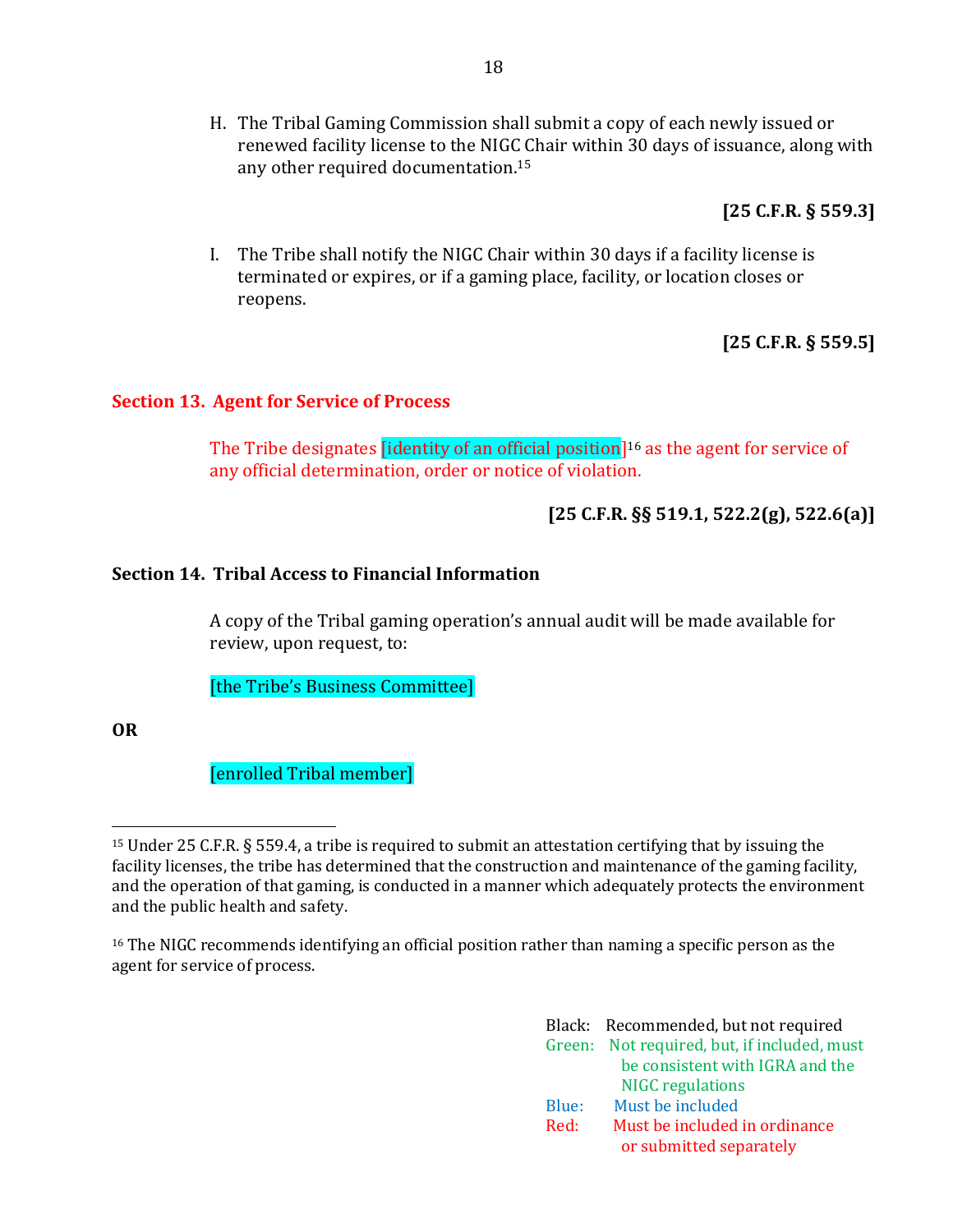# [desired Tribal group]

### <span id="page-21-0"></span>**Section 15. License Application Forms**<sup>17</sup>

A. The following notice shall be placed on the Tribe's license application form for a key employee or a primary management official before it is filled out by an applicant:

In compliance with the Privacy Act of 1974, the following information is provided: Solicitation of the information on this form is authorized by 25 U.S.C. §§ 2701 *et seq*. The purpose of the requested information is to determine the eligibility of individuals to be granted a gaming license. The information will be used by the Tribal gaming regulatory authorities and by the National Indian Gaming Commission members and staff who have need for the information in the performance of their official duties. The information may be disclosed by the Tribe or the NIGC to appropriate Federal, Tribal, State, local or foreign law enforcement and regulatory agencies when relevant to civil, criminal or regulatory investigations or prosecutions or when pursuant to a requirement by a tribe or the NIGC in connection with the issuance, denial, or revocation of a gaming license, or investigations of activities while associated with a tribe or a gaming operation. Failure to consent to the disclosures indicated in this notice will result in a tribe being unable to license you for a primary management official or key employee position.

The disclosure of your Social Security Number (SSN) is voluntary. However, failure to supply a SSN may result in errors in processing your application.

# **[25 C.F.R. § 556.2(a)]**

B. The following additional notice shall be placed on the application form for a key employee or a primary management official before it is filled out by an applicant:

<sup>17</sup> The provisions related to the Privacy Act and False Statement notifications must be included in the ordinance exactly as written in the NIGC's regulations.

|       | Black: Recommended, but not required        |
|-------|---------------------------------------------|
|       | Green: Not required, but, if included, must |
|       | be consistent with IGRA and the             |
|       | <b>NIGC</b> regulations                     |
| Blue: | Must be included                            |
| Red:  | Must be included in ordinance               |
|       | or submitted separately                     |

 $\overline{\phantom{a}}$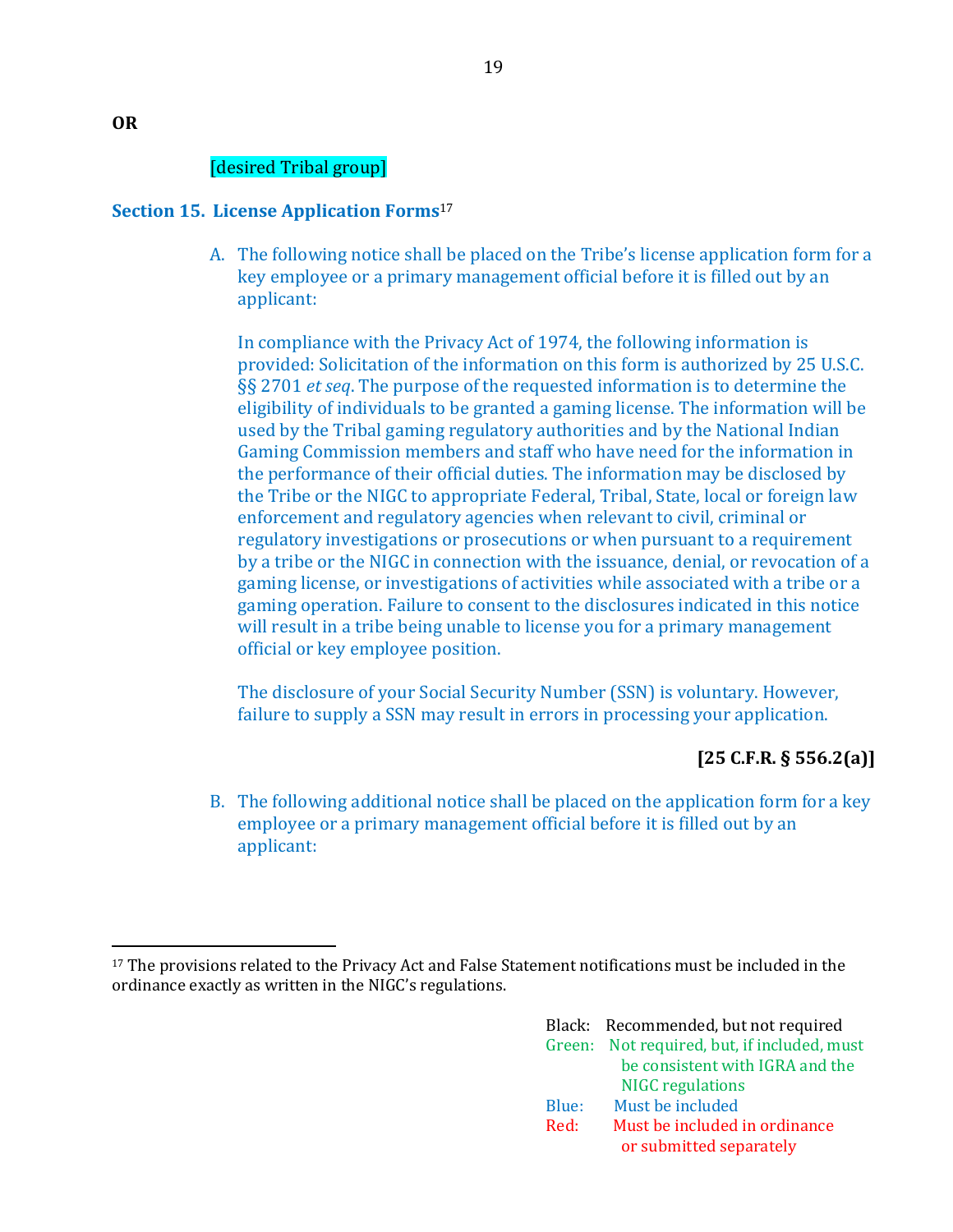A false statement on any part of your license application may be grounds for denying a license or the suspension or revocation of a license. Also, you may be punished by fine or imprisonment (U.S. Code, title 18, section 1001).

# **[25 C.F.R. § 556.3(a)]**

### <span id="page-22-0"></span>**Section 16. License Fees**

l

The Tribe may charge a license fee, to be set by the Tribal Gaming Commission, to cover its expenses in investigating and licensing key employees and primary management officials of the gaming operation.

#### <span id="page-22-1"></span>**Section 17. Background Investigations**<sup>18</sup>

A. The Tribe shall perform a background investigation for each primary management official and key employee in its gaming operation.<sup>19</sup> The investigation must be sufficient to allow the Tribal Gaming Commission to make an eligibility determination under Section 20 of this ordinance.

### **[25 U.S.C. § 2710(b)(2)(F); 25 C.F.R. §§ 522.4(b)(5), 556.4]**

B. The Tribal Gaming Commission is responsible for conducting the background investigations of primary management officials and key employees. The background investigation shall include a check of criminal history records information maintained by the Federal Bureau of Investigations.

### **[25 U.S.C. § 2710(b)(2)(F); 25 C.F.R. §§ 522.2(h), 522.6(a)]**

<sup>19</sup> Background investigations, and the related procedures and standards in 25 C.F.R. part 556, are required for primary management officials and key employees of a tribe's gaming operation. A tribe may, however, wish to require all employees of its gaming operation to undergo background investigations.

|       | Black: Recommended, but not required        |
|-------|---------------------------------------------|
|       | Green: Not required, but, if included, must |
|       | be consistent with IGRA and the             |
|       | <b>NIGC</b> regulations                     |
| Blue: | Must be included                            |
| Red:  | Must be included in ordinance               |
|       | or submitted separately                     |

<sup>18</sup> Unless a tribal-state compact provides that a state has exclusive jurisdiction over conducting background investigations and issuing licenses for class III gaming operations, the background investigation provisions apply to both class II and class III gaming.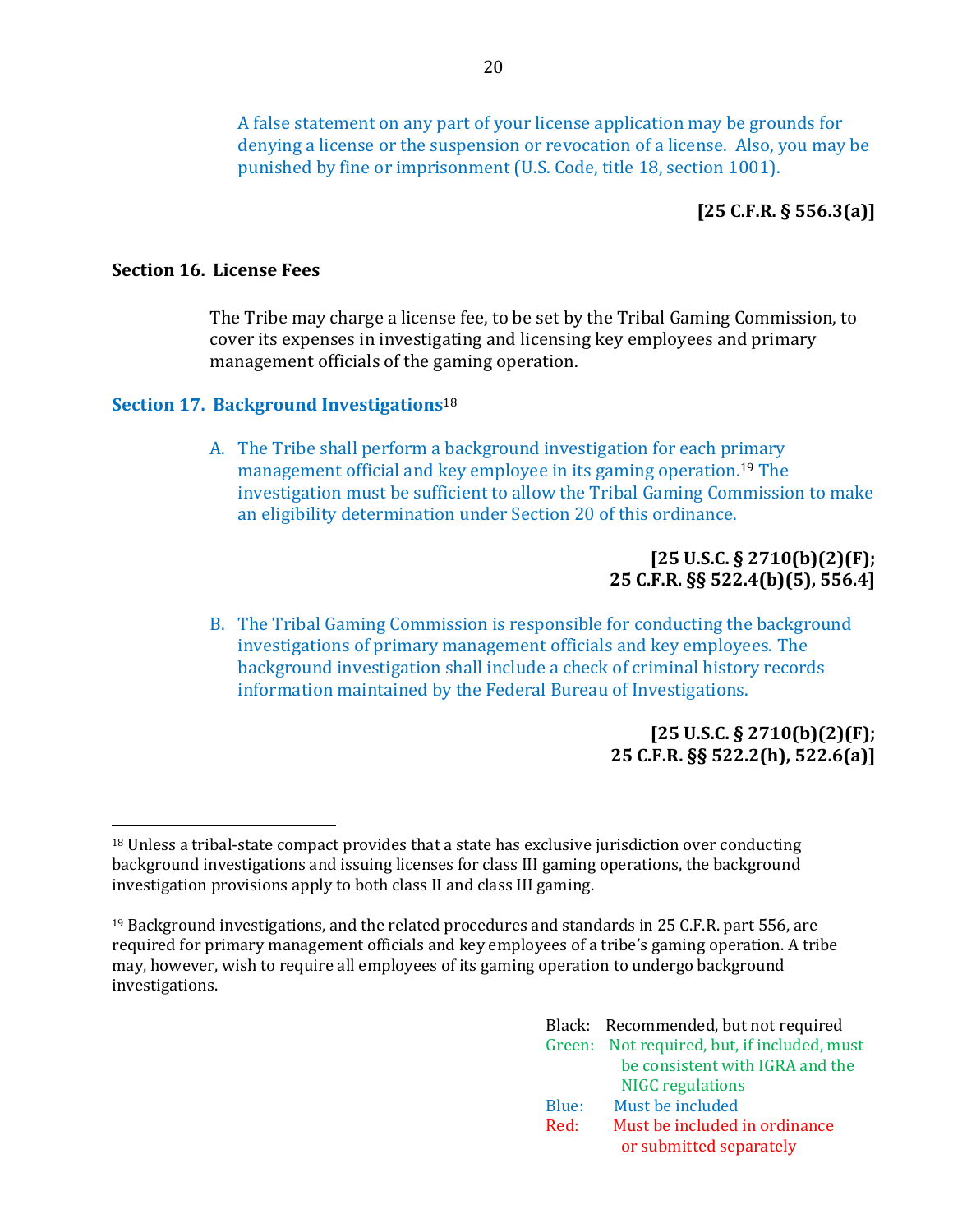C. The Tribe shall request fingerprints from each primary management official and key employee. The law enforcement agency designated to take fingerprints is [name of responsible law enforcement agency]. 20

### **[25 U.S.C. § 2710(b)(2)(F); 25 C.F.R. §§ 522.2(h), 522.6(a), 556.4(a)(14)]**

- D. The Tribal Gaming Commission shall request from each primary management official and key employee all of the following information:
	- 1. Full name, other names used (oral or written), social security number, birth date, place of birth, citizenship, gender and all languages (spoken and/or written);
	- 2. Currently, and for the previous five (5) years; business and employment positions held, ownership interests in those businesses, business and residential addresses, and driver's license numbers;
	- 3. The names and current addresses of at least three (3) personal references, including one (1) personal reference who was acquainted with the applicant during each period of residence listed under paragraph (C)(2) of this section;
	- 4. Current business and residential telephone numbers, and all cell phone numbers;
	- 5. A description of any existing and previous business relationships with other tribes, including any ownership interests in those businesses;
	- 6. A description of any existing and previous business relationships with the gaming industry generally, including ownership interests in those businesses;

 $\overline{\phantom{a}}$ <sup>20</sup> A tribe is required to submit the name of the law enforcement agency that will take fingerprints and provide a description of the procedures for conducting a criminal history check by a law enforcement agency; however, it is not required to include such information in the ordinance. *See* 25 C.F.R. §§ 522.2(h), 522.6(a).

|      |       | Black: Recommended, but not required        |
|------|-------|---------------------------------------------|
|      |       | Green: Not required, but, if included, must |
|      |       | be consistent with IGRA and the             |
|      |       | <b>NIGC</b> regulations                     |
|      | Blue: | Must be included                            |
| Red: |       | Must be included in ordinance               |
|      |       | or submitted separately                     |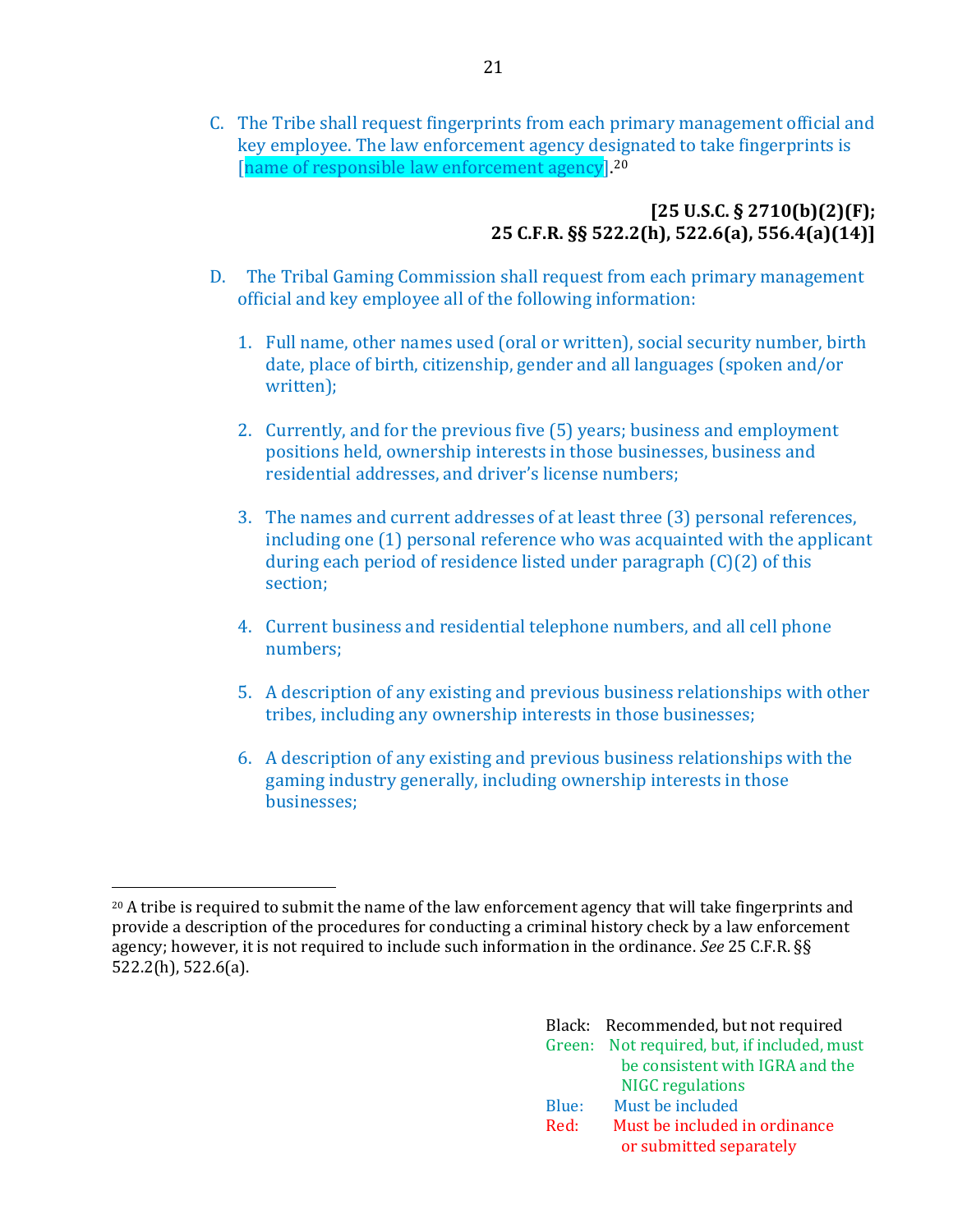- 7. The name and address of any licensing or regulatory agency with which the person has filed an application for a license or permit related to gaming, whether or not such license or permit was granted;
- 8. For each felony for which there is an ongoing prosecution or a conviction, the charge, the name and address of the court involved, and the date of disposition, if any;
- 9. For each misdemeanor conviction or ongoing misdemeanor prosecution (excluding minor traffic violations) within 10 years of the date of the application, the name and address of the court involved and the date of disposition, if any;
- 10. For each criminal charge (excluding minor traffic charges), whether or not there is a conviction, if such criminal charge is within 10 years of the date of the application, and is not otherwise listed pursuant to paragraphs (C)(8) or (C)(9) of this Section, the criminal charge, the name and address of the court involved, and the date of disposition, if any;
- 11. The name and address of any licensing or regulatory agency with which the person has filed an application for an occupational license or permit, whether or not such license or permit was granted;
- 12. A photograph;<sup>21</sup>
- 13. Any other information the Tribe deems relevant; and
- 14. Fingerprints obtained in accordance with procedures adopted by the Tribe

### **[25 U.S.C. § 2710(b)(2)(F); 25 C.F.R. §§ 522.2(h), 522.4(b)(5), 522.6(a), 556.4(a)(1)-(14)]**

E. When a primary management official or key employee is employed by the Tribe, a complete application file, containing all of the information listed in Section 18(C), shall be maintained.

# **[25 U.S.C. § 2710(b)(2)(F);**

<sup>21</sup> A *current* photograph is recommended.

 $\overline{\phantom{a}}$ 

|       | Black: Recommended, but not required        |
|-------|---------------------------------------------|
|       | Green: Not required, but, if included, must |
|       | be consistent with IGRA and the             |
|       | <b>NIGC</b> regulations                     |
| Blue: | Must be included                            |
| Red:  | Must be included in ordinance               |
|       | or submitted separately                     |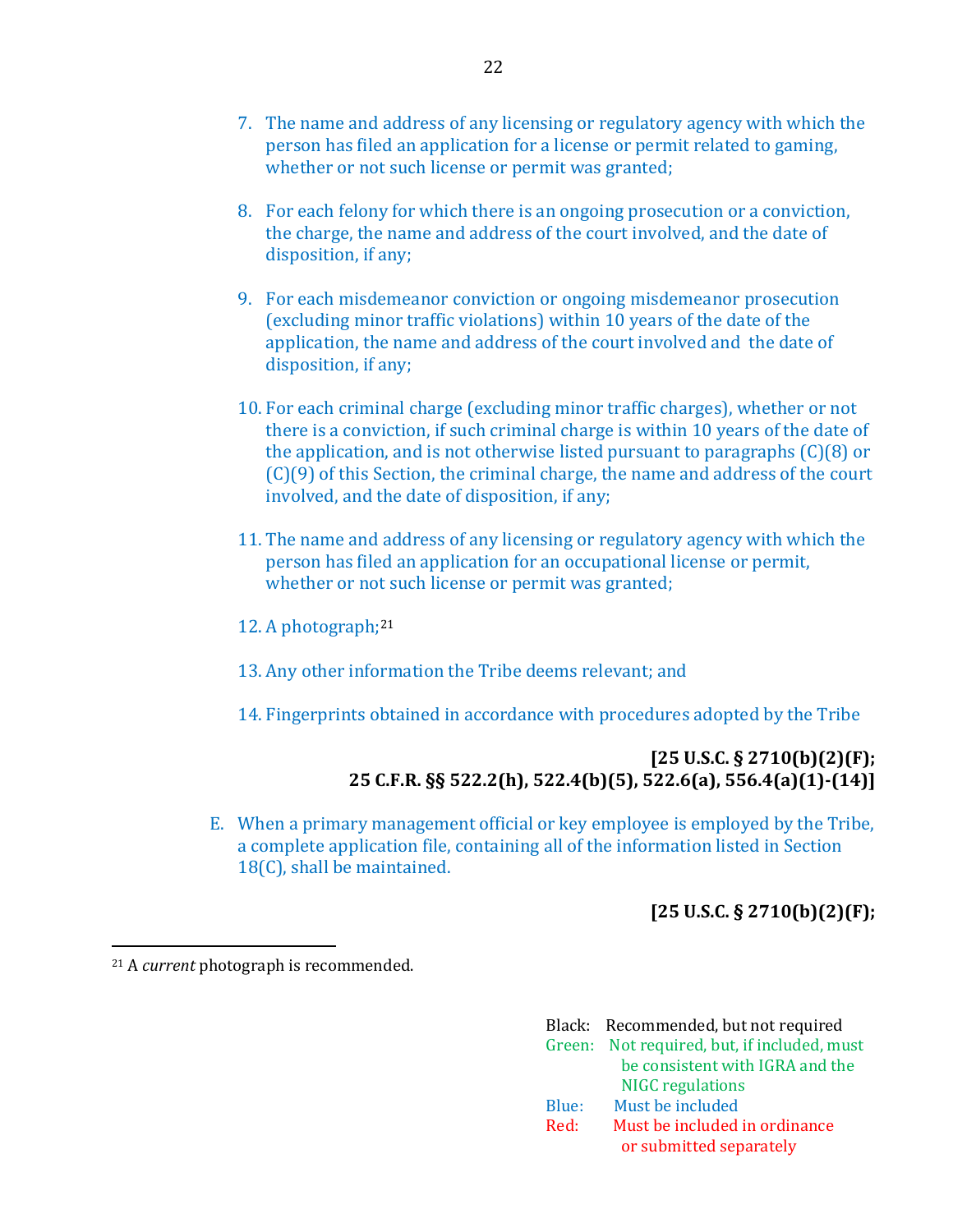F. The Tribal Gaming Commission, and its investigators, shall keep confidential the identity of each person interviewed in the course of conducting a background investigation.

# **[25 C.F.R. §§ 522.4(b)(5), 556.4(c)]**

### <span id="page-25-0"></span>**Section 18. Procedures for Conducting Background Investigations<sup>22</sup>**

- A. The Tribal Gaming Commission, or its agent, shall employ or engage an investigator to conduct a background investigation of each applicant for a primary management official or key employee position. The investigator shall:
	- 1. Verify the applicant's identity through items such as a social security card, driver's license, birth certificate or passport;
	- 2. Contact each personal and business reference provided in the license application, when possible;
	- 3. Conduct a personal credit check;
	- 4. Conduct a civil history check;<sup>23</sup>

l

5. Conduct a criminal history records check;<sup>24 25</sup>

<sup>23</sup> A tribe should look for items of concern including past or outstanding judgments, current liens, past or pending lawsuits, and any other information deemed to be relevant.

<sup>24</sup> A tribe should check federal, state and tribal court records for any criminal activity or any other information deemed to be relevant.

<sup>25</sup> A tribe may want to perform a check of tribal criminal history also. Tribal criminal records are not reflected in federal or state databases.

|       | Black: Recommended, but not required        |
|-------|---------------------------------------------|
|       | Green: Not required, but, if included, must |
|       | be consistent with IGRA and the             |
|       | <b>NIGC</b> regulations                     |
| Blue: | Must be included                            |
| Red:  | Must be included in ordinance               |
|       | or submitted separately                     |

<sup>22</sup> Most of the actions recommended in this provision are not required to be included in the ordinance. However, an ordinance must require that a background investigation be sufficient for a tribe to make an eligibility determination for licensing purposes. Additionally, an authorized tribal official must be able to review a person's prior activities, criminal record (if any), and reputation, habits and associations to make an eligibility finding for licensing purposes. *See* 25 U.S.C. § 2710(b)(2)(F)(II); 25 C.F.R. § 556.5.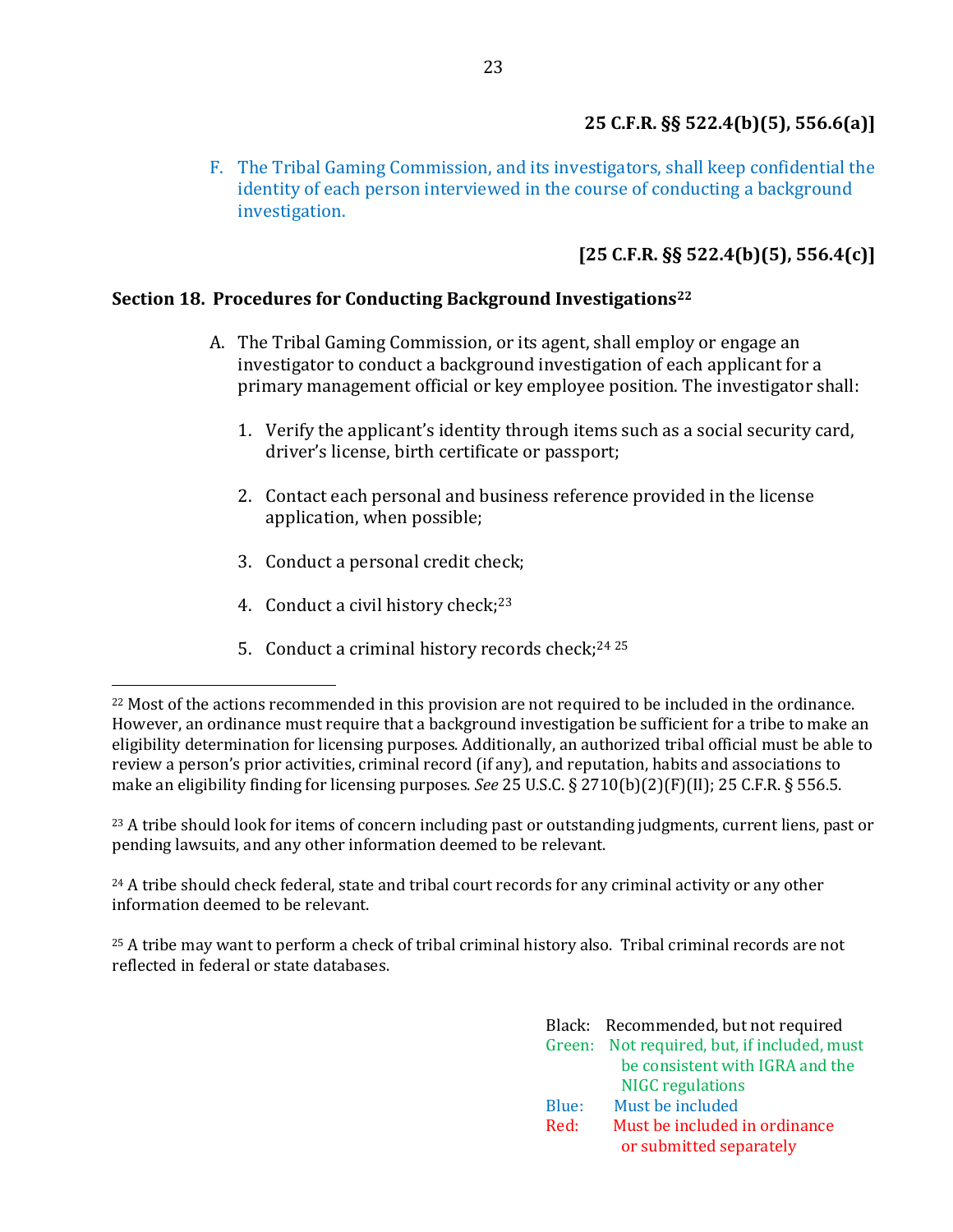- 6. Based on the results of the criminal history records check, as well as information acquired from an applicant's self-reporting or from any other source, obtain information from the appropriate court regarding any past felony and/or misdemeanor convictions or ongoing prosecutions within the past 10 years;<sup>26</sup>
- 7. Inquire into any previous or existing business relationships with the gaming industry, including with any tribes with gaming operations, by contacting the entities or tribes;
- 8. Verify the applicant's history and current status with any licensing agency by contacting the agency; and
- 9. Take other appropriate steps to verify the accuracy of the information, focusing on any problem areas noted.

# **[25 U.S.C. § 2710(b)(2)(F); 25 C.F.R. §§ 522.4(b)(5), 556.5**]

### <span id="page-26-0"></span>**Section 19. Investigative Reports**

 $\overline{\phantom{a}}$ 

A. A Tribe shall create and maintain an investigative report for each background investigation of a primary management official or key employee.

### **[25 U.S.C. § 2710(b)(2)(F); 25 C.F.R. §§ 522.4(b)(5), 556.6(b)(1)]**

- B. Investigative reports shall include all of the following information:
	- a. Steps taken in conducting the investigation;
	- b. Results obtained;
	- c. Conclusions reached; and
	- d. The basis for those conclusions.

<sup>26</sup> A tribe may want to perform a check of tribal criminal history also. Tribal criminal records are not reflected in federal or state databases.

|       | Black: Recommended, but not required        |
|-------|---------------------------------------------|
|       | Green: Not required, but, if included, must |
|       | be consistent with IGRA and the             |
|       | <b>NIGC</b> regulations                     |
| Blue: | Must be included                            |
| Red:  | Must be included in ordinance               |
|       | or submitted separately                     |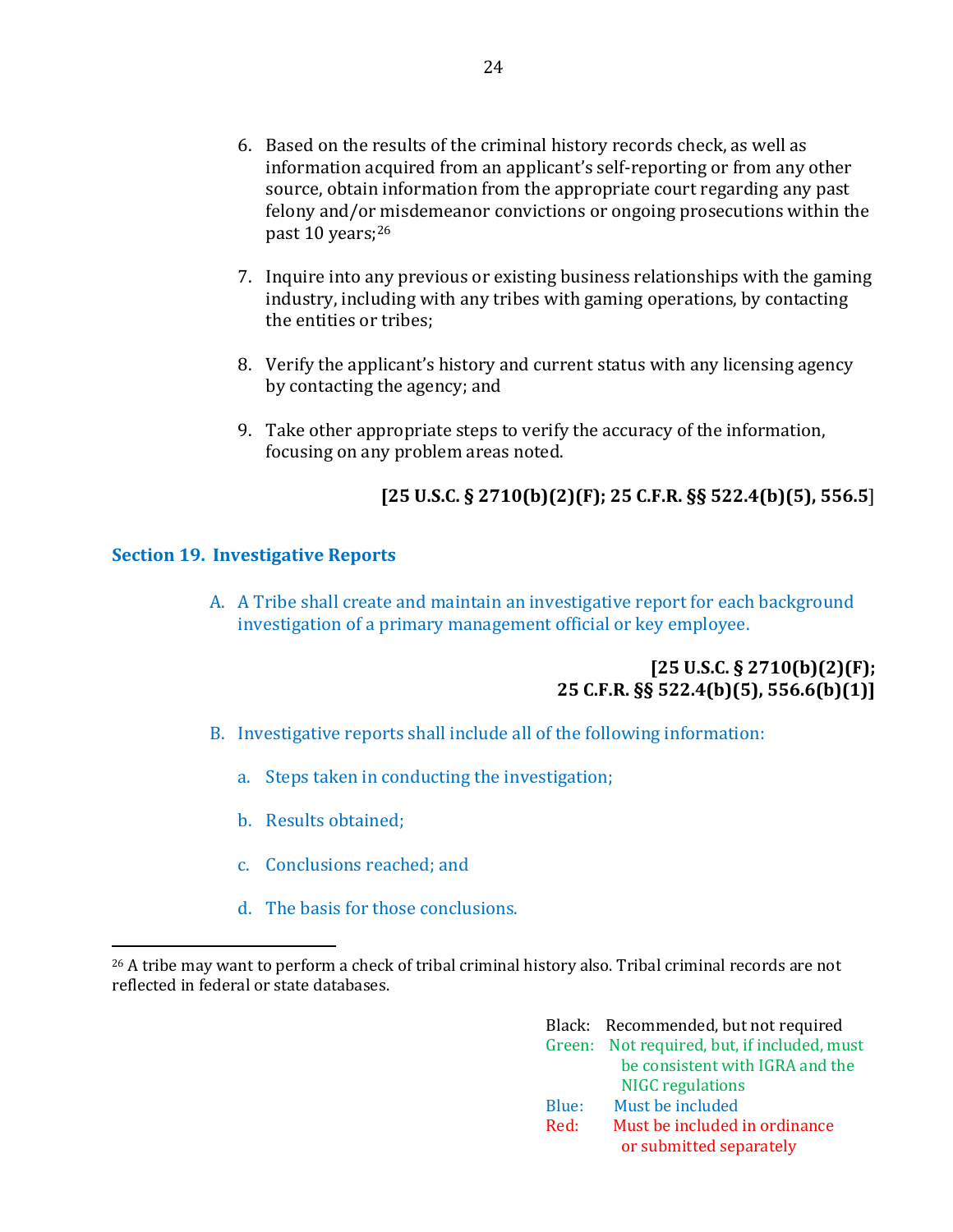### **[25 U.S.C. § 2710(b)(2)(F); 25 C.F.R. §§ 522.4(b)(5), 556.6(b)(1)]**

#### <span id="page-27-0"></span>**Section 20. Eligibility Determinations**

A. Before a license is issued to a primary management official or key employee, an authorized Tribal official shall make a finding concerning the eligibility of that person for receiving a gaming license by reviewing the applicant's prior activities, criminal record, if any, and reputation, habits and associations.

### **[25 U.S.C. § 2710(b)(2)(F); 25 C.F.R. §§ 522.4(b)(5), 556.5(a)]**

B. If the authorized Tribal official, in applying the standards adopted in this ordinance, determines that licensing the person poses a threat to the public interest or to the effective regulation of gaming, or creates or enhances the dangers of unsuitable, unfair or illegal practices, methods and/or activities in the conduct of gaming, he or she shall not license that person in a key employee or primary management official position.

> **[25 U.S.C. § 2710(b)(2)(F); 25 C.F.R. § 556.5(b)]**

C. Copies of the eligibility determination shall be included with the notice of results that must be submitted to the NIGC before the licensing of a primary management official or key employee.

> **[25 U.S.C. § 2710(b)(2)(F); 25 C.F.R. § 556.6(b)(2)]**

#### <span id="page-27-1"></span>**Section 21. Notice of Results of Background Investigations**

A. Before issuing a license to a primary management official or key employee, the Tribal Gaming Commission shall prepare a notice of results of the applicant's background investigation to submit to the NIGC.

|       | Black: Recommended, but not required        |
|-------|---------------------------------------------|
|       | Green: Not required, but, if included, must |
|       | be consistent with IGRA and the             |
|       | <b>NIGC</b> regulations                     |
| Blue: | Must be included                            |
| Red:  | Must be included in ordinance               |
|       | or submitted separately                     |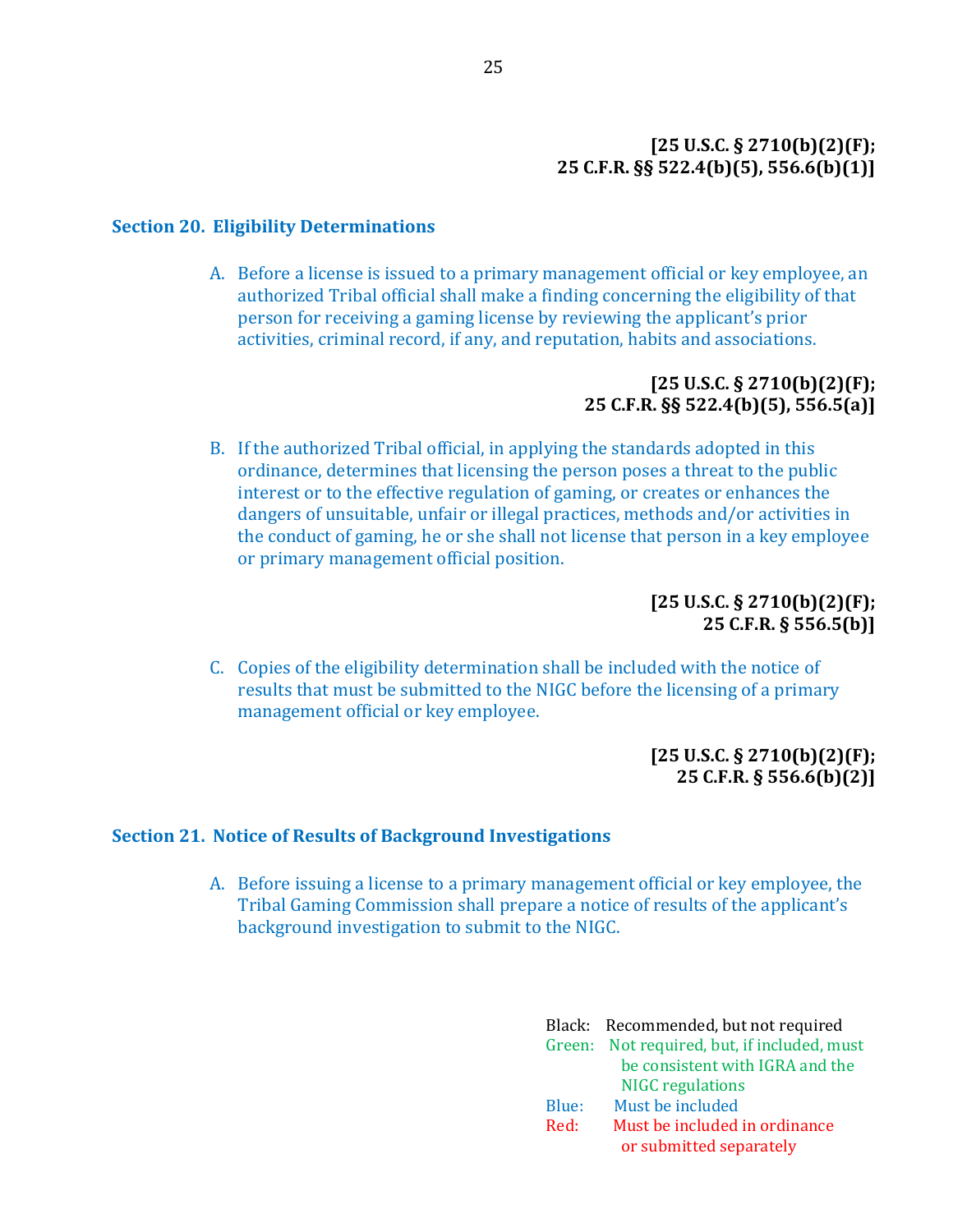B. The notice of results must be submitted to the NIGC no later than 60 days after the applicant begins working for the Tribe.

### **[25 U.S.C. § 2710(b)(2)(F); 25 C.F.R. § 556.6(b)(2)]**

- C. The notice of results shall include the following information:
	- 1. The applicant's name, date of birth and social security number;
	- 2. The date on which the applicant began, or will begin, working as a primary management official or key employee;
	- 3. A summary of the information presented in the investigative report, including:
		- a. licenses that have previously been denied;
		- b. gaming licenses that have been revoked, even if subsequently reinstated;
		- c. every known criminal charge brought against the applicant within the last10 years of the date of the application; and
		- d. every felony offense of which the applicant has been convicted or any ongoing prosecution; and
	- 4. A copy of the eligibility determination made in accordance with Section 21.

# **[25 C.F.R. § 556.6(b)(2)(i)-(iv)]**

### <span id="page-28-0"></span>**Section 22. Granting Gaming Licenses<sup>27</sup>**

 $\overline{a}$ 

A. All primary management officials and key employees of the gaming operation must have a gaming license issued by the Tribe.

> **[25 U.S.C. § 2710(b)(2)(F); 25 C.F.R. § 558.3(c)]**

<sup>&</sup>lt;sup>27</sup> The procedures and standards of 25 U.S.C. part 558 apply only to licenses for primary management officials and key employees. *See* 25 C.F.R. § 558.1.

|       | Black: Recommended, but not required        |
|-------|---------------------------------------------|
|       | Green: Not required, but, if included, must |
|       | be consistent with IGRA and the             |
|       | <b>NIGC</b> regulations                     |
| Blue: | Must be included                            |
| Red:  | Must be included in ordinance               |
|       | or submitted separately                     |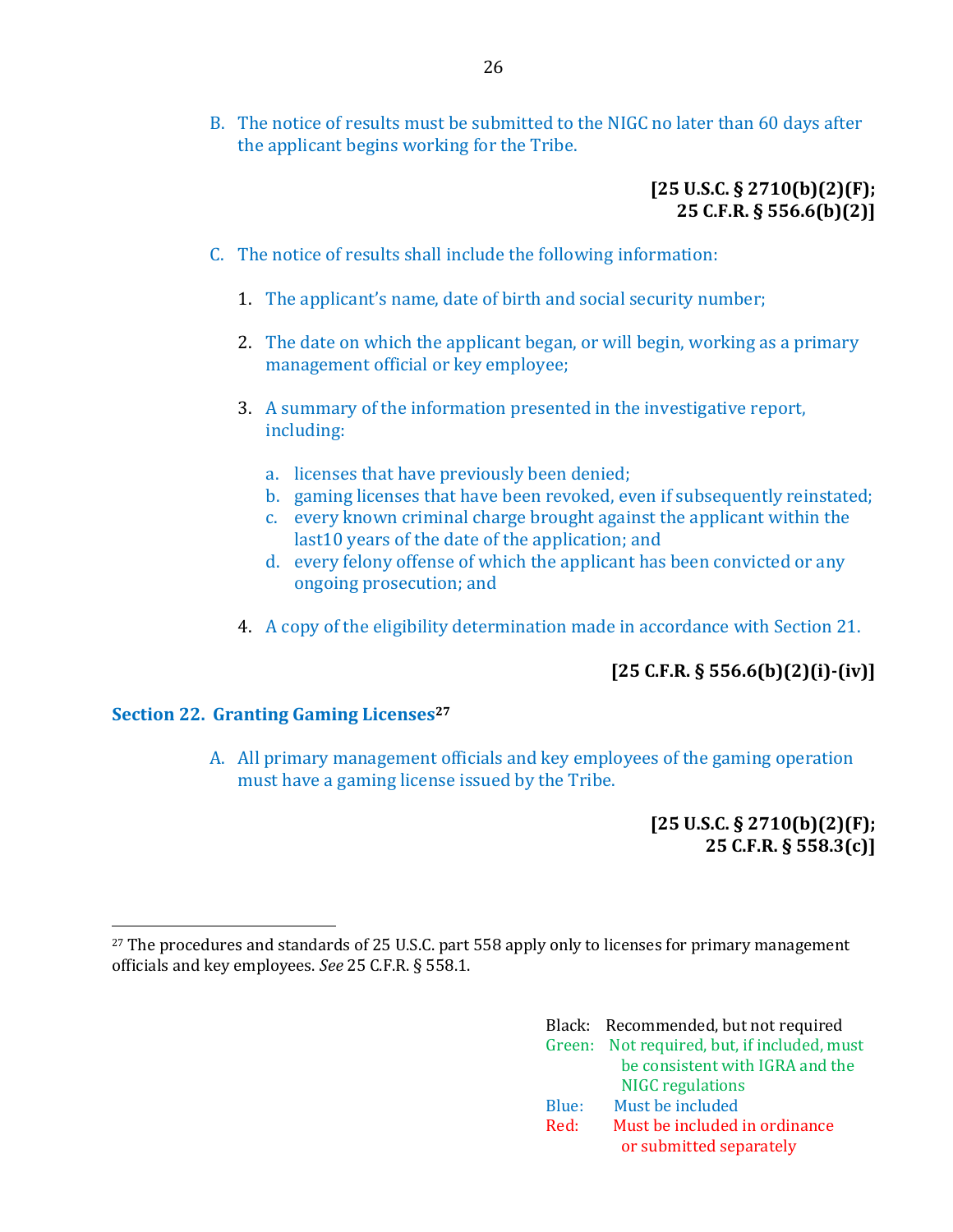B. The Tribal Gaming Commission<sup>28</sup> is responsible for granting and issuing gaming licenses to primary management officials and key employees.

### **[25 U.S.C. § 2710(b)(2)(F); 25 C.F.R. § 558.1]**

C. The Tribal Gaming Commission may license a primary management official or key employee applicant after submitting a notice of results of the applicant's background investigation to the NIGC, as required by Section 22.

# **[25 C.F.R. § 558.3(a)]**

D. The Tribal Gaming Commission shall notify the NIGC of the issuance of a license to a primary management official or key employee within 30 days of issuance.

### **[25 U.S.C. § 2710(b)(2)(F); 25 C.F.R. § 558.3(b)]**

E. The Tribe shall not employ an individual in a primary management official or key employee position who does not have a license after 90 days of beginning work at the gaming operation.

# **[25 C.F.R. § 558.3(c)]**

F. The Tribal Gaming Commission must reconsider a license application for a primary management official or key employee if it receives a statement of itemized objections to issuing such a license from the NIGC, and those objections are received within 30 days of the NIGC receiving a notice of results of the applicant's background investigation.

# **[25 C.F.R. § 558.2(c)]**

G. The Tribal Gaming Commission shall take the NIGC's objections into account when reconsidering a license application.

# **[25 C.F.R. § 558.2(c)]**

 $\overline{\phantom{a}}$ 

|       | Black: Recommended, but not required        |
|-------|---------------------------------------------|
|       | Green: Not required, but, if included, must |
|       | be consistent with IGRA and the             |
|       | <b>NIGC</b> regulations                     |
| Blue: | Must be included                            |
| Red:  | Must be included in ordinance               |
|       | or submitted separately                     |

<sup>28</sup> Unless a tribal-state compact assigns responsibility to an entity other than a tribe, the licensing authority for class II or class III gaming is a tribal authority. *See* 25 C.F.R. § 558.1.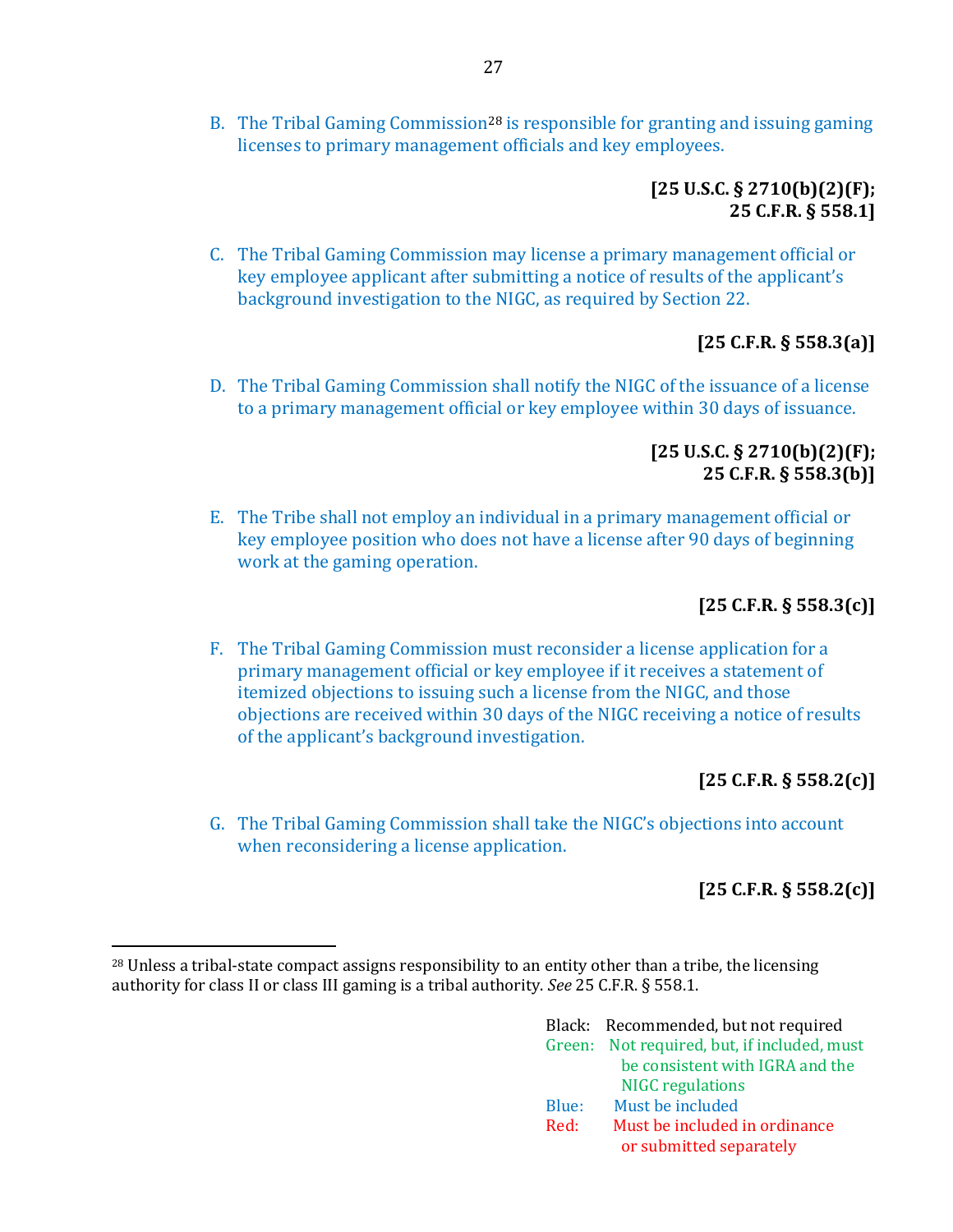H. The Tribe will make the final decision whether to issue a license to an applicant for a primary management official or key employee position.

### **[25 C.F.R. § 558.2(c)]**

I. If the Tribal Gaming Commission has issued a license to a primary management official or key employee before receiving the NIGC's statement of objections, notice and a hearing shall be provided to the licensee, as required by Section 25.

# **[25 C.F.R. § 558.2(d)]**

#### <span id="page-30-0"></span>**Section 23. Denying Gaming Licenses**

- A. The tribal Gaming Commission shall not license a primary management official or key employee if an authorized Tribal official determines, in applying the standards in Section 21 for making a license eligibility determination, that licensing the person:
	- 1. Poses a threat to the public interest;
	- 2. Poses a threat to the effective regulation of gaming; or
	- 3. Creates or enhances the dangers of unsuitable, unfair or illegal practices, methods and/or activities in the conduct of gaming.

### **[25 U.S.C. § 2710(b)(2)(F); 25 C.F.R. § 556.5(b)]**

- B. When the Tribal Gaming Commission does not issue a license to an applicant for a primary management official or key employee position, or revokes a previously issued licenses after reconsideration, it shall:
	- 1. Notify the NIGC; and
	- 2. Forward copies of its eligibility determination and notice of results of the applicant's background investigation to the NIGC for inclusion in the Indian Gaming Individuals Record System.

### **[25 C.F.R. § 558.3(d)]**

|       | Black: Recommended, but not required        |
|-------|---------------------------------------------|
|       | Green: Not required, but, if included, must |
|       | be consistent with IGRA and the             |
|       | <b>NIGC</b> regulations                     |
| Blue: | Must be included                            |
| Red:  | Must be included in ordinance               |
|       | or submitted separately                     |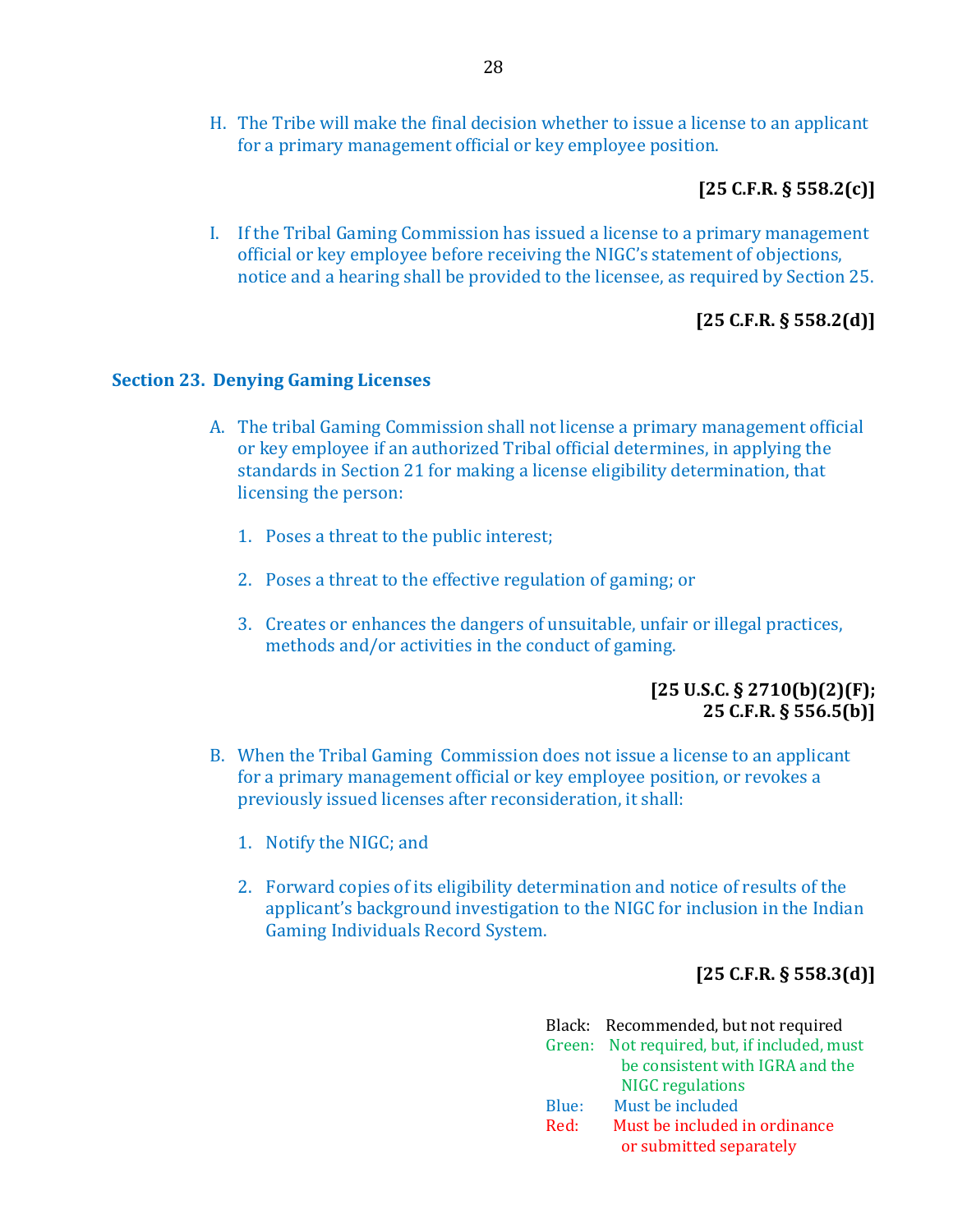#### <span id="page-31-0"></span>**Section 24. Gaming License Suspensions and Revocations**

- A. If, after a license is issued to a primary management official or a key employee, the Tribe receives notice from the NIGC that the primary management official or key employee is not eligible for employment, the Tribal Gaming Commission shall do the following:
	- 1. Immediately suspend the license;
	- 2. Provide the licensee with written notice of the suspension and proposed revocation; and
	- 3. Provide the licensee with notice of a time and place for a hearing on the proposed revocation of the license.<sup>29</sup>

### **[25 C.F.R. § 558.4(a)-(c)]**

B. Following a revocation hearing, the Tribe shall decide whether to revoke or reinstate the license at issue.

### **[25 C.F.R. § 558.4(e)]**

C. The Tribe shall notify the NIGC of its decision to revoke or reinstate a license within 45 days of receiving notification from the NIGC that a primary management official or key employee is not eligible for employment.

### **[25 CFR § 558.4(e)]**

### <span id="page-31-1"></span>**Section 25. Records Retention**

 $\overline{\phantom{a}}$ 

A. The Tribal Gaming Commission shall retain, for no less than three years from the date a primary management official or key employee is terminated from employment with the Tribe, the following documentation:

<sup>29</sup> Upon granting a permanent license under an ordinance approved by the Chair of the NIGC, a tribe must provide the right to a revocation hearing pursuant to 25 C.F.R. § 558. This section does not limit or prohibit a tribe from providing a hearing in other circumstances as well.

|       | Black: Recommended, but not required        |
|-------|---------------------------------------------|
|       | Green: Not required, but, if included, must |
|       | be consistent with IGRA and the             |
|       | <b>NIGC</b> regulations                     |
| Blue: | Must be included                            |
| Red:  | Must be included in ordinance               |
|       | or submitted separately                     |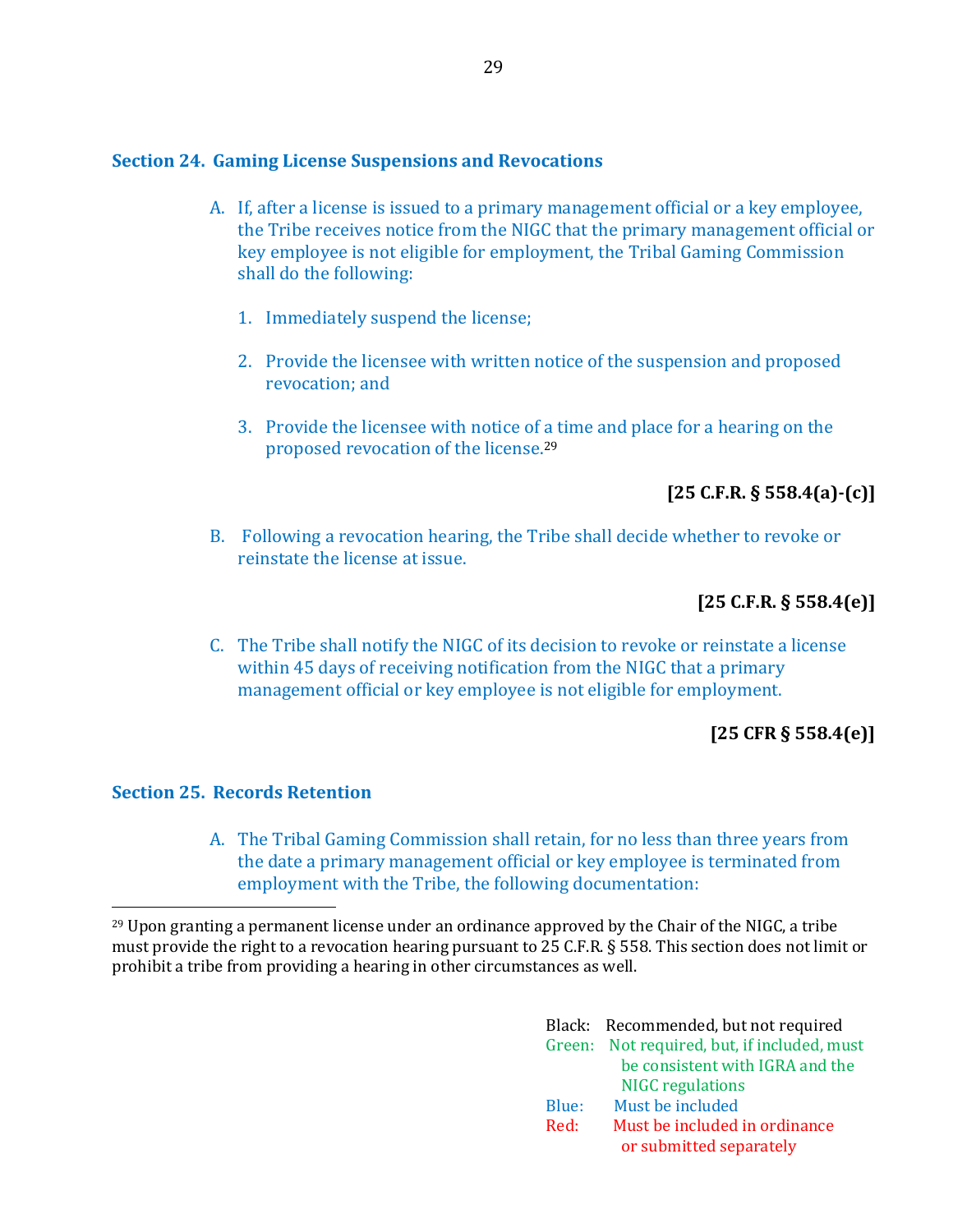- 1. Application for licensing;
- 2. Investigative Reports; and
- 3. Eligibility Determinations.

### **[25 C.F.R. § 558.3(e)]**

#### <span id="page-32-0"></span>**Section 26. Licenses for Vendors<sup>30</sup>**

l

Vendors of gaming services or supplies, with a value of  $$25,000^{31}$  or more annually, must have a vendor license from the Tribal Gaming Commission in order to transact business with the Tribal gaming operation. Contracts for professional legal and accounting services are excluded from this Section.

#### <span id="page-32-1"></span>**Section 27. Submission of a Vendor License Application**

In order to obtain a gaming vendor license, the business must complete a vendor application and submit to background checks of itself and its principals. Principals of a business include those officers, directors, managers, owners, partners, and non-institutional stockholders that either own 10% or more of the business' stock or are the 10 largest stockholders, as well as the on-site supervisors or managers designated in an agreement with the Tribe, if applicable.

### <span id="page-32-2"></span>**Section 28. Contents of the Vendor License Application**

- A. Applications for gaming vendor licenses must include the following:
	- 1. Name of business, business address, business telephone number(s), federal tax identification number (or social security number, if a sole proprietorship), main office address (if different from business address),

<sup>31</sup> A tribe may wish to evaluate the \$25,000 minimum based on the size of the operation and the average amount of its contracts.

|       | Black: Recommended, but not required        |
|-------|---------------------------------------------|
|       | Green: Not required, but, if included, must |
|       | be consistent with IGRA and the             |
|       | <b>NIGC</b> regulations                     |
| Blue: | Must be included                            |
| Red:  | Must be included in ordinance               |
|       | or submitted separately                     |

<sup>30</sup> This provision is recommended, but not required by IGRA or the NIGC's regulations. A tribe may leave this optional section in its ordinance or may create a separate vendor licensing regulation.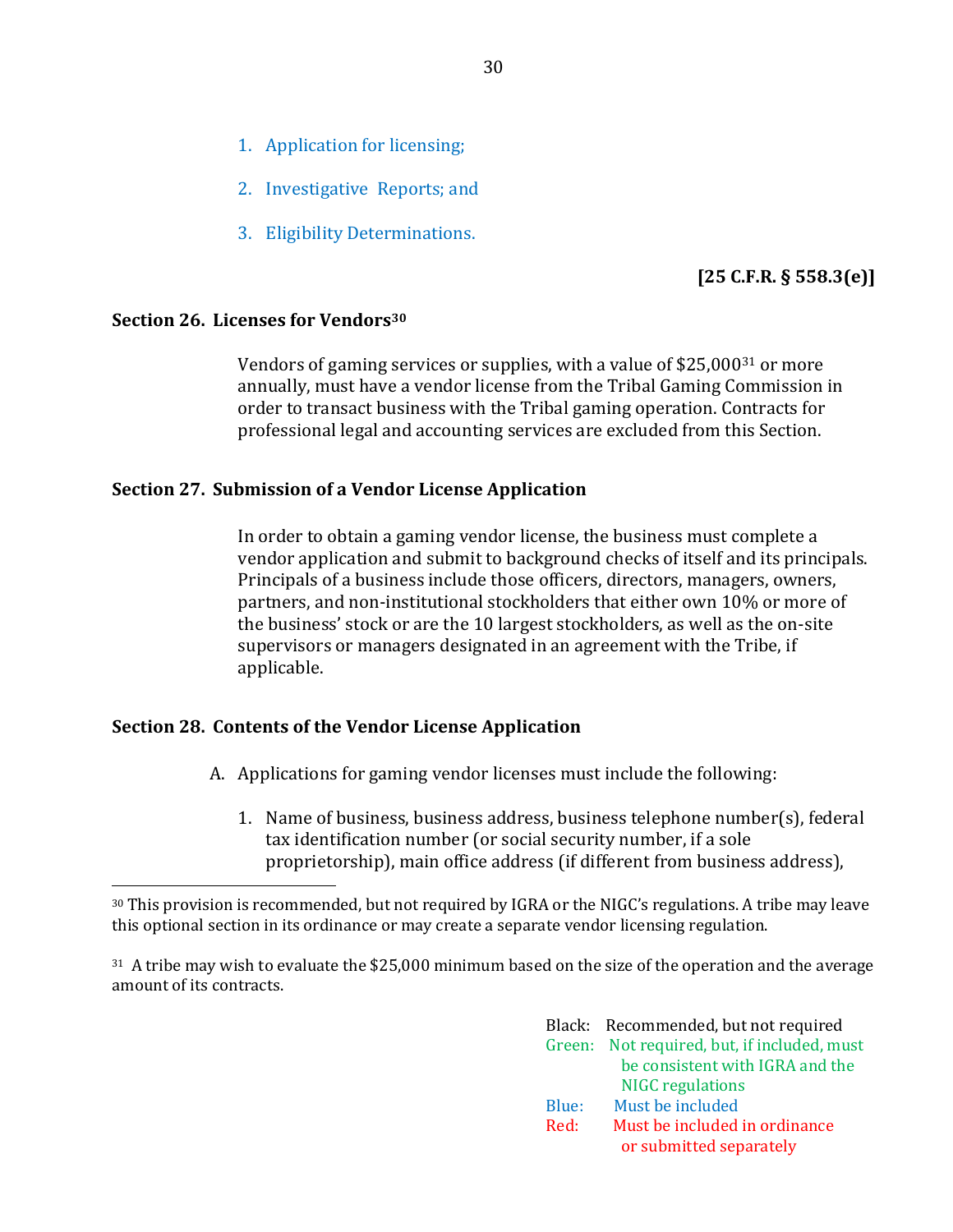any other names used by the applicant in business, and type of service(s) applicant will provide;

- 2. Whether the applicant is a partnership, corporation, limited liability company, sole proprietorship or other entity;
- 3. If the applicant is a corporation, the state of incorporation and the qualification to do business in the State of *[insert State name]*, if the gaming operation is in a different state then the state of incorporation.
- 4. Trade name, other names ever used and names of any wholly owned subsidiaries or other businesses owned by the vendor or its principals;
- 5. General description of the business and its activities;
- 6. Whether the applicant will be investing in, or loaning money to, the gaming operation, and if so, how much;
- 7. A description of any existing and previous business relationships with the gaming industry generally, including ownership interests in those businesses;
- 8. A list of Indian tribes with which the vendor has an existing or previous business relationship, including ownership, financial or management interests in any non-gaming activity;<sup>32</sup>
- 9. Names, addresses and telephone numbers of three (3) business references with whom the company has regularly done business for the last five (5) years;
- 10. The name and address of any licensing or regulatory agency with which the business has filed an application for a license or permit related to gaming, whether or not such license or permit was granted;
- 11. If the business has ever had a license revoked for any reason, the circumstances involved;

 $\overline{a}$ 

|       | Black: Recommended, but not required        |
|-------|---------------------------------------------|
|       | Green: Not required, but, if included, must |
|       | be consistent with IGRA and the             |
|       | <b>NIGC</b> regulations                     |
| Blue: | Must be included                            |
| Red:  | Must be included in ordinance               |
|       | or submitted separately                     |

<sup>&</sup>lt;sup>32</sup> If a vendor has extensive interaction with Indian tribes, a tribe may want to limit this list to the ten (10) biggest contracts.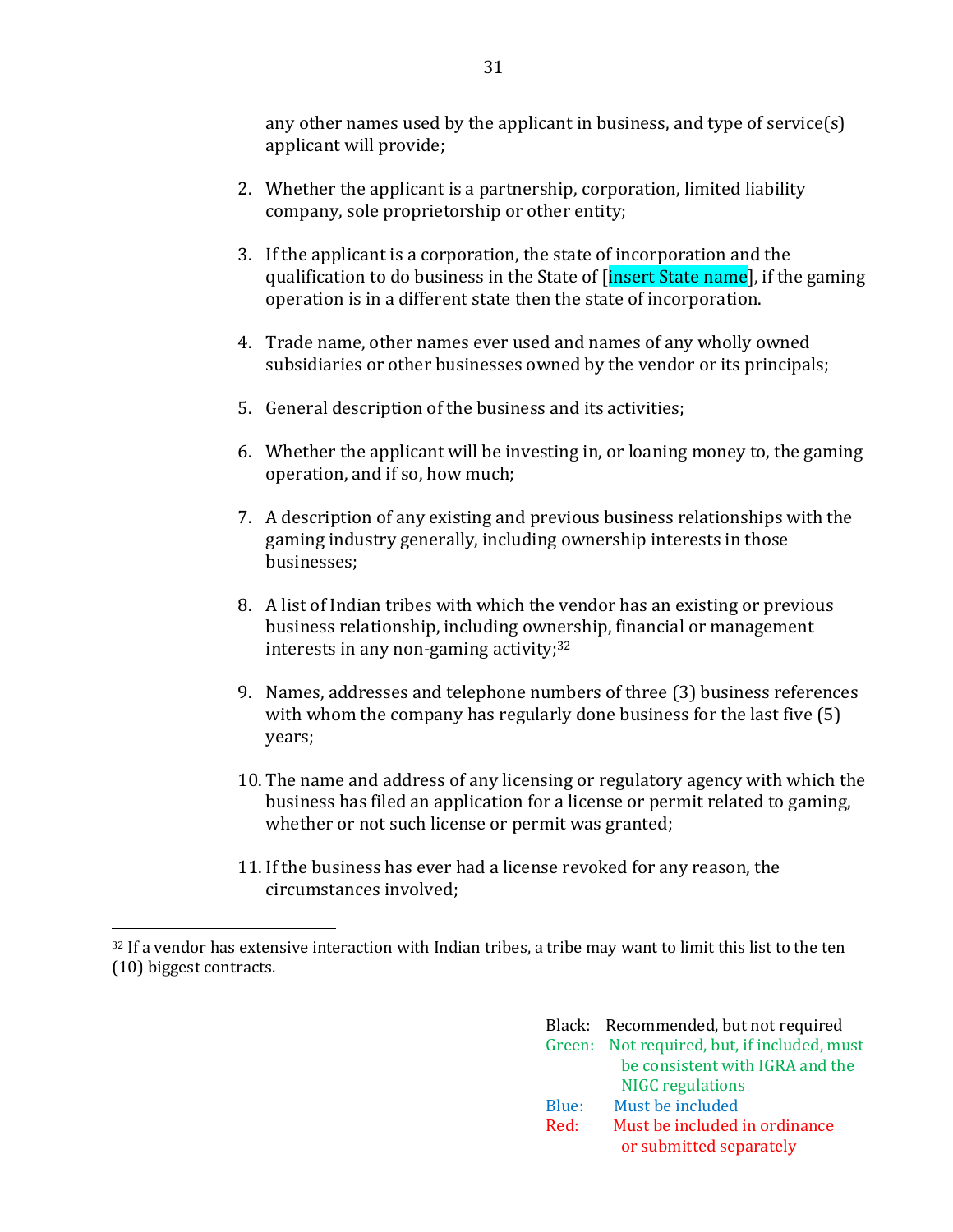- 12. A list of lawsuits to which the business has been a defendant, including the name and address of the court involved, and the date and disposition, if any;
- 13. A list of the business' funding sources and any liabilities of \$50,000 or more: 33
- 14. A list of the principals of the business, their social security numbers, addresses, telephone numbers, titles and percentage of ownership in the company; and
- 15. Any further information the Tribe deems relevant.
- B. The following notice shall be placed on the application form for a vendor and its principals:

Inclusion of false or misleading information in the vendor application may be grounds for denial or revocation of the Tribe's vendor license.

C. A vendor may submit to the Tribal Gaming Commission a copy of a recent license application to another jurisdiction if it contains the information listed above. The vendor will be required to submit, in writing, any changes in the information since the other license application was filed, and any information requested by the Tribe not contained in the other application.

### <span id="page-34-0"></span>**Section 29. Vendor Background Investigations**

 $\overline{a}$ 

The Tribal Gaming Commission shall employ or otherwise engage an investigator to complete an investigation of a gaming vendor. This investigation shall include, at a minimum, the following steps:

- A. Verification of the vendor's business' incorporation status and qualifications to do business in the state where the gaming operation is located;
- B. Obtaining a business credit report, if available, and conducting a Better Business Bureau check on the vendor;

<sup>&</sup>lt;sup>33</sup> A tribe may want to consider naming a higher amount for larger or publicly traded companies.

|       | Black: Recommended, but not required        |
|-------|---------------------------------------------|
|       | Green: Not required, but, if included, must |
|       | be consistent with IGRA and the             |
|       | <b>NIGC</b> regulations                     |
| Blue: | Must be included                            |
| Red:  | Must be included in ordinance               |
|       | or submitted separately                     |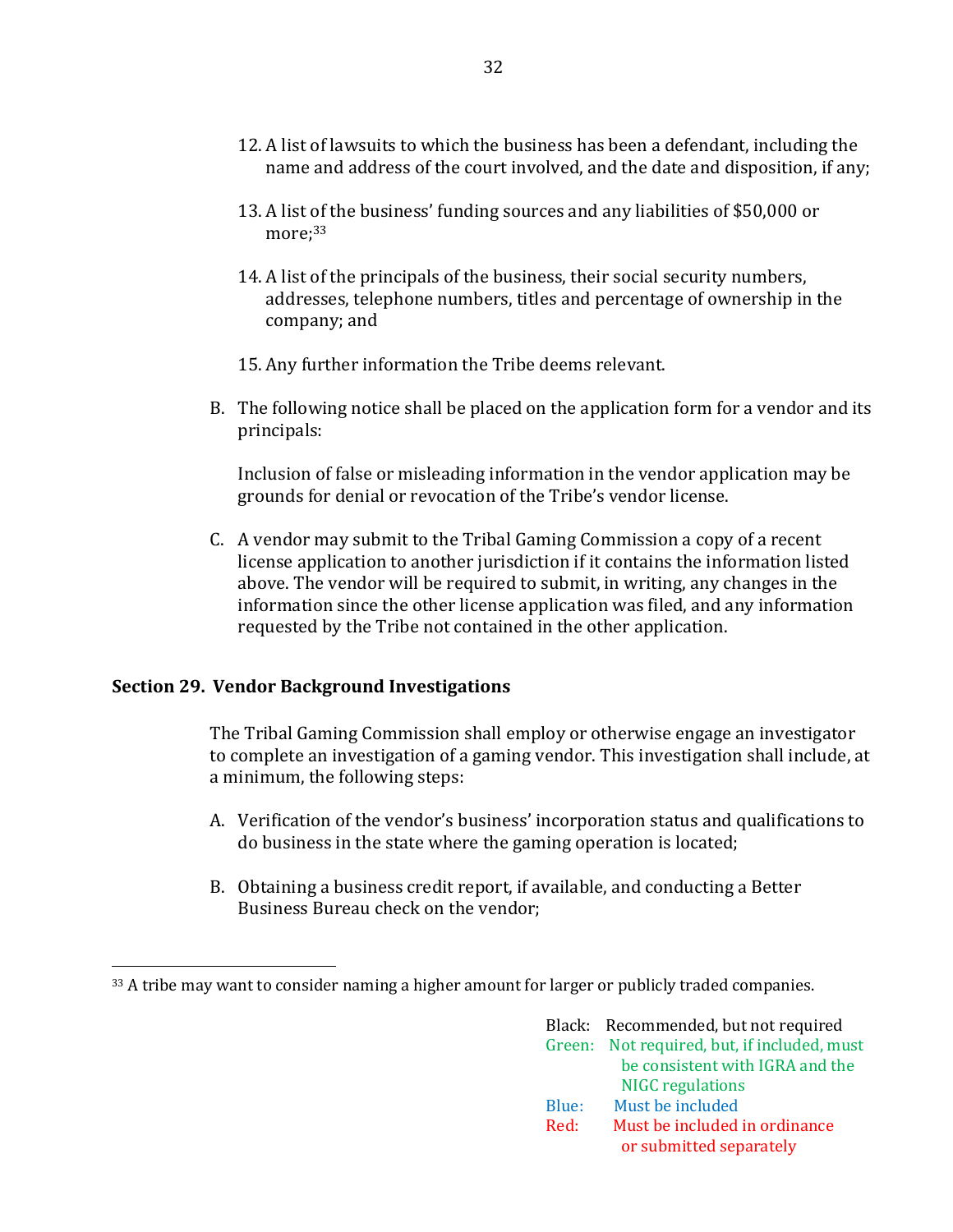- C. Conducting a check of the vendor's business' credit history;
- D. Calling and questioning each of the references listed in the vendor application; and
- E. Conducting an investigation of the principals of the vendor's business, including facilitating a criminal history check, obtaining criminal history check results, obtaining a credit report, and interviewing the personal references listed.

### <span id="page-35-0"></span>**Section 30. Vendor License Fees**

The Tribe may charge a license fee, to be set by the Tribal Gaming Commission, to cover its expenses in investigating and licensing vendors of the gaming operation.

#### <span id="page-35-1"></span>**Section 31. Vendor Background Investigation Reports**

The investigator shall complete an investigative report covering each of the steps taken in the background investigation of the gaming vendor and its principals, and present it to the Tribal Gaming Commission.

#### <span id="page-35-2"></span>**Section 32. Vendors Licensed by Recognized Regulatory Authorities**

The Tribal Gaming Commission may adopt regulations naming specific licensing authorities that it recognizes and may authorize exemptions to the vendor licensing process for vendors who have received a license from one of the named regulatory authorities.

#### <span id="page-35-3"></span>**Section 33. Compliance with Federal Law**

The Tribe shall comply with all applicable federal laws, including the Bank Secrecy Act, 31 U.S.C. § 5311 *et seq*.

#### <span id="page-35-4"></span>**Section 34. Repeal**

To the extent that they are inconsistent with this ordinance, all prior Tribal gaming ordinances are hereby repealed.

|       | Black: Recommended, but not required        |
|-------|---------------------------------------------|
|       | Green: Not required, but, if included, must |
|       | be consistent with IGRA and the             |
|       | <b>NIGC</b> regulations                     |
| Blue: | Must be included                            |
| Red:  | Must be included in ordinance               |
|       | or submitted separately                     |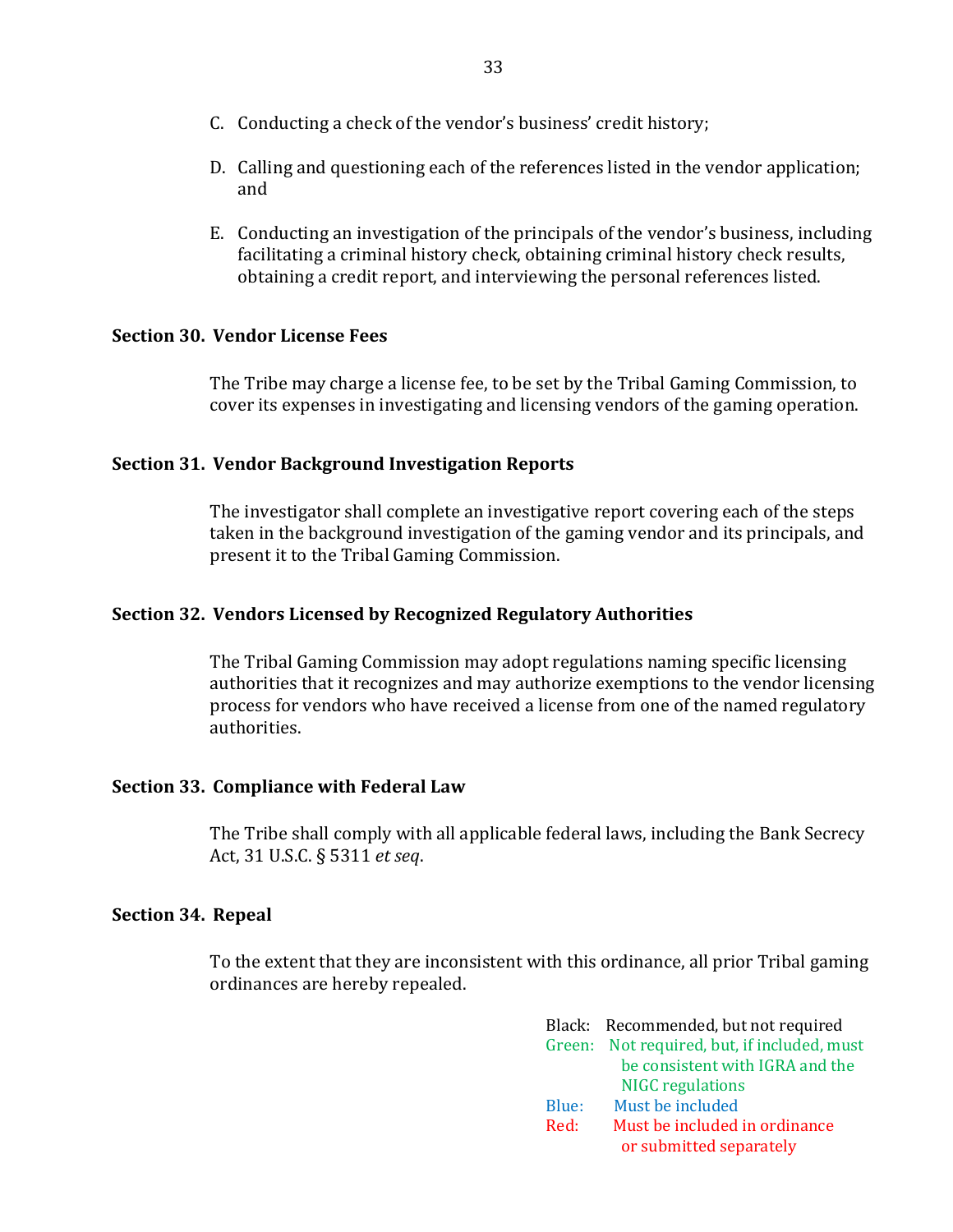# <span id="page-36-0"></span>**Section 35. Effective Date**

This ordinance shall take effect immediately upon its approval by the NIGC Chair.

|       | Black: Recommended, but not required        |
|-------|---------------------------------------------|
|       | Green: Not required, but, if included, must |
|       | be consistent with IGRA and the             |
|       | <b>NIGC</b> regulations                     |
| Blue: | Must be included                            |
| Red:  | Must be included in ordinance               |
|       | or submitted separately                     |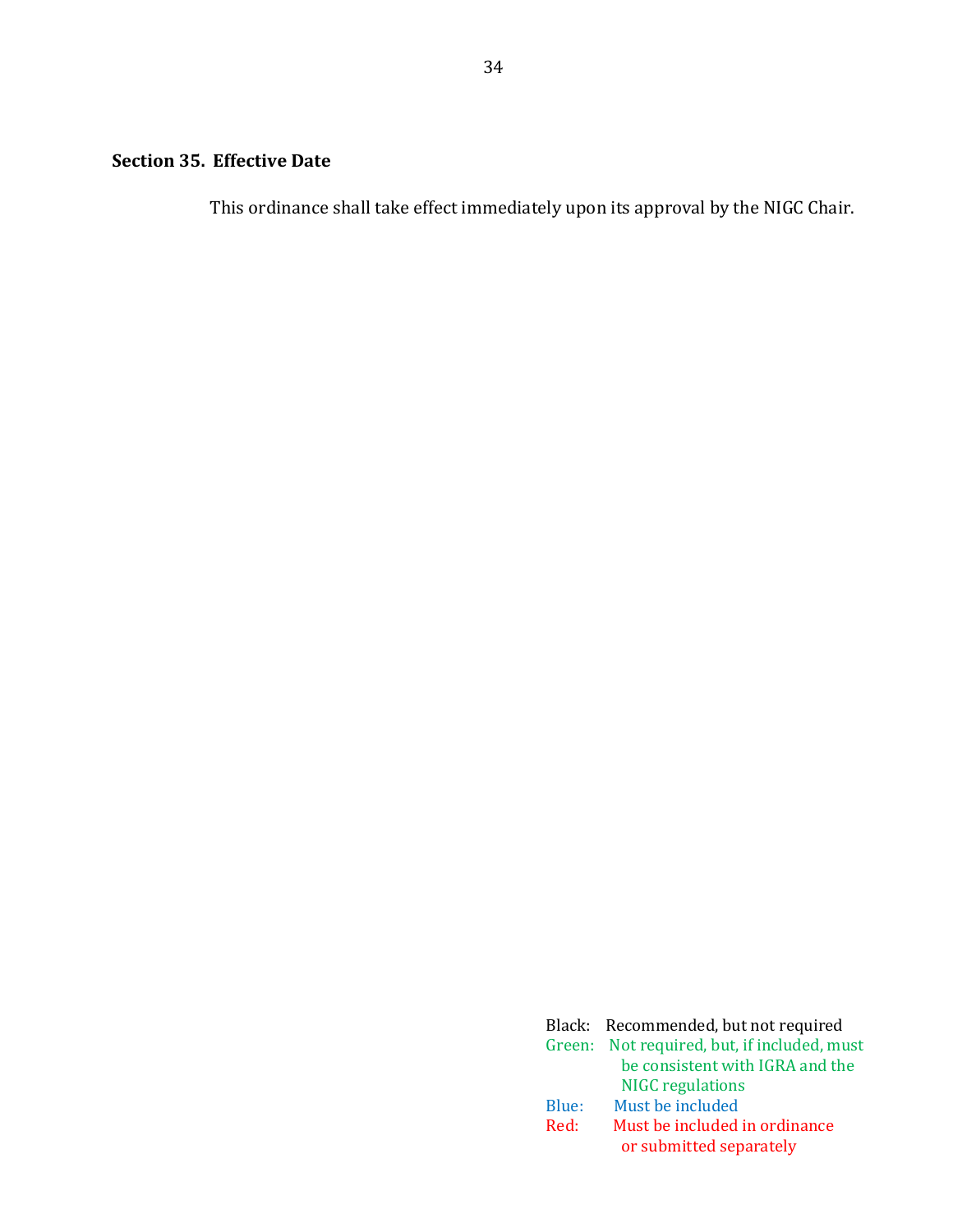|                                                    |                                                                                                                                                                                                                                                                                                                                                                  |                        | <b>REVIEWS OF ORDINANCES, RESOLUTIONS, AND ORDINANCE AMENDMENTS</b>                                          |                                      |                             |  |                |  |
|----------------------------------------------------|------------------------------------------------------------------------------------------------------------------------------------------------------------------------------------------------------------------------------------------------------------------------------------------------------------------------------------------------------------------|------------------------|--------------------------------------------------------------------------------------------------------------|--------------------------------------|-----------------------------|--|----------------|--|
| A CHECKLIST OF STATUTORY & REGULATORY REQUIREMENTS |                                                                                                                                                                                                                                                                                                                                                                  |                        |                                                                                                              |                                      |                             |  |                |  |
| Tribe:                                             |                                                                                                                                                                                                                                                                                                                                                                  |                        |                                                                                                              | Ordinance or<br><b>Resolution #:</b> |                             |  |                |  |
|                                                    |                                                                                                                                                                                                                                                                                                                                                                  |                        |                                                                                                              | Amendment?                           | <b>YES</b>                  |  | N <sub>O</sub> |  |
|                                                    |                                                                                                                                                                                                                                                                                                                                                                  |                        | <b>Classes of Gaming:</b>                                                                                    | <b>Date Received:</b>                |                             |  |                |  |
|                                                    |                                                                                                                                                                                                                                                                                                                                                                  |                        | <b>Internal Due Date:</b>                                                                                    | Due Date: (90                        |                             |  |                |  |
| (45 days from<br>receipt)                          |                                                                                                                                                                                                                                                                                                                                                                  |                        |                                                                                                              | days from<br>receipt)                |                             |  |                |  |
|                                                    |                                                                                                                                                                                                                                                                                                                                                                  | <b>Date of Review:</b> |                                                                                                              | <b>Reviewer:</b>                     |                             |  |                |  |
|                                                    |                                                                                                                                                                                                                                                                                                                                                                  |                        | Date(s) of Previous Ordinance and/or                                                                         |                                      |                             |  |                |  |
|                                                    |                                                                                                                                                                                                                                                                                                                                                                  |                        | <b>Amendment Approval(s), if any:</b>                                                                        |                                      |                             |  |                |  |
| I.                                                 |                                                                                                                                                                                                                                                                                                                                                                  |                        | <b>Submission Requirements</b>                                                                               |                                      |                             |  |                |  |
|                                                    | Some of this information may be included within the ordinance, but can also be submitted separately. In the<br>case of an ordinance amendment, some of this information may have been previously submitted.<br>For most amendments, only verification of authority is needed; however, the hard file of the previously<br>approved ordinance should be reviewed. |                        |                                                                                                              |                                      |                             |  |                |  |
|                                                    |                                                                                                                                                                                                                                                                                                                                                                  |                        |                                                                                                              |                                      |                             |  |                |  |
| <b>Yes</b>                                         | N<br>$\mathbf{0}$                                                                                                                                                                                                                                                                                                                                                | N/A                    |                                                                                                              |                                      | <b>Cite and/or Comments</b> |  |                |  |
|                                                    |                                                                                                                                                                                                                                                                                                                                                                  |                        | Copy of an ordinance, resolution, or ordinance<br>1.                                                         |                                      |                             |  |                |  |
|                                                    |                                                                                                                                                                                                                                                                                                                                                                  |                        | amendment certified as authentic by an authorized<br>tribal official. $(\S 522.2(a))$                        |                                      |                             |  |                |  |
|                                                    |                                                                                                                                                                                                                                                                                                                                                                  |                        | To verify authenticity, the following is required:                                                           |                                      |                             |  |                |  |
|                                                    |                                                                                                                                                                                                                                                                                                                                                                  |                        | • A copy of the tribe's Constitution or other<br>governing document.                                         |                                      |                             |  |                |  |
|                                                    |                                                                                                                                                                                                                                                                                                                                                                  |                        | • Is the signatory to the tribal gaming ordinance                                                            |                                      |                             |  |                |  |
|                                                    |                                                                                                                                                                                                                                                                                                                                                                  |                        | recognized by the BIA?<br>• BIA employee called and date:                                                    |                                      |                             |  |                |  |
|                                                    |                                                                                                                                                                                                                                                                                                                                                                  |                        | Does the body adopting the ordinance have<br>$\bullet$<br>authority under the tribe's governing<br>document? |                                      |                             |  |                |  |
|                                                    |                                                                                                                                                                                                                                                                                                                                                                  |                        | • Name of body:                                                                                              |                                      |                             |  |                |  |
|                                                    |                                                                                                                                                                                                                                                                                                                                                                  |                        | • What is the quorum requirement?                                                                            |                                      |                             |  |                |  |
|                                                    |                                                                                                                                                                                                                                                                                                                                                                  |                        | • Did the governing body have a quorum to pass<br>the ordinance or resolution?                               |                                      |                             |  |                |  |
|                                                    |                                                                                                                                                                                                                                                                                                                                                                  |                        | • Quorum when passed:<br>Copies of all tribal gaming regulations. (§ 522.2(d))<br>2.                         |                                      |                             |  |                |  |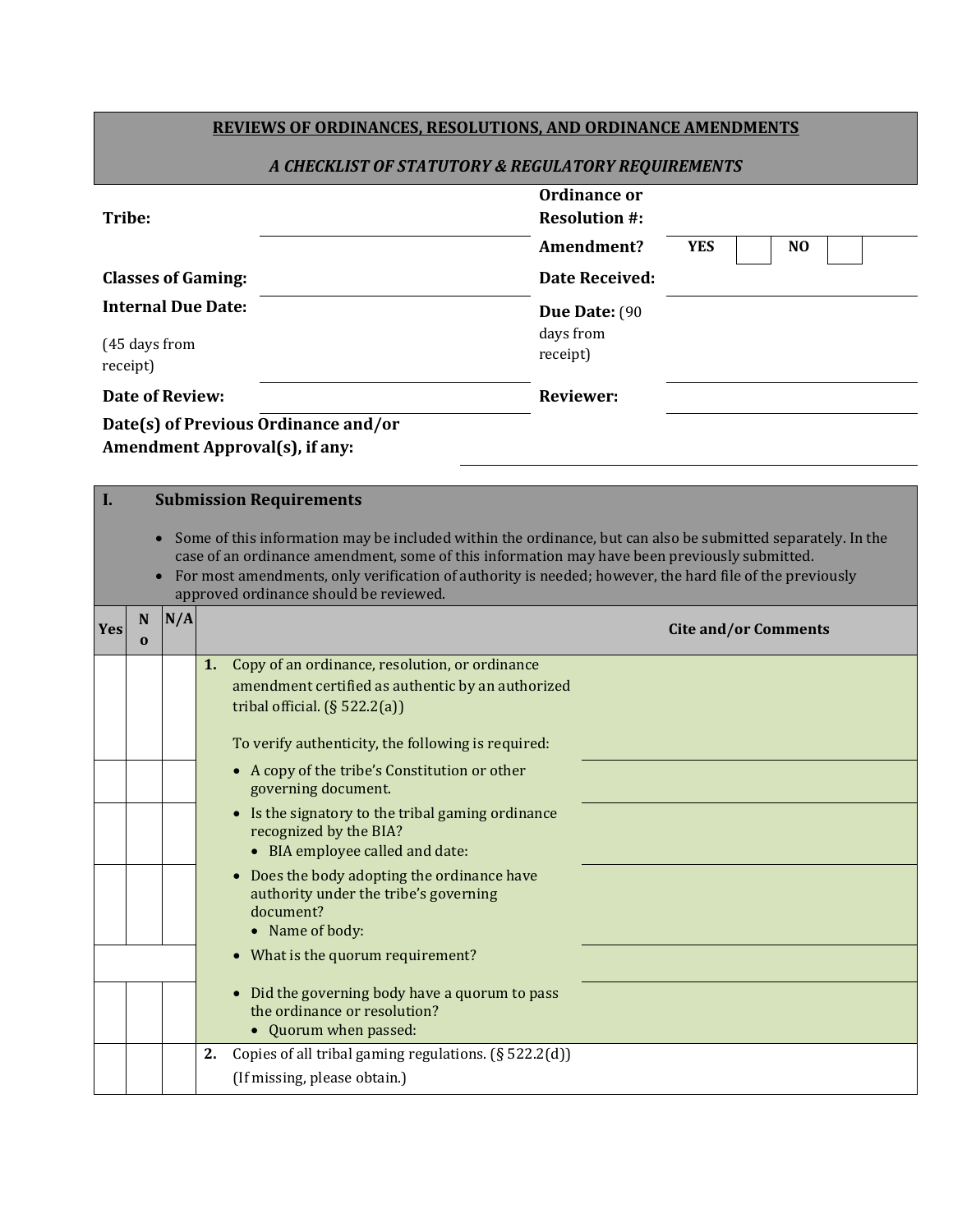|     |          |     | 3.<br>Copies of all tribal-state compacts, or Secretarial                                                                                                               |
|-----|----------|-----|-------------------------------------------------------------------------------------------------------------------------------------------------------------------------|
|     |          |     | procedures, when an ordinance or resolution                                                                                                                             |
|     |          |     | concerns class III gaming. (§ 522.2(e))                                                                                                                                 |
|     |          |     | (If missing, please obtain.)                                                                                                                                            |
|     |          |     | A description of procedures for resolving disputes<br>4.                                                                                                                |
|     |          |     | between the gaming public and the tribe and/or                                                                                                                          |
|     |          |     | the management contractor. $(\S 522.2(f))$                                                                                                                              |
|     |          |     | Designation of an agent for service of any official<br>5.                                                                                                               |
|     |          |     | determination, order, or notice of violation, as<br>required by § 519.1. (§ 522.2(g))                                                                                   |
|     |          |     | Identification of a law enforcement agency that                                                                                                                         |
|     |          |     | 6.<br>will take fingerprints. (§522.2(h))                                                                                                                               |
|     |          |     | A description of procedures for conducting a                                                                                                                            |
|     |          |     | 7.<br>criminal history check by a law enforcement                                                                                                                       |
|     |          |     | agency, including a check of criminal history                                                                                                                           |
|     |          |     | records information maintained by the FBI. (§                                                                                                                           |
|     |          |     | 522.2(h)                                                                                                                                                                |
| II. |          |     | <b>General Content Requirements</b>                                                                                                                                     |
|     |          |     | An asterisk (*) after any item indicates that the language in the ordinance should generally mimic the language                                                         |
|     |          |     | in either IGRA or NIGC regulations.                                                                                                                                     |
|     |          |     | Ordinance amendments need only be reviewed if the amended provisions fall within the scope of IGRA or                                                                   |
|     |          |     | NIGC regulations. If so, check off the sections being amended, but you should also review the ordinance<br>provisions related to any recently revised NIGC regulations. |
|     |          |     | If you can answer "yes" to any of the following three questions, please notify your supervisor immediately:                                                             |
|     |          |     | • Is the ordinance, or amendment thereof, site-specific?                                                                                                                |
|     |          |     | Aside from the games already classified in IGRA or NIGC regulations, does the ordinance or amendment                                                                    |
|     |          |     | thereof, define a specific game as a class II or class III game?<br>• Does the ordinance, or amendment thereof, authorize the tribe to conduct internet gaming?         |
| Yes | N        | N/A | <b>Cite and/or Comments</b>                                                                                                                                             |
|     | $\bf{0}$ |     |                                                                                                                                                                         |
|     |          |     | While an ordinance is not required to define terms,<br>1.                                                                                                               |
|     |          |     | if it does define any terms, are the definitions of                                                                                                                     |
|     |          |     | said terms consistent with those contained in IGRA                                                                                                                      |
|     |          |     | or NIGC regulations? (If not, please note them.)                                                                                                                        |
|     |          |     | § 522.4 Requirements                                                                                                                                                    |
|     |          |     | Does the ordinance provide that the tribe will<br>2.                                                                                                                    |
|     |          |     | retain the sole proprietary interest in, and                                                                                                                            |
|     |          |     | responsibility for, the conduct of the gaming                                                                                                                           |
|     |          |     | operation? (§ 522.4(b)(1))                                                                                                                                              |
|     |          |     | If the tribe authorizes individually-owned gaming,<br>3.                                                                                                                |
|     |          |     | does the ordinance meet the requirements of §§                                                                                                                          |
|     |          |     | 522.10 or 522.11? (§ 522.4(b)(1))                                                                                                                                       |
|     |          |     | Does the ordinance require that net gaming<br>4.                                                                                                                        |
|     |          |     | revenues be used only for one or more of the                                                                                                                            |
|     |          |     | following purposes:                                                                                                                                                     |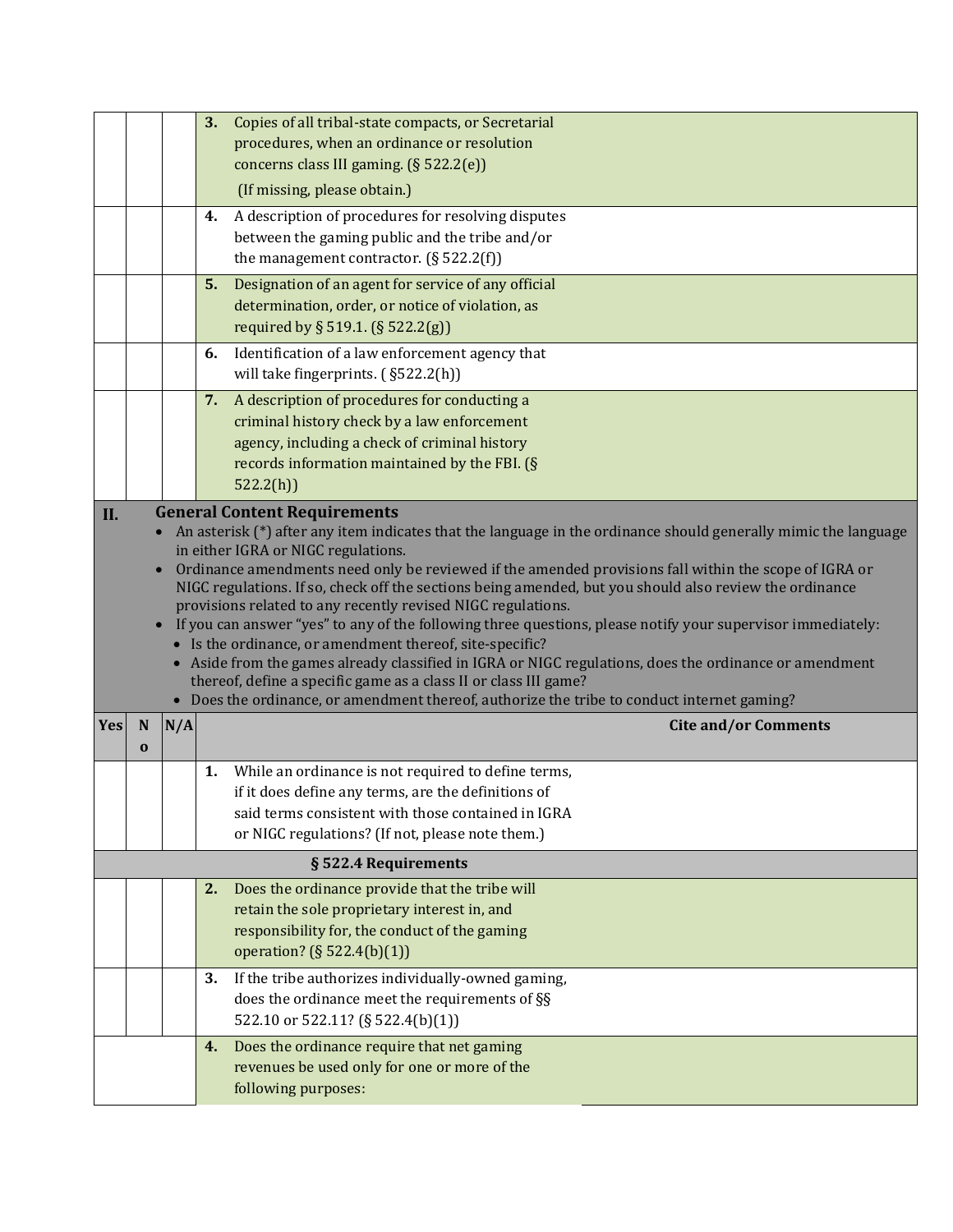|  |    | • to fund tribal government operations or<br>programs;                                                                                                                                                |
|--|----|-------------------------------------------------------------------------------------------------------------------------------------------------------------------------------------------------------|
|  |    | • to provide for the general welfare of the tribe<br>and its members;                                                                                                                                 |
|  |    | • to promote tribal economic development;                                                                                                                                                             |
|  |    | • to donate to charitable organizations; or                                                                                                                                                           |
|  |    | • to help fund operations of local government<br>agencies? (§ 522.4(b)(2)) *<br>If the ordinance provides for the use of net<br>revenues for any other purpose, please note and                       |
|  | 5. | list the additional purposes.<br>Does the ordinance specify that per capita                                                                                                                           |
|  |    | payments will only be made pursuant to an<br>approved revenue allocation plan? (§                                                                                                                     |
|  |    | 522.4(b)(2)(ii)                                                                                                                                                                                       |
|  | 6. | Does the ordinance require that annual,<br>independent audits be conducted and the results<br>submitted to the NIGC, including the independent<br>audits of all gaming-related contracts resulting in |
|  |    | purchases of supplies, services or concessions                                                                                                                                                        |
|  |    | amounting to more than \$25,000 in any year<br>(except contracts for professional legal or                                                                                                            |
|  |    | accounting services)?<br>$(S 522.4(b)(3)$ -<br>(b)(4))                                                                                                                                                |
|  | 7. | Does the ordinance require the tribe to perform<br>background investigations of PMOs and key                                                                                                          |
|  |    | employees according to requirements that are as                                                                                                                                                       |
|  |    | stringent as those in parts 556 and 558?<br>$(\S 522.4(b)(5))$                                                                                                                                        |
|  | 8. | Does the ordinance require the tribe to issue a                                                                                                                                                       |
|  |    | separate license to each place, facility, or location<br>on Indian lands where a tribe elects to allow class                                                                                          |
|  |    | II or class III gaming?                                                                                                                                                                               |
|  |    | (§ 522.4(b)(6); § 522.6(b); 25 USC 2710(b)(1))                                                                                                                                                        |
|  |    | (If the ordinance includes any specific facility<br>license provisions, please review for, and note, any                                                                                              |
|  |    | inconsistencies with 25 CFR part 559.)                                                                                                                                                                |
|  | 9. | Does the ordinance require the tribe to construct,<br>maintain, and operate a gaming facility in a                                                                                                    |
|  |    | manner that adequately protects the environment                                                                                                                                                       |
|  |    | and the public health and safety? (§ $522.4(b)(7)$ )                                                                                                                                                  |
|  |    | <b>Part 556 Requirements</b>                                                                                                                                                                          |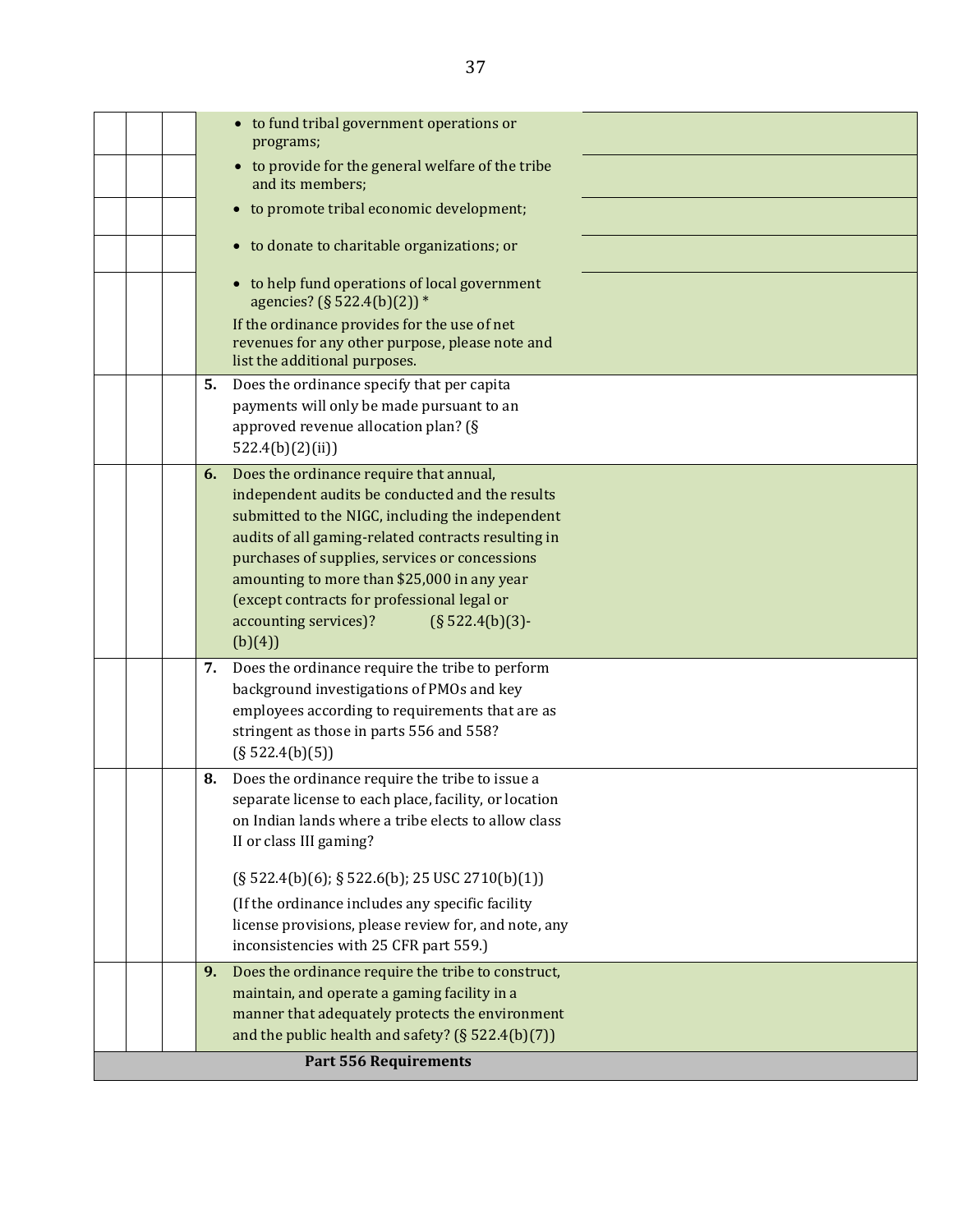| 10. Does the ordinance require that the application<br>form for a PMO or key employee contain a Privacy<br>Act notice that incorporates the specific language<br>set out in 25 CFR § 556.2(a)?<br>11. Does the ordinance require that the application     |
|-----------------------------------------------------------------------------------------------------------------------------------------------------------------------------------------------------------------------------------------------------------|
| form for a PMO or key employee contain a false<br>statement notice that incorporates the specific<br>language set out in 25 CFR $\S$ 556.3(a)?                                                                                                            |
| 12. Does the ordinance require the tribe, as part of the<br>background investigation of each PMO and each<br>key employee, to request all of the following<br>information?                                                                                |
| a) full name, other names used (oral or written),<br>SSN(s), birth date, place of birth, citizenship,<br>gender, and all languages spoken or written;                                                                                                     |
| b) currently and for the previous five years:<br>business and employment positions held,<br>ownership interests in those businesses,<br>business and residential addresses, and driver's<br>license number(s);                                            |
| c) the names and current addresses of at least<br>three personal references, including one<br>personal reference who was acquainted with<br>the applicant during each period of residence<br>listed above;                                                |
| d) current business and residence telephone<br>numbers;                                                                                                                                                                                                   |
| e) a description of any existing and previous<br>business relationships with Indian tribes,<br>including ownership interests in those<br>businesses;                                                                                                      |
| a description of any existing and previous<br>f<br>business relationships with the gaming<br>industry generally, including ownership<br>interests in those businesses;                                                                                    |
| the name and address of any licensing or<br>g)<br>regulatory agency with which the person has<br>filed an application for a license or permit<br>related to gaming, whether or not such license<br>or permit was granted;                                 |
| h) for each felony for which there is an ongoing<br>prosecution or a conviction, the charge, the<br>name and address of the court involved, and<br>the date and disposition, if any;                                                                      |
| for each misdemeanor conviction or ongoing<br>$\mathbf{i}$<br>misdemeanor prosecution (excluding minor<br>traffic charges) within 10 years of the date of<br>the application, the name and address of the<br>court involved and the date and disposition; |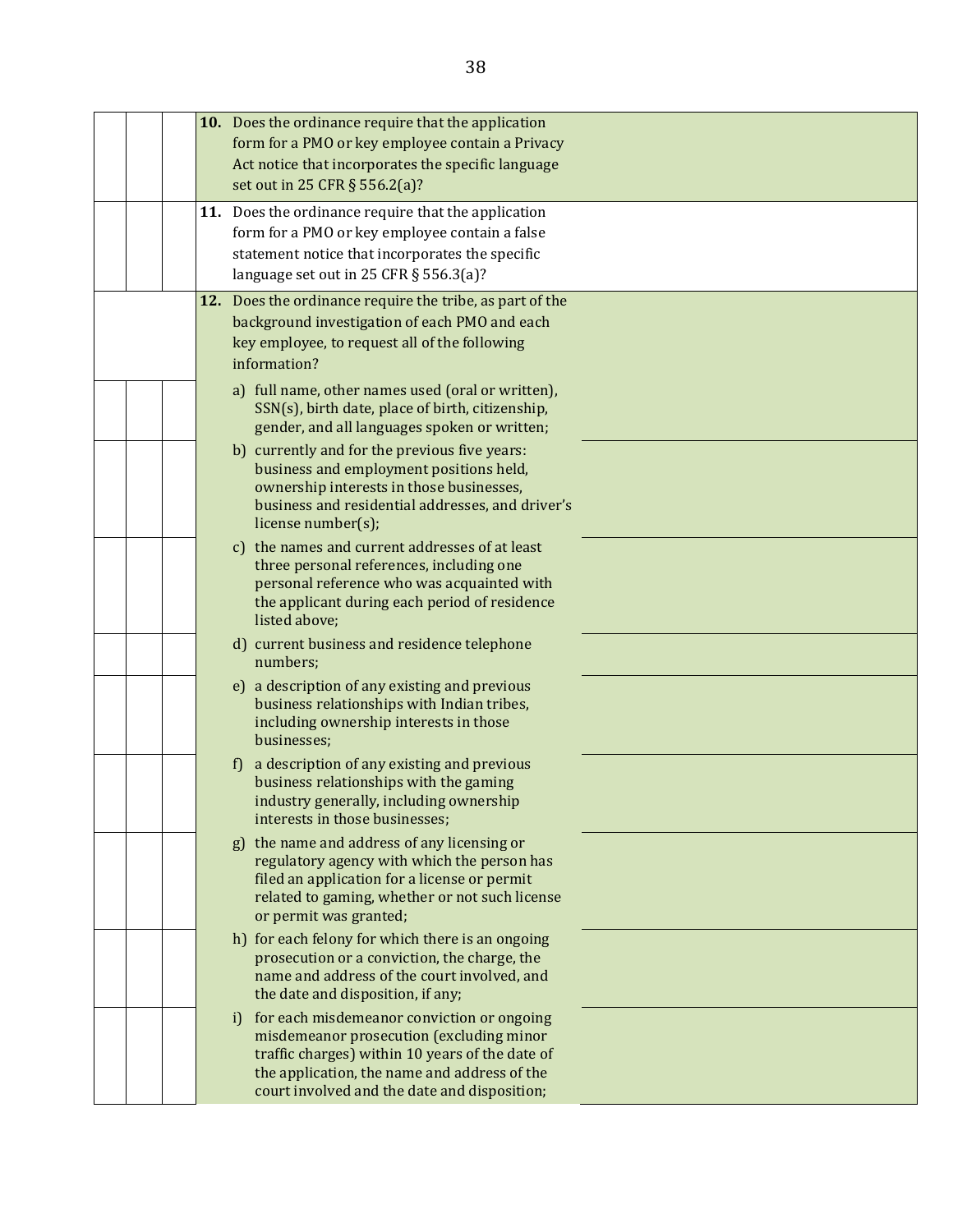|  | for each criminal charge (excluding minor<br>i<br>traffic charges) whether or not there is a<br>conviction, if such criminal charge is within 10<br>years of the date of the application and is not<br>otherwise listed, the criminal charge, the name<br>and address of the court involved, and the date<br>and disposition;                                                                                                                                                                                                      |  |
|--|------------------------------------------------------------------------------------------------------------------------------------------------------------------------------------------------------------------------------------------------------------------------------------------------------------------------------------------------------------------------------------------------------------------------------------------------------------------------------------------------------------------------------------|--|
|  | k) the name and address of any licensing or<br>regulatory agency with which the person has<br>filed an application for an occupational license<br>or permit, whether or not such license or<br>permit was granted;                                                                                                                                                                                                                                                                                                                 |  |
|  | a photograph;<br>$\mathbf{I}$                                                                                                                                                                                                                                                                                                                                                                                                                                                                                                      |  |
|  | m) any other information a tribe deems relevant;<br>and                                                                                                                                                                                                                                                                                                                                                                                                                                                                            |  |
|  | n) fingerprints consistent with procedures<br>adopted by a tribe according to $\S$ 522.2(h).<br>$§ 556.4(a)(1)-(14)$                                                                                                                                                                                                                                                                                                                                                                                                               |  |
|  | 13. Does the ordinance require that the tribe keep<br>confidential the identity of each person<br>interviewed in the course of conducting a<br>background investigation? $(S 556.4(c))$                                                                                                                                                                                                                                                                                                                                            |  |
|  | 14. Does the ordinance require that, in order to make a<br>finding concerning the eligibility of a PMO or key<br>employee for the granting of a gaming license, an<br>authorized tribal official shall review a person's:<br>• prior activities;<br>• criminal record, if any; and<br>• reputation, habits, and associations. $(\S 556.5(a))$                                                                                                                                                                                      |  |
|  | 15. Does the ordinance require that if, in applying the<br>standards adopted in the ordinance, the<br>authorized tribal official determines that licensing<br>of the person poses a threat to the public interest<br>or to the effective regulation of the gaming, or<br>creates or enhances the dangers of unsuitable,<br>unfair, or illegal practices, methods, and activities<br>in the conduct of gaming, the authorized tribal<br>official shall not license that person in a PMO or<br>key employee position? (§ 556.5(b)) * |  |
|  | 16. Does the ordinance require the tribe to maintain<br>an individual's complete application file containing<br>all of the information listed in § 556.4(a)(1)-<br>$(a)(14)$ when it employs the individual in a PMO or<br>a key employee position? (§ 556.6(a))                                                                                                                                                                                                                                                                   |  |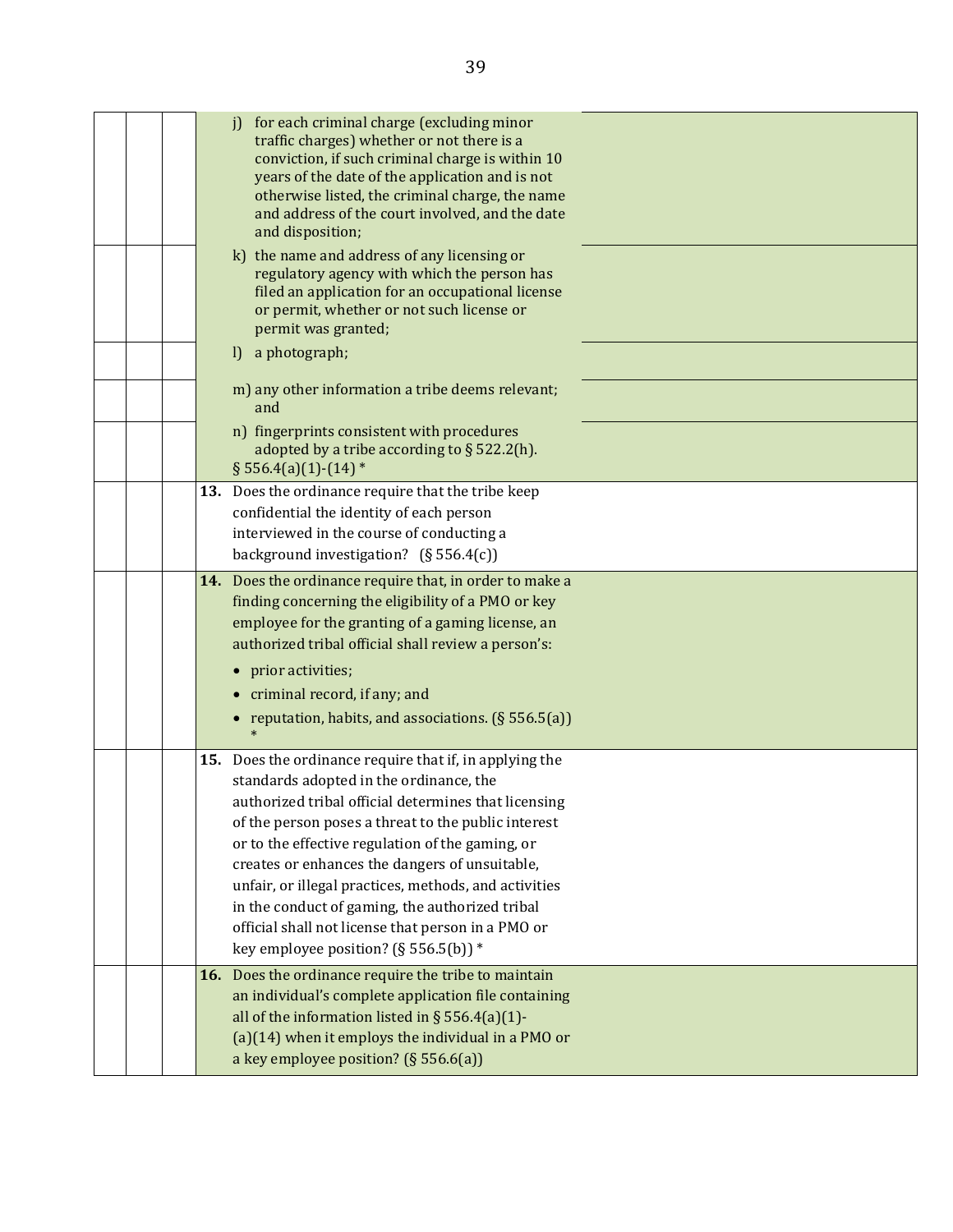|  | 17. Does the ordinance require the tribe, before                                                                                          |  |
|--|-------------------------------------------------------------------------------------------------------------------------------------------|--|
|  | issuing a license to a PMO or to a key employee, to                                                                                       |  |
|  | create and maintain an investigative report on                                                                                            |  |
|  | each background investigation that includes all of                                                                                        |  |
|  | the following:                                                                                                                            |  |
|  | • steps taken in conducting a background<br>investigation;                                                                                |  |
|  | • results obtained;                                                                                                                       |  |
|  | • conclusions reached; and                                                                                                                |  |
|  | • the basis for those conclusions. $(\S 556.6(b)(1))^*$                                                                                   |  |
|  | 18. Does the ordinance require the tribe, before                                                                                          |  |
|  | issuing a license to a PMO or to a key employee, to                                                                                       |  |
|  | submit a notice of results of the applicant's                                                                                             |  |
|  | background investigation to the Commission no                                                                                             |  |
|  | later than 60 days after the applicant begins work,                                                                                       |  |
|  | that includes:                                                                                                                            |  |
|  | • the applicant's name, date of birth, and SSN;                                                                                           |  |
|  | • date on which the applicant began or will begin<br>work as a PMO or key employee;                                                       |  |
|  | • a summary of the information presented in the<br>investigative report, including:                                                       |  |
|  | • license(s) that have previously been denied;                                                                                            |  |
|  | gaming licenses that have been revoked, even<br>$\bullet$<br>if subsequently reinstated;                                                  |  |
|  | every known criminal charge brought against<br>$\bullet$<br>the applicant within the last 10 years of the<br>date of the application; and |  |
|  | every felony of which the applicant has been<br>convicted or any ongoing prosecution.                                                     |  |
|  | • a copy of the eligibility determination made<br>§ 556.5. (§ 556.6(b)(2)) *<br>under                                                     |  |
|  | <b>Part 558 Requirements</b>                                                                                                              |  |
|  | 19. Does the ordinance require the tribe to reconsider                                                                                    |  |
|  | a license application for a PMO or key employee if,                                                                                       |  |
|  | within 30 days of the NIGC receiving a notice of                                                                                          |  |
|  | results, the NIGC provides the tribe with a                                                                                               |  |
|  | statement itemizing objections to the issuance of                                                                                         |  |
|  | such license? (§ 558.2(c))                                                                                                                |  |
|  | 20. Does the ordinance require the tribe to take NIGC                                                                                     |  |
|  | objections into account when reconsidering a                                                                                              |  |
|  | license application? ( $\S$ 558.2(c))                                                                                                     |  |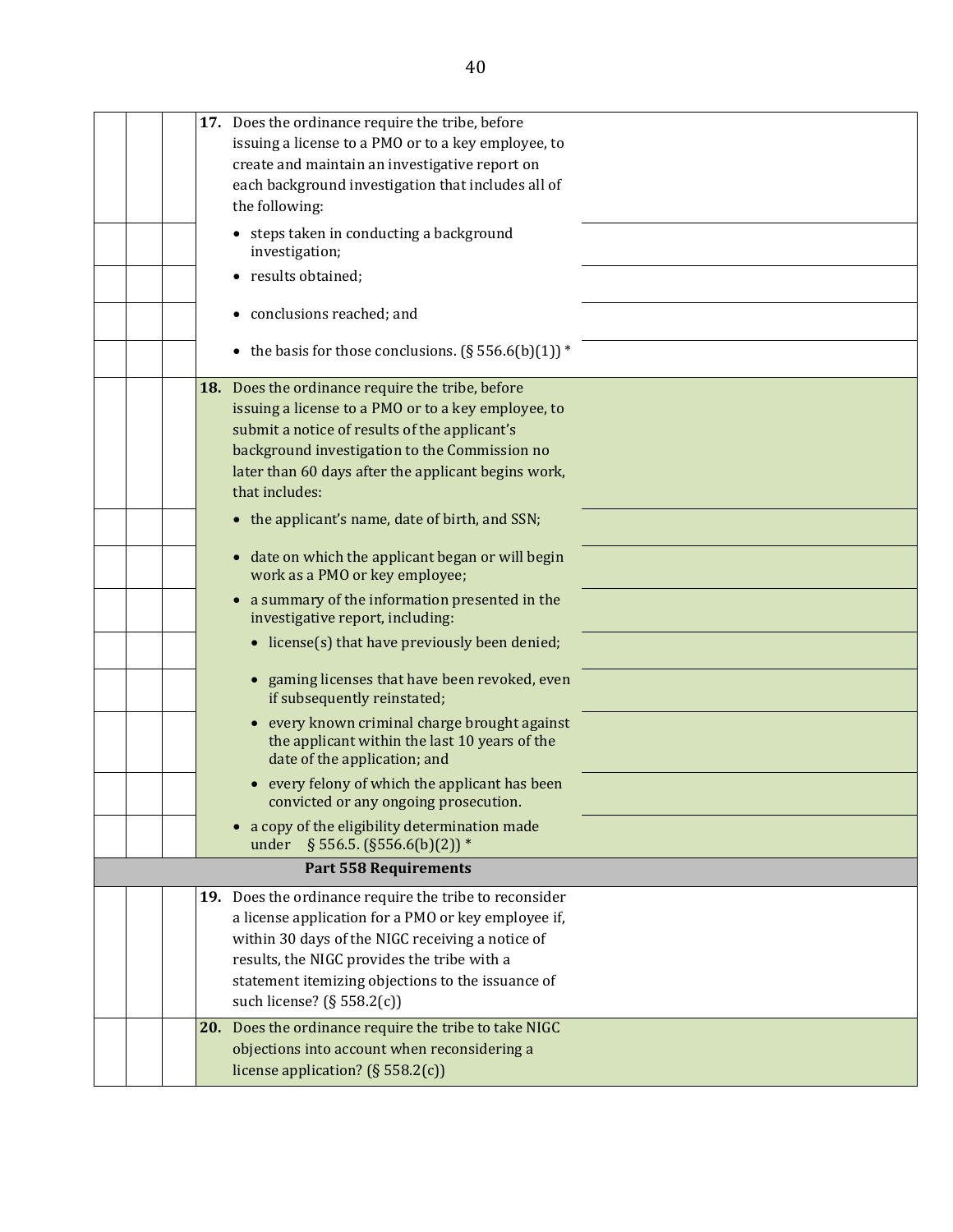|     | 21. Does the ordinance provide that, if the tribe has<br>issued the license before receiving the NIGC's<br>statement of objection(s), a notice and hearing<br>shall be provided to the licensee as required by §<br>558.4? (§ 558.2(d))                                                                                                                                                                                                |
|-----|----------------------------------------------------------------------------------------------------------------------------------------------------------------------------------------------------------------------------------------------------------------------------------------------------------------------------------------------------------------------------------------------------------------------------------------|
|     | 22. Does the ordinance provide that the tribe may<br>license a PMO or key employee after it has<br>submitted a notice of results to the NIGC? (§<br>558.3(a)                                                                                                                                                                                                                                                                           |
|     | 23. Does the ordinance require the tribe to notify the<br>NIGC of the issuance of a license to a PMO or key<br>employee within 30 days of its issuance? (§<br>558.3(b)                                                                                                                                                                                                                                                                 |
|     | 24. Does the ordinance prohibit the tribe from<br>employing an individual in a PMO or key employee<br>position who does not have a license after 90 days?<br>(S 558.3(c))                                                                                                                                                                                                                                                              |
|     | 25. Does the ordinance require a tribe that does not<br>license an applicant to:<br>• notify the NIGC; and<br>• forward copies of its eligibility determination<br>and notice of results to the NIGC for inclusion in<br>the Indian Gaming Individuals Record System?<br>(S 558.3(d))                                                                                                                                                  |
|     | 26. Does the ordinance require the tribe to retain the<br>following documentation for no less than three<br>years from the date of a PMO's or key employee's<br>termination of employment:<br>• applications for licensing;<br>• investigative reports; and<br>• eligibility determinations? (§ 558.3(e)) *                                                                                                                            |
|     | 27. Does the ordinance require the tribe, upon receipt<br>of notification from the NIGC that a PMO or a key<br>employee is not eligible for employment, to<br>immediately suspend the license and provide the<br>licensee with written notice of suspension and<br>proposed revocation, including notifying the<br>licensee of a time and a place for a hearing on the<br>proposed revocation of the license? (§ 558.4(b)-<br>$(c)$ ). |
| 28. | Does the ordinance provide that the right to a<br>revocation hearing vests only upon receipt of a<br>license granted under an ordinance approved by<br>the NIGC Chair?(§ 558.4(d)).                                                                                                                                                                                                                                                    |